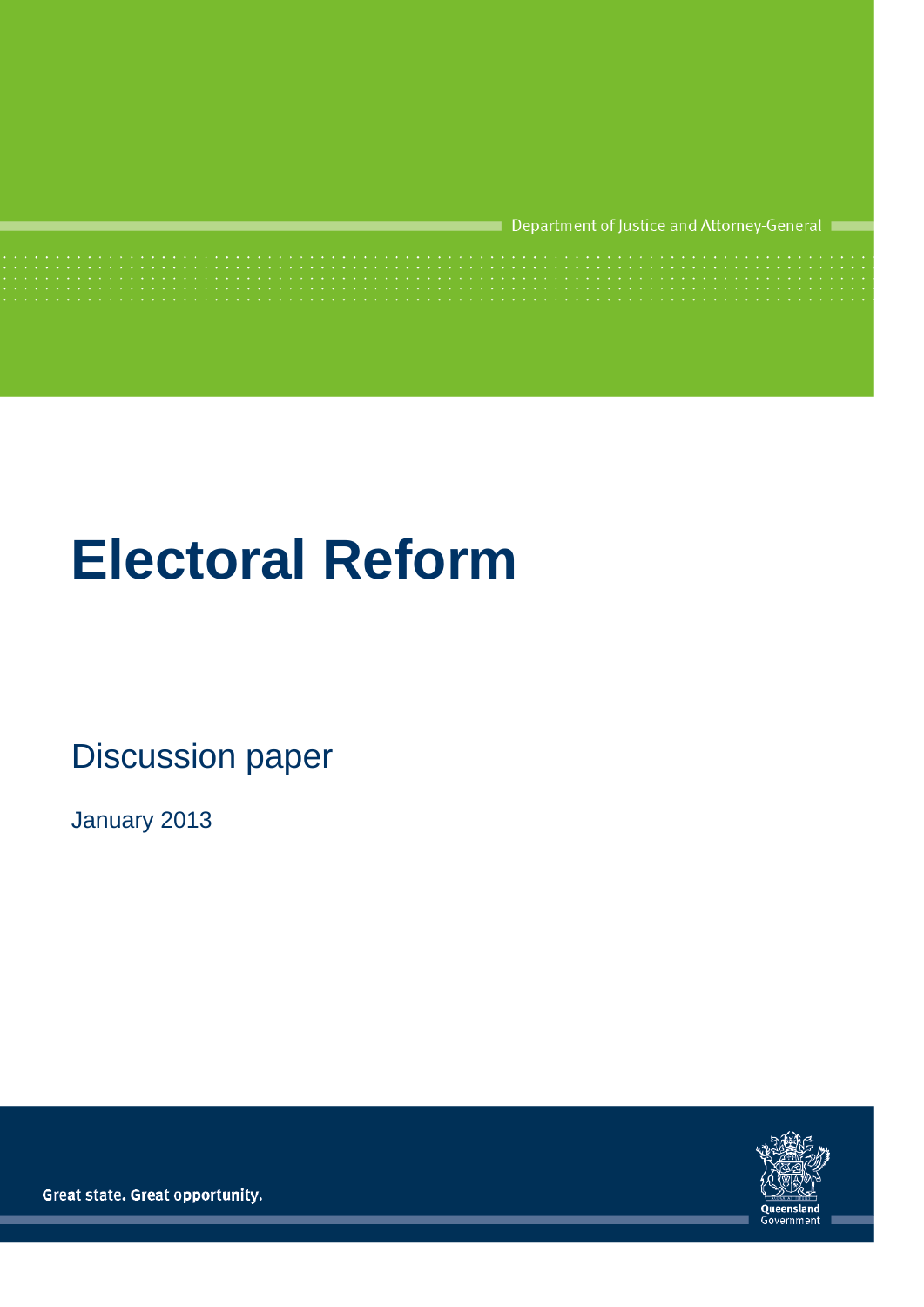## **Electoral Reform**

## **Contents**

| Part A—Political Donations, Public Funding and Election Campaign Expenditure5 |  |  |  |  |  |
|-------------------------------------------------------------------------------|--|--|--|--|--|
| 1                                                                             |  |  |  |  |  |
| 2                                                                             |  |  |  |  |  |
| 3                                                                             |  |  |  |  |  |
|                                                                               |  |  |  |  |  |
| 1                                                                             |  |  |  |  |  |
| $\mathcal{D}_{\cdot}$                                                         |  |  |  |  |  |
| 3                                                                             |  |  |  |  |  |
| 4                                                                             |  |  |  |  |  |
| 5                                                                             |  |  |  |  |  |
| 6                                                                             |  |  |  |  |  |
| 7                                                                             |  |  |  |  |  |
| 8                                                                             |  |  |  |  |  |
| 9                                                                             |  |  |  |  |  |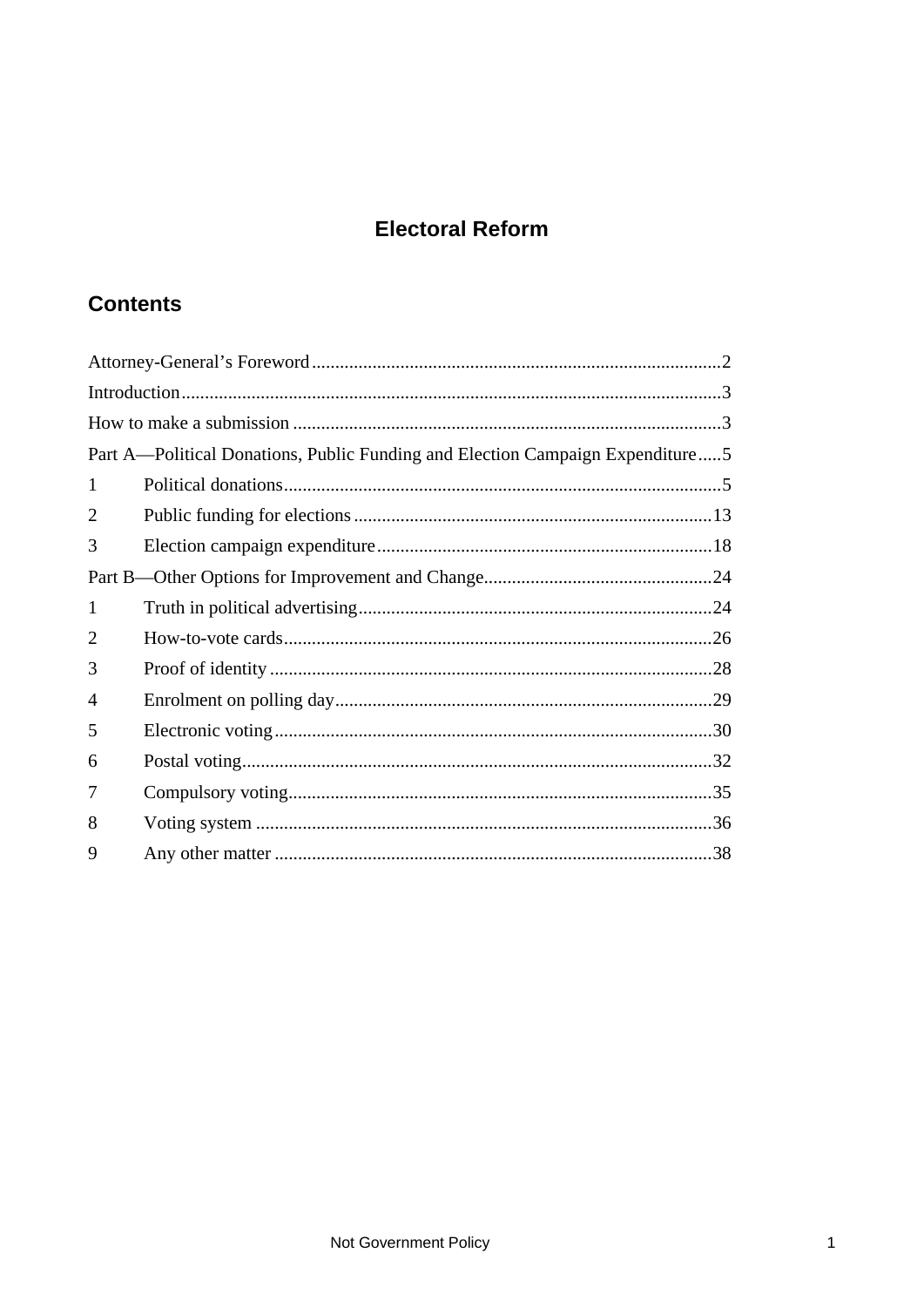#### **Attorney-General's Foreword**

<span id="page-2-0"></span>

The Queensland Government is committed to ensuring Queensland has an electoral system that meets high standards of integrity and accountability, with fair and effective electoral laws that promote participation in our democracy through political representation and voting.

Against these objectives, the Government has prioritised to review the provisions of the *Electoral Act 1992* governing political donations, public funding for elections and election campaign expenditure.

The Government is concerned that the amendments to the *Electoral Act 1992* in the *Electoral Reform and Accountability Amendment Act 2011* of the former Bligh Government were developed and implemented without adequate forethought and consultation and were designed to benefit political parties in Queensland. The Government acted immediately and legislation has already been passed to abolish the additional administrative funding introduced for political parties and independent members under that Act. The remaining 2011 amendments will be reviewed from first principles and alternative approaches will be considered on their merits.

The Government has also raised concerns about the accountability of unions to their members in relation to their political donations.

Other issues that the Government is interested to explore include:

- enhancements to voter enrolment processes;
- the current optional preferential voting system:
- voting options and requirements (including: whether voting should be compulsory; the postal voting system; electronic voting; and opportunities for minimising voter fraud); and
- the laws governing political advertising and how-to-vote cards.

To facilitate public and stakeholder engagement, I am releasing this Discussion Paper on a range of electoral issues and options for change. The results of this consultation will assist the Government in deciding its position on these matters. I encourage Queenslanders to make their views known.

**The Honourable Jarrod Bleijie MP Attorney-General and Minister for Justice**  3 January 2013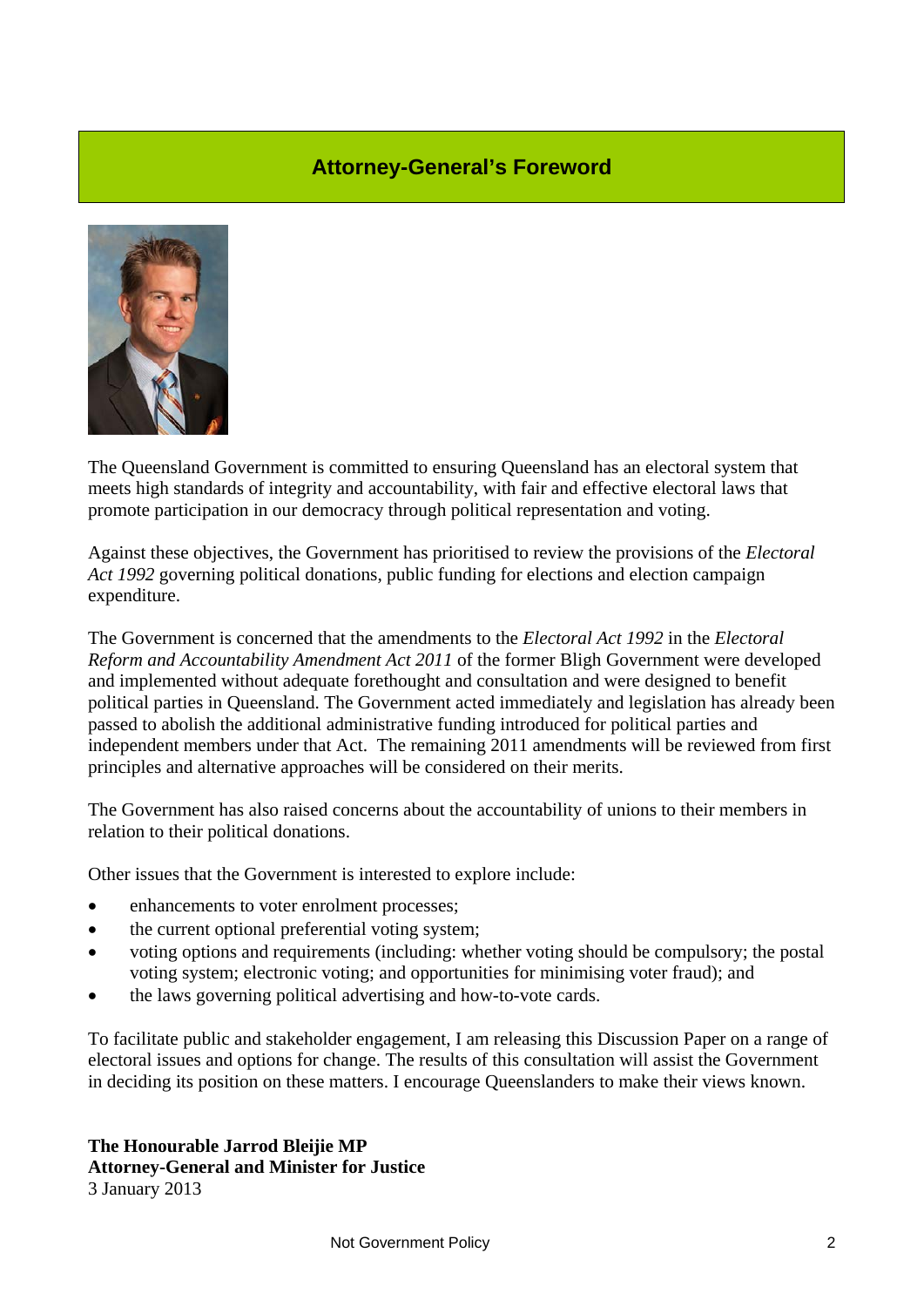## **Introduction**

<span id="page-3-0"></span>The *Electoral Act 1992* (Qld) (the Act) governs the conduct of elections in Queensland. In addition to establishing the Electoral Commission of Queensland (ECQ) as an independent and impartial body to run free and democratic elections in Queensland, the Act deals with a range of issues including electoral boundaries, electoral rolls, voter enrolment, registration of political parties, voting, electoral advertising and election funding and disclosure.

The purpose of this Discussion Paper is to canvass issues and options for improvement and change to Queensland's electoral laws.

Part A of the paper is focused on options for reform in relation to political donations, public funding for elections and election campaign expenditure.

Part B of the paper identifies a range of other issues including the voting system, voter enrolment, postal voting and political advertising.

The options outlined in this paper and the discussion of possible actions or alternatives do not represent Queensland Government policy.

#### **How to make a submission**

<span id="page-3-1"></span>Written submissions are invited in response to this Discussion Paper.

Interested persons are invited to respond to some or all of the issues raised in the paper. The options outlined in the paper are not intended to be exhaustive. If you think there are other options for improving Queensland's electoral laws, please include these in your response.

The closing date for submissions is 1 March 2013. Late submissions may not be considered.

#### *Where to send your submission*

You may lodge your submission by email or post.

The email address for submissions is: electoralreform@justice.qld.gov.au

Alternatively, you can post your submission to:

Electoral Reform Strategic Policy Department of Justice and Attorney-General GPO Box 149 BRISBANE QLD 4001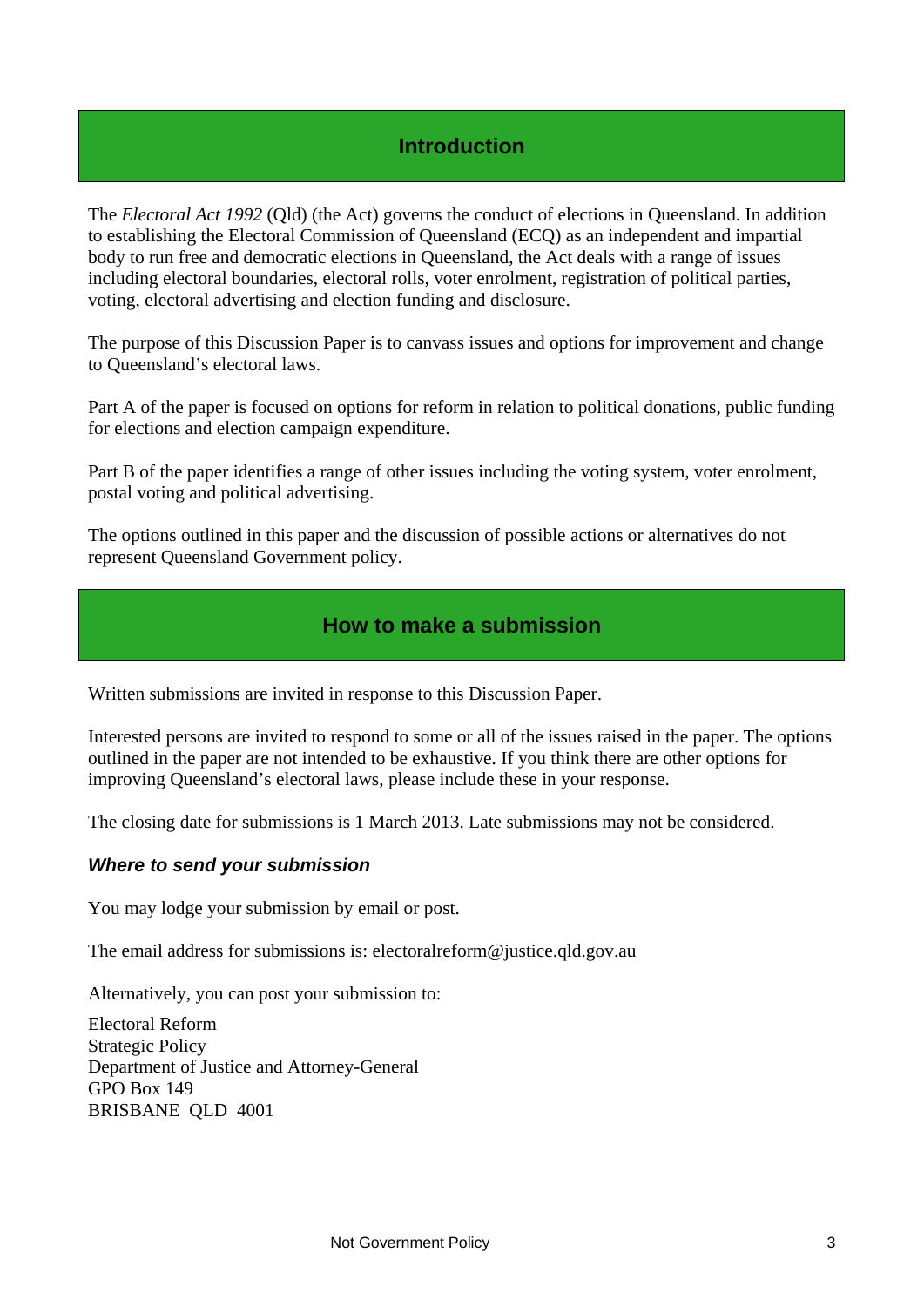#### *Privacy statement*

Any personal information you include in your submission will be collected by the Department of Justice and Attorney-General (the Department) for the purpose of undertaking the review of the *Electoral Act 1992* (Qld). The Department may contact you for further consultation regarding the review. Your submission may also be released to other government agencies as part of the consultation process.

Submissions provided to the Department in relation to this paper will be treated as public documents. This means that they may be published on the Department's website, together with the name and suburb of each person or entity making a submission. If you would like your submission, or any part of it, to be treated as confidential, please indicate this clearly in the submission. However, please note that all submissions may be subject to disclosure under the *Right to Information Act 2009*, and access applications for submissions, including those marked confidential, will be determined in accordance with that Act.

Submissions (or information about their content) may also be provided in due course to a parliamentary committee that considers any legislation resulting from this review.

#### *Next steps in the review process*

Submissions received in response to this Discussion Paper will be considered in making recommendations to Government on the review of the Act.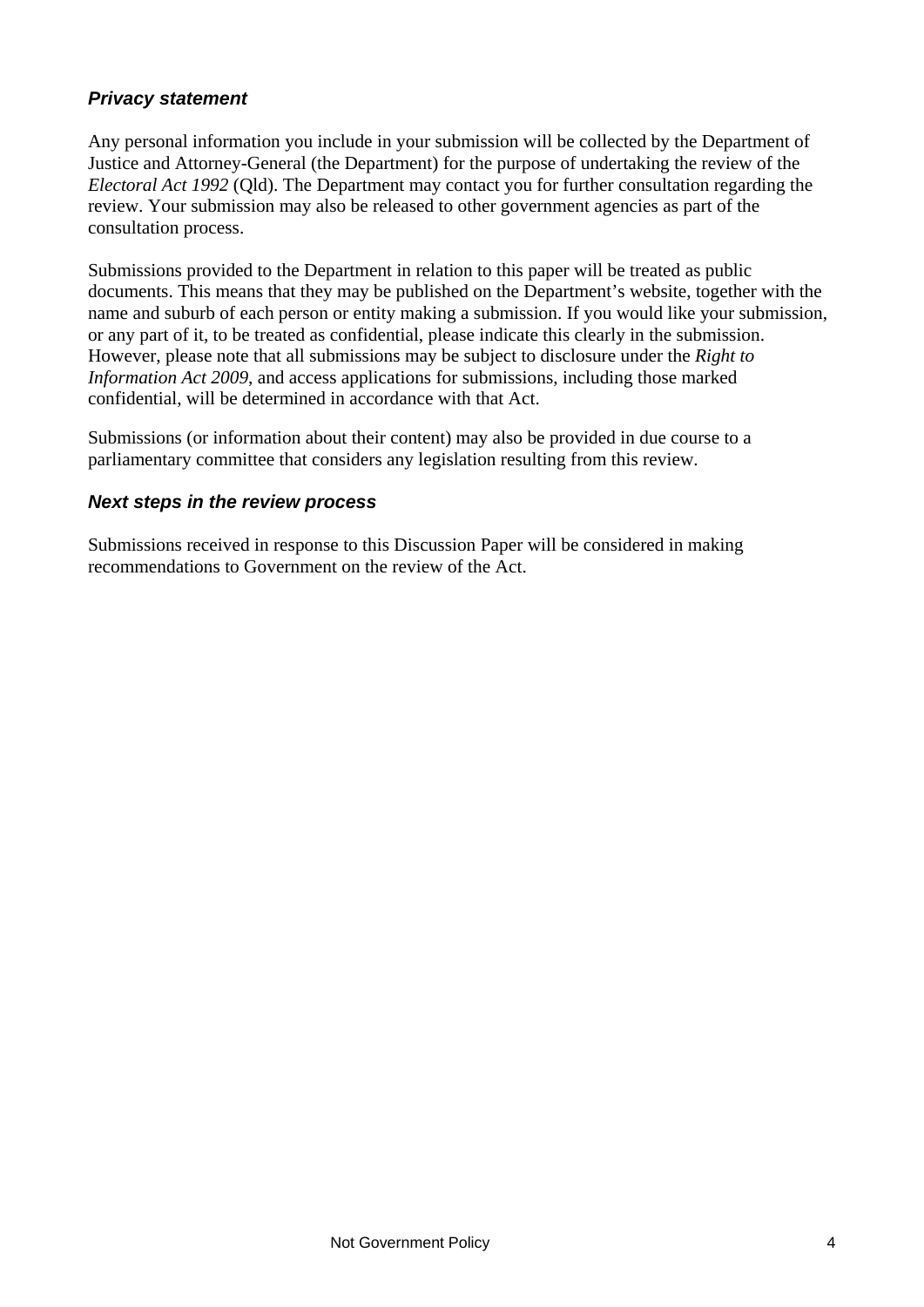## <span id="page-5-0"></span>**Part A—Political Donations, Public Funding and Election Campaign Expenditure**

The *Electoral Reform and Accountability Amendment Act 2011* (Qld) (2011 Act) introduced significant changes to the system that regulates political donations, public funding for elections and election campaign expenditure in Queensland.

In addition to introducing caps on political donations and changing the formula under which political parties receive public funding, the 2011 Act introduced new burdensome administrative requirements for political parties, candidates and others involved in the political process.

It is timely to consider whether these reforms have been effective and whether there are opportunities to strengthen and enhance public confidence in the system.

Many of the issues raised in this paper will be highly contested and involve questions of balance. The challenge for the Queensland Government is to protect against the risk of improper influence while at the same time ensuring that political parties and candidates are able to engage effectively with voters.

#### **1 Political donations**

<span id="page-5-1"></span>A key element in protecting against the risk of improper influence is the treatment of political donations to political parties, candidates and third parties in the political process.

One suggested method for limiting the potential for improper influence by any one donor or lobby group is to cap the amount of political donations that can be made by a person or class of persons, individually or collectively.

## **1.1 Treatment of political donations before 2011 Act**

Before the 2011 Act, there were few limits on political donations in Queensland. Instead, the Act relied on disclosure to promote transparency and accountability (only donations of \$1,000 or more were required to be disclosed by political parties, candidates and third parties).

## **1.2 Current treatment of political donations**

The 2011 Act introduced a new governance regime for political donations intended to be used for State election campaign purposes.

#### *Political donations*

The Act defines a '*political donation*' to mean any of the following things made to a registered political party, candidate or third party to be used for campaign purposes:

- a gift, including a gift in kind;
- the disposition of property from particular donors; and
- <span id="page-5-2"></span>a gift made to an entity to enable the entity to make a gift.<sup>[1](#page-0-0)</sup>

<sup>1</sup> Section 250 of the Act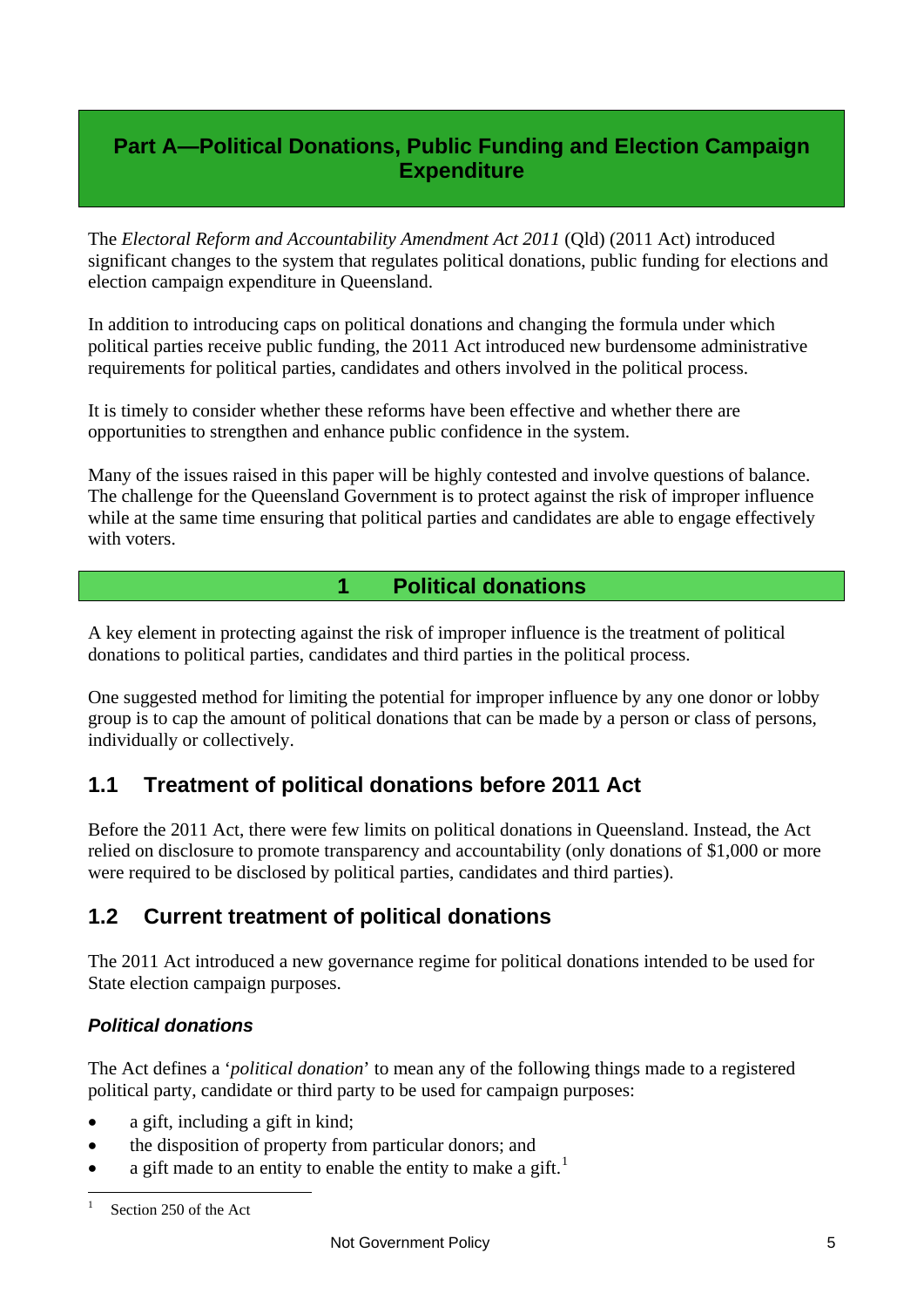The term '*gift'* is defined to mean a disposition of property by a person to someone else, other than by will, being a disposition made without consideration in money or money's worth or with inadequate consideration. It does not include a fundraising contribution of \$200 or less (or the first \$200 of a fundraising contribution that is more than \$200), annual subscription fees, volunteer labour or the incidental or ancillary use of a volunteer's vehicle or equipment.<sup>[2](#page-5-2)</sup>

#### *Use of political donations*

To qualify as a political donation, the gift or property given must be intended to be used for campaign purposes during the capped expenditure period for an election.<sup>[3](#page-6-0)</sup>

Section 250(6) of the Act defines '*campaign purposes*' to mean:

- in connection with promoting or opposing, directly or indirectly, a registered political party or the election of a candidate; or
- for the purpose of influencing, directly or indirectly voting at an election.

The '*capped expenditure period'* for an election ends at 6pm on polling day and starts on the earlier of: the day two years after polling day for the last election; or the day the writ is issued for the election<sup>[4](#page-6-1)</sup>

All political donations (that are an amount of money) must be paid into a State campaign account.<sup>[5](#page-6-2)</sup>

A '*State campaign account'* is a separate account with a financial institution kept by the agent of a registered political party, candidate, registered third party or an unregistered third party that receives a political donation. All political donations received by the political party, candidate or third party must be paid into this account and all electoral expenditure for an election must be paid out of it.

#### *Caps on political donations*

The 2011 Act introduced caps on political donations. The caps are indexed annually and were initially set at \$5,000 per donor per year to Queensland registered political parties and \$2,000 per donor per year to candidates or to third parties. A '*third party*' is defined to mean an entity other than an associated entity, candidate or registered political party.

Table 1 outlines the current caps on political donations in Queensland.

<sup>2</sup> Section 201 of the Act  $\overline{3}$ 

<span id="page-6-0"></span>Section 250 of the Act 4

<span id="page-6-1"></span>Section 197 of the Act

<span id="page-6-2"></span><sup>5</sup> Part 11, division 3 of the Act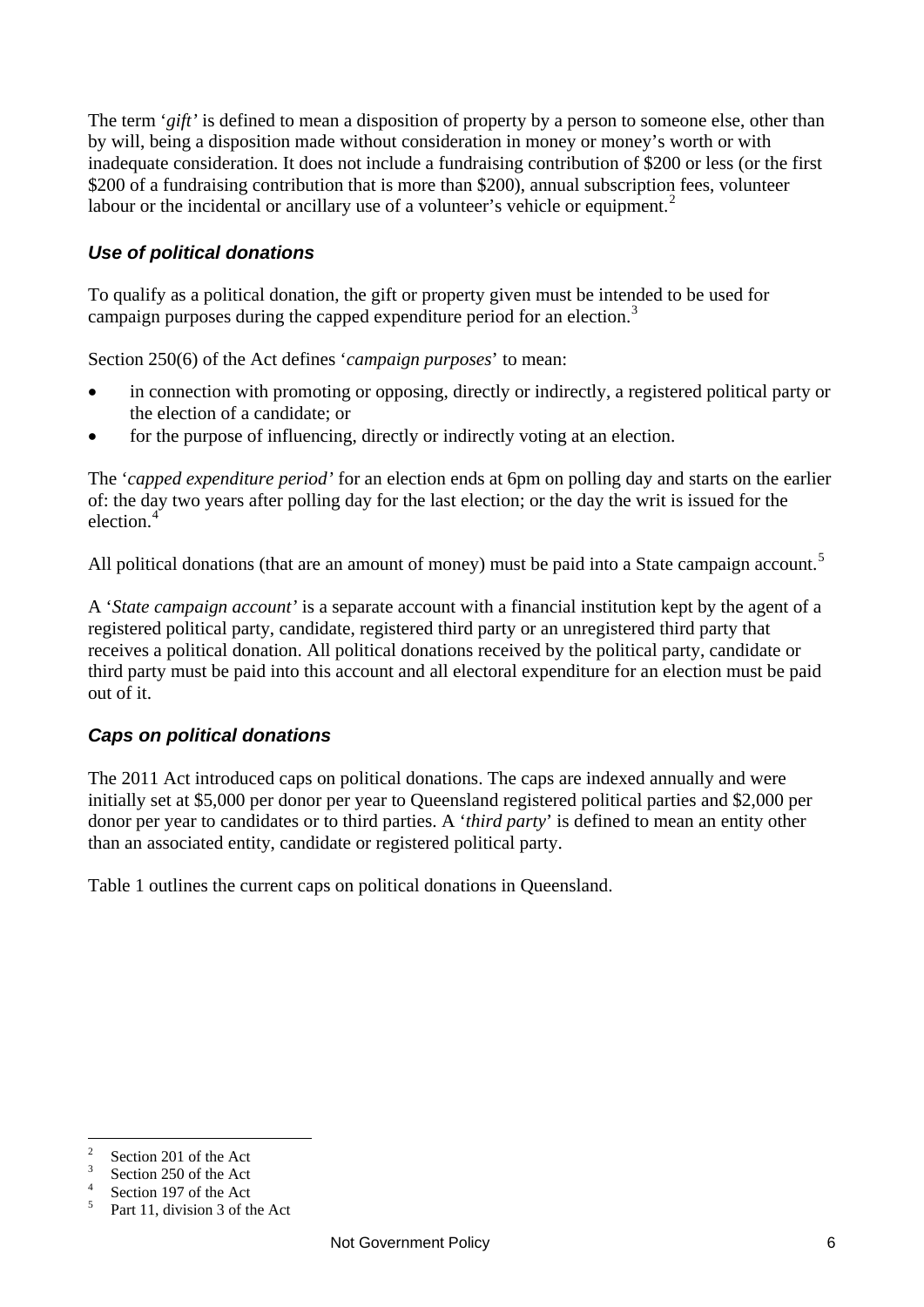| Table 1                |                                                                                                                                                                                                                       |  |  |  |  |  |  |  |
|------------------------|-----------------------------------------------------------------------------------------------------------------------------------------------------------------------------------------------------------------------|--|--|--|--|--|--|--|
| <b>State/Territory</b> | <b>Caps on political donations</b>                                                                                                                                                                                    |  |  |  |  |  |  |  |
| Queensland             | \$5,300 per donor per year to a registered political party;<br>٠                                                                                                                                                      |  |  |  |  |  |  |  |
|                        | \$2,200 per donor per year to a candidate; and<br>$\bullet$                                                                                                                                                           |  |  |  |  |  |  |  |
|                        | \$2,200 per donor per year to a third party.<br>$\bullet$                                                                                                                                                             |  |  |  |  |  |  |  |
|                        | The caps apply to donations intended to be used for campaign purposes<br>during the capped expenditure period for an election.                                                                                        |  |  |  |  |  |  |  |
|                        | Unlimited amounts can be given to registered political parties, candidates<br>and third parties provided they are not intended to be used for campaign<br>purposes during the capped expenditure period. <sup>6</sup> |  |  |  |  |  |  |  |

#### *Disclosure of political donations*

The current disclosure requirements in relation to political donations are outlined in **Attachment 2**.

## **1.3 Interstate comparison**

New South Wales and the Australian Capital Territory are the only other jurisdictions in Australia to cap political donations, although there is a review of political donations and spending currently underway in Tasmania. Table 2 outlines the current caps on political donations in New South Wales and the Australian Capital Territory.

<span id="page-7-0"></span>

| Table 2                |                                                                                                                                                                                                                                                                                                        |  |  |  |  |  |  |
|------------------------|--------------------------------------------------------------------------------------------------------------------------------------------------------------------------------------------------------------------------------------------------------------------------------------------------------|--|--|--|--|--|--|
| <b>State/Territory</b> | <b>Caps on political donations</b>                                                                                                                                                                                                                                                                     |  |  |  |  |  |  |
| <b>New South Wales</b> | \$5,300 for political donations to or for the benefit of a registered<br>$\bullet$<br>political party;                                                                                                                                                                                                 |  |  |  |  |  |  |
|                        | \$5,300 for political donations to or for the benefit of a group;<br>$\bullet$                                                                                                                                                                                                                         |  |  |  |  |  |  |
|                        | \$2,200 for political donations to or for the benefit of an unregistered<br>$\bullet$<br>party;                                                                                                                                                                                                        |  |  |  |  |  |  |
|                        | \$2,200 for political donations to or for the benefit of a candidate;<br>$\bullet$                                                                                                                                                                                                                     |  |  |  |  |  |  |
|                        | \$2,200 for political donations to or for the benefit of an elected<br>$\bullet$<br>member; and                                                                                                                                                                                                        |  |  |  |  |  |  |
|                        | \$2,200 for political donations to or for the benefit of a third-party<br>$\bullet$<br>campaigner.                                                                                                                                                                                                     |  |  |  |  |  |  |
|                        | The cap applies to all political donations (regardless of whether they will<br>be used for campaign purposes) subject to the following exceptions:                                                                                                                                                     |  |  |  |  |  |  |
|                        | It is not unlawful for a person to accept a political donation that<br>$\bullet$<br>exceeds the applicable cap if the donation (or that part that exceeds the<br>applicable cap) is to be paid into an account kept exclusively for the<br>purposes of federal or local government election campaigns. |  |  |  |  |  |  |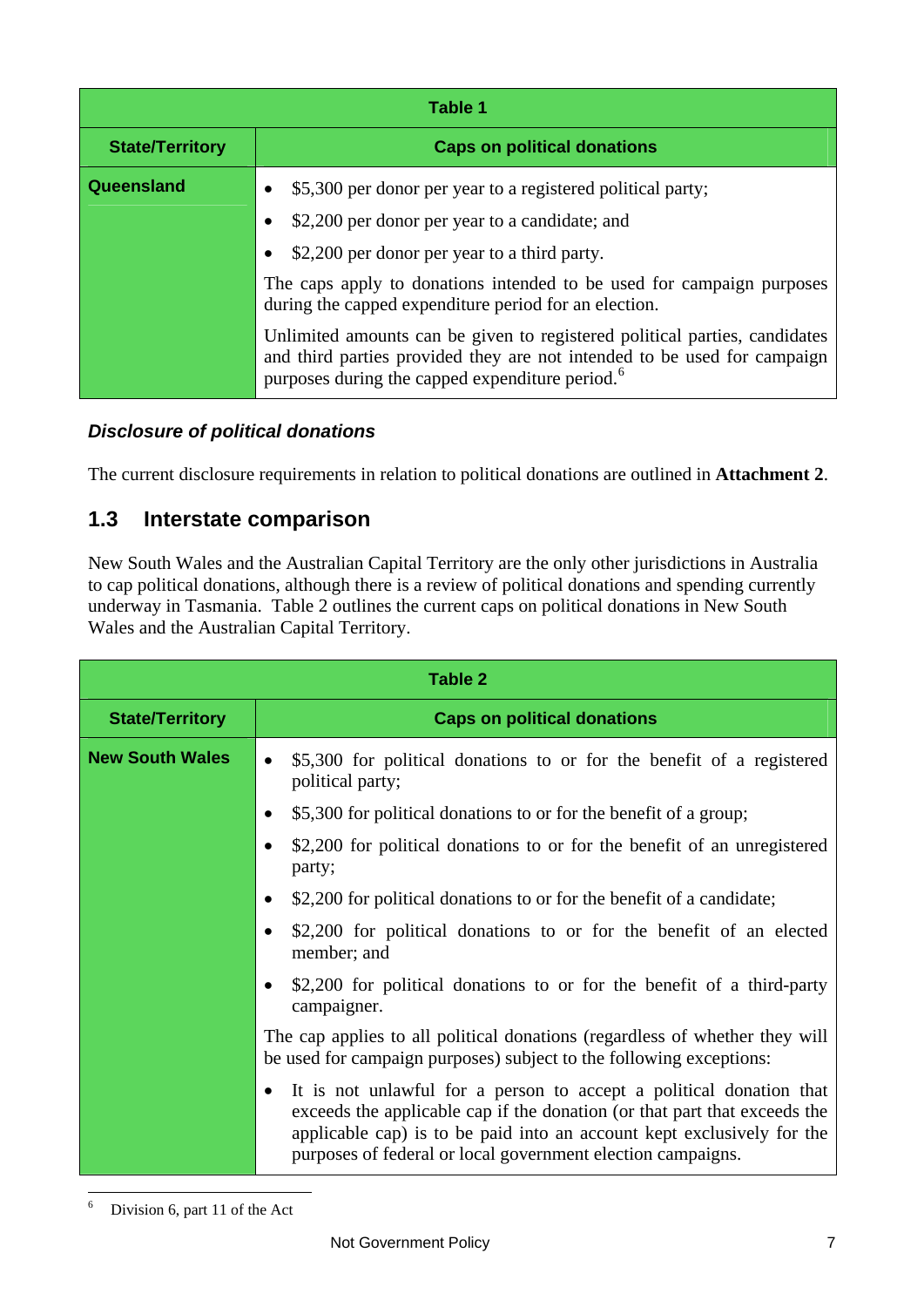|                                               | A third-party campaigner may accept a political donation which<br>exceeds the applicable cap if the donation (or the part of the donation<br>that exceeds the cap) is paid into an account other than the third party<br>campaigner's campaign account for an election. <sup>7</sup> |
|-----------------------------------------------|--------------------------------------------------------------------------------------------------------------------------------------------------------------------------------------------------------------------------------------------------------------------------------------|
| <b>Australian Capital</b><br><b>Territory</b> | A donor may give no more than \$10,000 in one financial year to an ACT<br>political entity for use on ACT election expenditure.                                                                                                                                                      |
|                                               | Unlimited amounts can be given to political entities provided no more than<br>\$10,000 is deposited in an ACT election account. <sup>8</sup>                                                                                                                                         |

As can be seen by the table above, the caps on political donations in Queensland are similar to the caps in New South Wales. The Australian Capital Territory model, which was only recently introduced, sets a higher donor cap that is the same for all recipients.

## **1.4 Options – Political donations**

A key consideration with any law reform in this area is the effect of the Commonwealth Constitution. Laws that limit the size of political donations or the kind of organisations that can make political donations may impinge the implied freedom of speech and freedom of political communication. Such laws will generally only be valid if they are reasonably appropriate and adapted to serve a legitimate end which is compatible with the maintenance of representative and responsible government.<sup>[9](#page-8-1)</sup>

#### **a. Remove or change the caps on political donations**

Arguments in favour of increased regulation in this area generally focus on concerns about the potential for undue influence in the political process. Caps on political donations may also provide a more level playing field for elections.

However, there is a contrary argument that:

- the fairest and most effective way to regulate political donations is through disclosure and that caps on political donations unnecessarily restrict donors from participating in the political process; and
- concerns about providing a level playing field for elections are more appropriately addressed through caps on electoral expenditure and public funding for elections.

Arguments against caps on political donations also focus on concerns that caps impinge the implied freedom of speech and of political association under the Commonwealth Constitution.

#### **b. Apply the cap on political donations to all donations and not just those which are intended to be used for campaign purposes**

The caps on political donations in Queensland and the Australian Capital Territory target only those donations intended to be used for campaign purposes during the capped expenditure period for an election.

<span id="page-8-2"></span><sup>-&</sup>lt;br>7 Division 2A, part 6 of the *Election Funding, Expenditure and Disclosures Act 1981* (NSW) Division 142C, part 14 of the *Electoral Act 1992* (ACT)

<span id="page-8-0"></span>

<span id="page-8-1"></span>Division 142C, part 14 of the *Electoral Act 1992* (ACT) 9 *Lange v Australian Broadcasting Corporation* (1977) 189CLR 520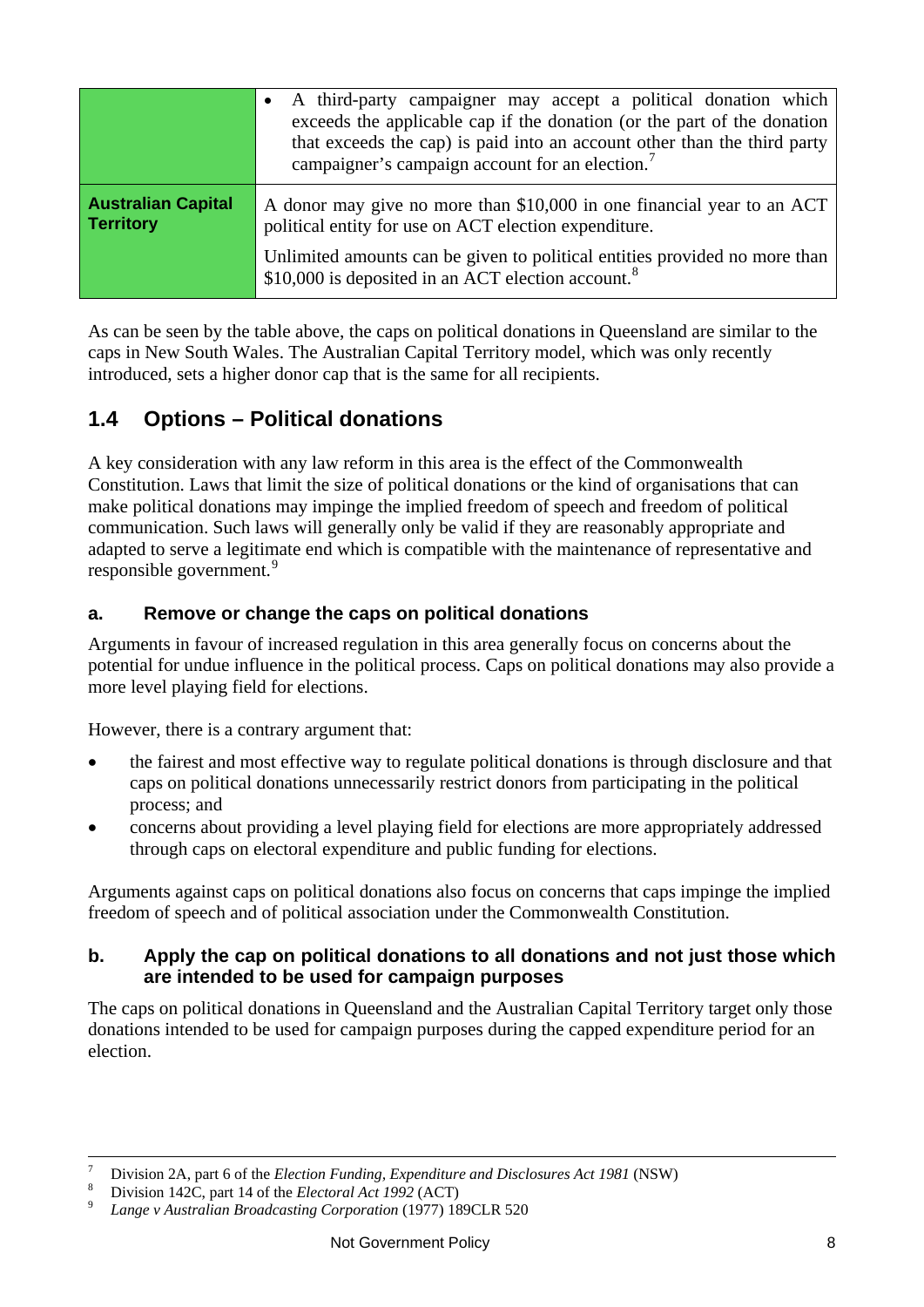This approach differs to the approach taken in New South Wales. In New South Wales, the caps on political donations to political parties and candidates apply regardless of whether the donation is intended to be used for campaign purposes.<sup>[10](#page-8-2)</sup>

At the time the caps were introduced in Queensland, the stated policy objective was to *'limit any potential for undue influence being exercised by any one donor or lobby group in relation to an election campaign – or any perception of such influence*'.[11](#page-9-0)

There is an argument that by targeting only those donations intended to be used for campaign purposes during the capped expenditure period, the cap in Queensland is not effective in meeting its policy objective. Political parties and candidates may accept donations in excess of the cap, provided they are not used for campaign purposes during the capped expenditure period. The extent to which the caps limit the potential for undue influence is, therefore, somewhat reduced.

The constitutional limits outlined above would need to be explored before this option could be pursued.

#### **c. Political donations from corporations and other entities**

New South Wales recently introduced a ban on donations by corporations and other entities so that political donations may only be made by individuals on the New South Wales electoral roll.<sup>[12](#page-9-1)</sup> Examples of entities captured by the ban include industrial organisations, peak industry groups, religious institutions and community organisations.

This ban follows an earlier ban on donations from property developers and tobacco, liquor and gambling industry business entities.

Under the *[Election Funding, Expenditure and Disclosures Act 1981](http://www.legislation.nsw.gov.au/bills/info/661b5615-b6de-c98f-b60e-eee9ccbf5812)* (NSW), annual or other subscriptions paid to a political party by an entity (such as an industrial organisation) for affiliation with the party are taken to be a gift (and political donation) to the party and as such are captured by the ban.<sup>[13](#page-9-2)</sup>

According to the New South Wales Government, a complete ban on political donations from corporations and other entities is required to ensure that the public has confidence in the electoral system.<sup>[14](#page-9-3)</sup>

In a similar move, recent amendments in the Australian Capital Territory mean that only Australian Capital Territory enrolled voters can make donations to political parties and candidates for Australian Capital Territory election purposes. As is the case in New South Wales, any donations made by entities other than Australian Capital Territory voters (such as companies and businesses) to political parties and candidates must be deposited in a federal election account and can not be used for Australian Capital Territory electoral expenditure. Unlike New South Wales, entities other than Australian Capital Territory voters may still make donations to third party campaigners.<sup>[15](#page-9-4)</sup>

<span id="page-9-0"></span><sup>&</sup>lt;sup>10</sup> Section 96D of the *Election Funding, Expenditure and Disclosures Act 1981* (NSW)<br><sup>11</sup> Explanatory Notes for the *Electoral Reform and Accountability Amendment Act 2011* (Qld) at<br>page 1

<span id="page-9-3"></span><span id="page-9-2"></span>

<span id="page-9-1"></span><sup>&</sup>lt;sup>12</sup> Section 96D of the *Election Funding, Expenditure and Disclosures Act 1981* (NSW)<br><sup>13</sup> Section 96D(4) of the *Election Funding, Expenditure and Disclosures Act 1981* (NSW)<br><sup>14</sup> See for example statements by Mr Barry Disclosures Amendment Bill 2011 (NSW), 12 September 2011<br><sup>15</sup> Section 205I(4) of the *Electoral Act 1992* (ACT)

<span id="page-9-4"></span>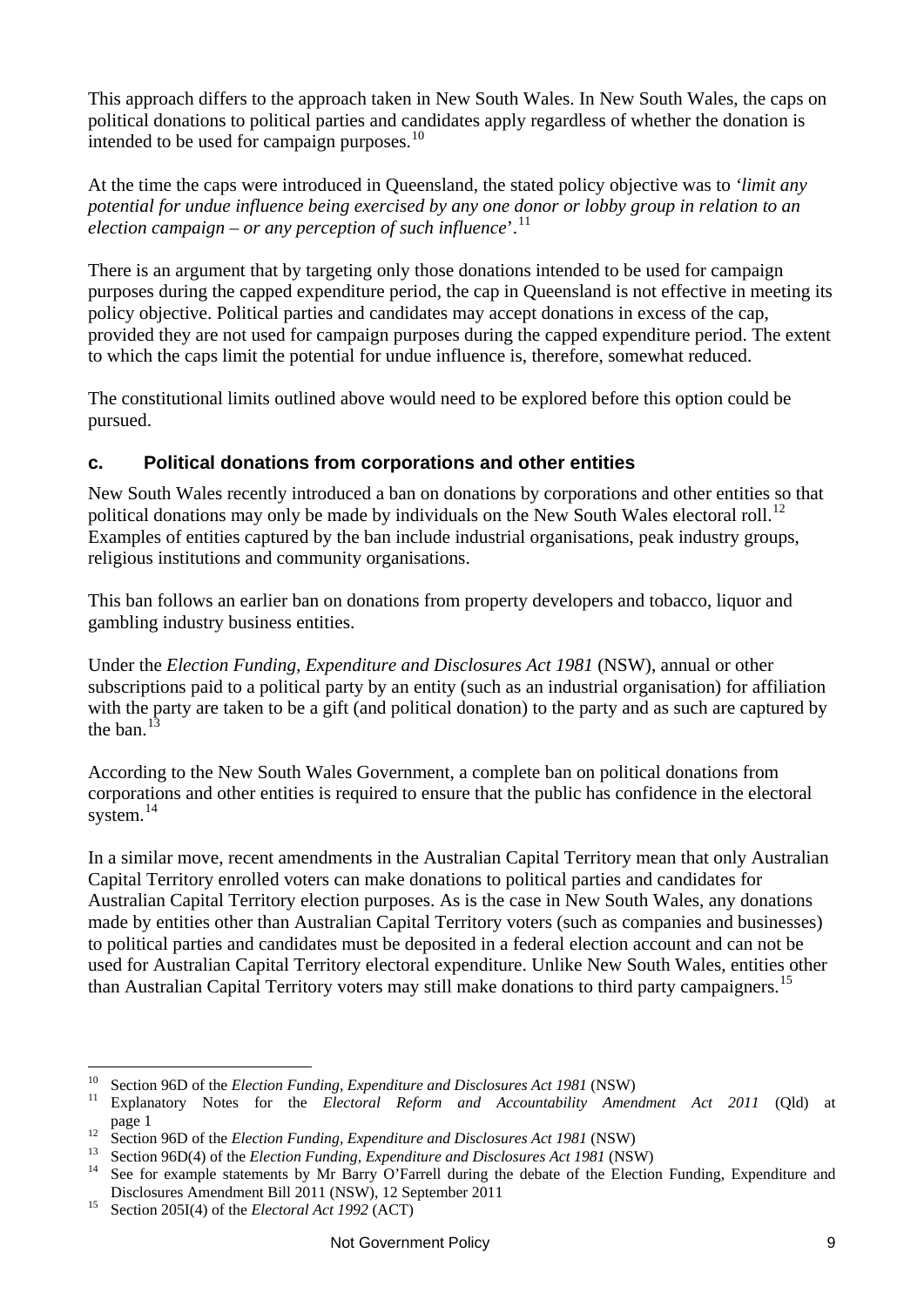*Third party campaigners* are persons and entities (other than political parties, elected members, candidates and groups of candidates) who incur electoral expenditure of more than \$1,000 during the disclosure period for an election.<sup>[16](#page-9-4)</sup>

Internationally, a number of other countries ban certain categories of donations. For example, in Canada there is a ban on donations from corporations, unions, associations and groups while some states in the United States ban anonymous and overseas donations, and donations from corporations, banks and unions.

Those in favour of the ban argue that just as voting is confined to individuals, it is appropriate to confine the right to donate to a political party to individuals.

Those against the ban argue that it may offend the implied freedom of political communication under the Commonwealth Constitution.

#### **d. Industrial organisations and corporations wishing to make political donations**

An alternative to banning political donations from corporations and other entities would be to introduce new requirements in relation to the receipt of these donations by parties in the political process.

Requiring industrial organisations and corporations to hold ballots/votes would provide members/shareholders with more information about how their funds are being used, thereby leading to greater transparency and accountability.

In the United Kingdom, the *Trade Union and Labour Relations (Consolidation) Act 1992* requires trade unions to conduct regular ballots of trade union members. To establish a political fund and make political donations, trade unions must first conduct a secret ballot of their members to secure consent for the adoption of political objects and rules for a political fund.

Trade unions must secure approval for the political objects in a secret ballot every 10 years and the political fund rules must contain a right for members to contract out of paying into the political fund at any time. Further, payment of the political levy may not be a condition of union membership, and no discrimination may take place as a result of non-payment.

As company funds are ultimately shareholder funds, it would be consistent to implement the same requirement for corporations.

The United Kingdom's *Companies Act 2006* provides that companies incorporated in the United Kingdom must generally obtain shareholder authorisation before incurring political expenditure or before making a political donation to: a political party: another political organisation; or an independent election candidate. The authorisation must be made by resolution that authorises donations or expenditure, up to a specified amount in the period for which the resolution has effect (4 years or a shorter specified period). Prior shareholder authorisation is not required for donations or expenditure under £5,000 (in total) in a given 12 month period.

Given that the regulation of industrial organisations and corporations is primarily the responsibility of the Commonwealth Government, this option would involve amendments to the Act to prohibit political parties and candidates from accepting donations for Queensland campaign purposes from industrial organisations and corporations without also receiving evidence of a ballot/vote by members/shareholders in relation to the donation.

<span id="page-10-0"></span> $\overline{a}$ 16 Section 198 of the *Electoral Act 1992* (ACT)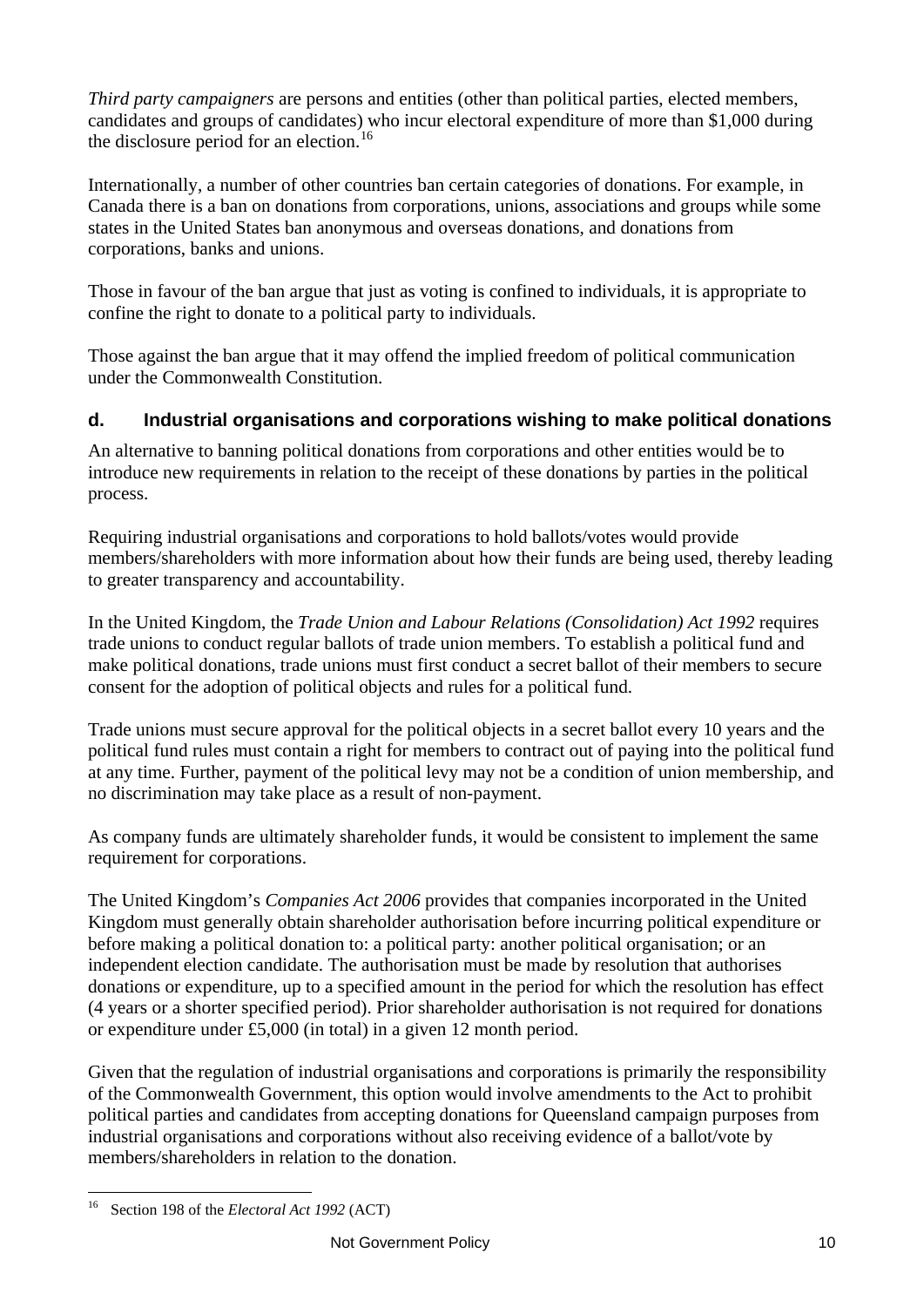#### **e. Fees for attendance at functions and fundraising activities**

An additional area of contention relates to political donations made through the payment of fees for attendance at fundraising functions.

Under the Act, a fundraising contribution up to the value of \$200 paid by a person to a registered political party, candidate or third party can be deposited into the State campaign account of that entity. $17$ 

Any amount in excess of \$200 paid by a person as a fundraising contribution will constitute a gift (and therefore a political donation if it is intended to be used for campaign purposes).[18](#page-11-0)

One option for reform would be to prohibit fundraising events due to concerns about 'cash for access'.

There is a contrary view that political party fundraisers are not an area of concern provided the donations are properly declared, as required by the existing disclosure provisions. This is currently the approach taken by other Australian jurisdictions. Alternatively, the disclosure requirements could be strengthened as discussed later in this Discussion Paper.

#### **f. Fees**

Under the Act, an annual subscription paid to a political party by a person for membership of the party is not treated as a political donation, although not more than \$500 of these amounts can be paid into a State campaign account.<sup>[19](#page-11-1)</sup>

This approach differs to the approach taken in New South Wales. Under the *[Election Funding,](http://www.legislation.nsw.gov.au/bills/info/661b5615-b6de-c98f-b60e-eee9ccbf5812)  [Expenditure and Disclosures Act 1981](http://www.legislation.nsw.gov.au/bills/info/661b5615-b6de-c98f-b60e-eee9ccbf5812)* (NSW), an annual or other subscription paid to a party by a member of the party is taken to be a gift (and political donation) to the party but is excluded from the cap except to the extent that it exceeds  $$2,000.<sup>20</sup>$  $$2,000.<sup>20</sup>$  $$2,000.<sup>20</sup>$ 

Like New South Wales, the Australian Capital Territory considers an annual subscription paid to a party by a person for membership of the party a gift (and political donation) but only if the subscription is more than \$250. The amount of the subscription that is more than \$250 must be included in the cap.

#### **g. Strengthen the existing disclosure requirements to promote transparency and accountability**

The current disclosure requirements in Queensland are outlined in **Attachment 2**.

The Commonwealth, New South Wales, Queensland, the Australian Capital Territory and the Northern Territory all require some form of disclosure of political donations by both the donor and the recipient. Western Australia requires disclosure by political parties and associated entities. In Queensland there are special reporting requirements in relation to donations over  $$100,000$ <sup>[21](#page-11-3)</sup>

In implementing disclosure provisions, the need for transparent and accountable process must be balanced against the administrative burden of such a process.

 $17<sup>17</sup>$  $^{17}$  Section 220 of the Act

<span id="page-11-0"></span> $18 \text{ Section 201}$  of the Act

Refer to sections 201 and 220 of the Act

<span id="page-11-2"></span><span id="page-11-1"></span><sup>&</sup>lt;sup>20</sup> Sections 85 and 95D of the *Election Funding, Expenditure and Disclosures Act 1981* (NSW)<br><sup>21</sup> Section 266 of the Act

<span id="page-11-3"></span>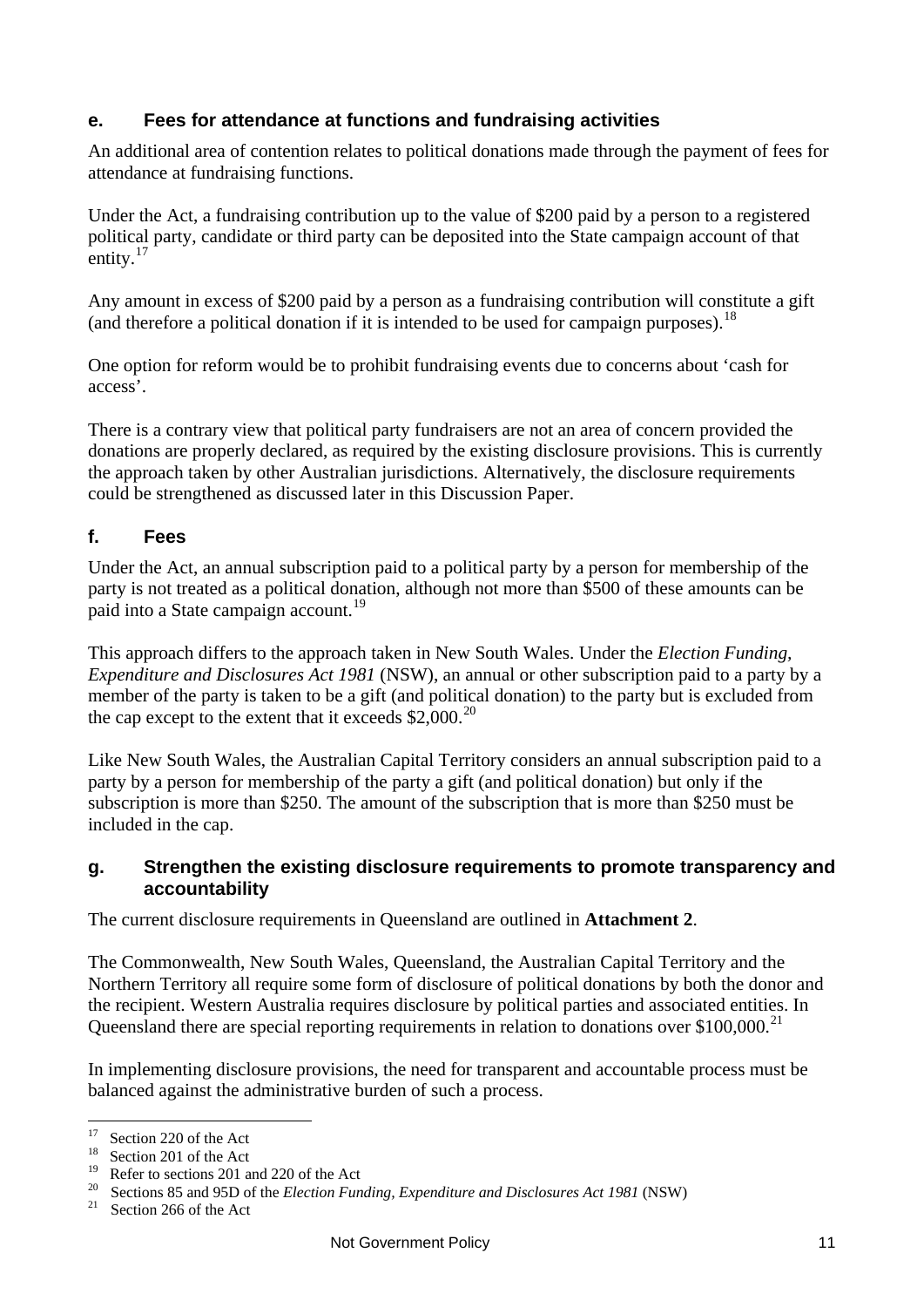Extensive reviews of funding and disclosure requirements have recently been carried out in several jurisdictions, including the Commonwealth, New South Wales and the Australian Capital Territory.

Key features implemented across these jurisdictions, include:

- twice-yearly disclosure;
- special disclosure requirement for particular amounts from a particular person (i.e. \$100,000 in Queensland);
- inclusion of individual donor information; and
- making disclosure information available to voters within a reasonable timeframe.

Increased disclosure requirements to improve transparency and accountability that could be considered without creating an onerous burden on donors, political parties and candidates, include:

- continuous disclosure (for example a requirement that all donations must be disclosed within 10 business days);
- additional reporting requirements during the capped expenditure period; and
- timely publication of returns on the website of the  $ECO<sup>22</sup>$  $ECO<sup>22</sup>$  $ECO<sup>22</sup>$

An example of an effective continuous disclosure system is that used by the [New York City](http://www.nyccfb.org/)  [Campaign Finance Board](http://www.nyccfb.org/) which provides candidates with a free software package (C-Smart) to progressively report donations via the internet. Candidate submissions are then displayed on the Board's website, almost in real time, for anyone to view.<sup>[23](#page-12-0)</sup>

#### **h. Streamline existing administrative arrangements**

As noted above, registered political parties, candidates, registered third parties and third parties that receive a political donation must establish dedicated State campaign accounts. All political donations must be paid into these accounts.

It could be argued that the requirement to maintain State campaign accounts is too onerous and that those involved in the political process are already accountable for political donations and electoral expenditure through the existing disclosure regime.

The Government is interested in any other opportunities to streamline the existing administrative arrangements in relation to the disclosure and capping of political donations.

## **Issues for consultation – Political donations**

- **1 Are the existing laws in relation to political donations effective in protecting against the potential for undue influence and corruption?**
- **2 How can the existing laws in relation to political donations be made more effective?**

<span id="page-12-1"></span><span id="page-12-0"></span> $22$ www.ecq.qld.gov.au

<sup>23</sup> See Brian Costar, "Election funding transparency: Australia has a lot to learn", *Inside Story,* 10 August 2010 and www.nyccfb.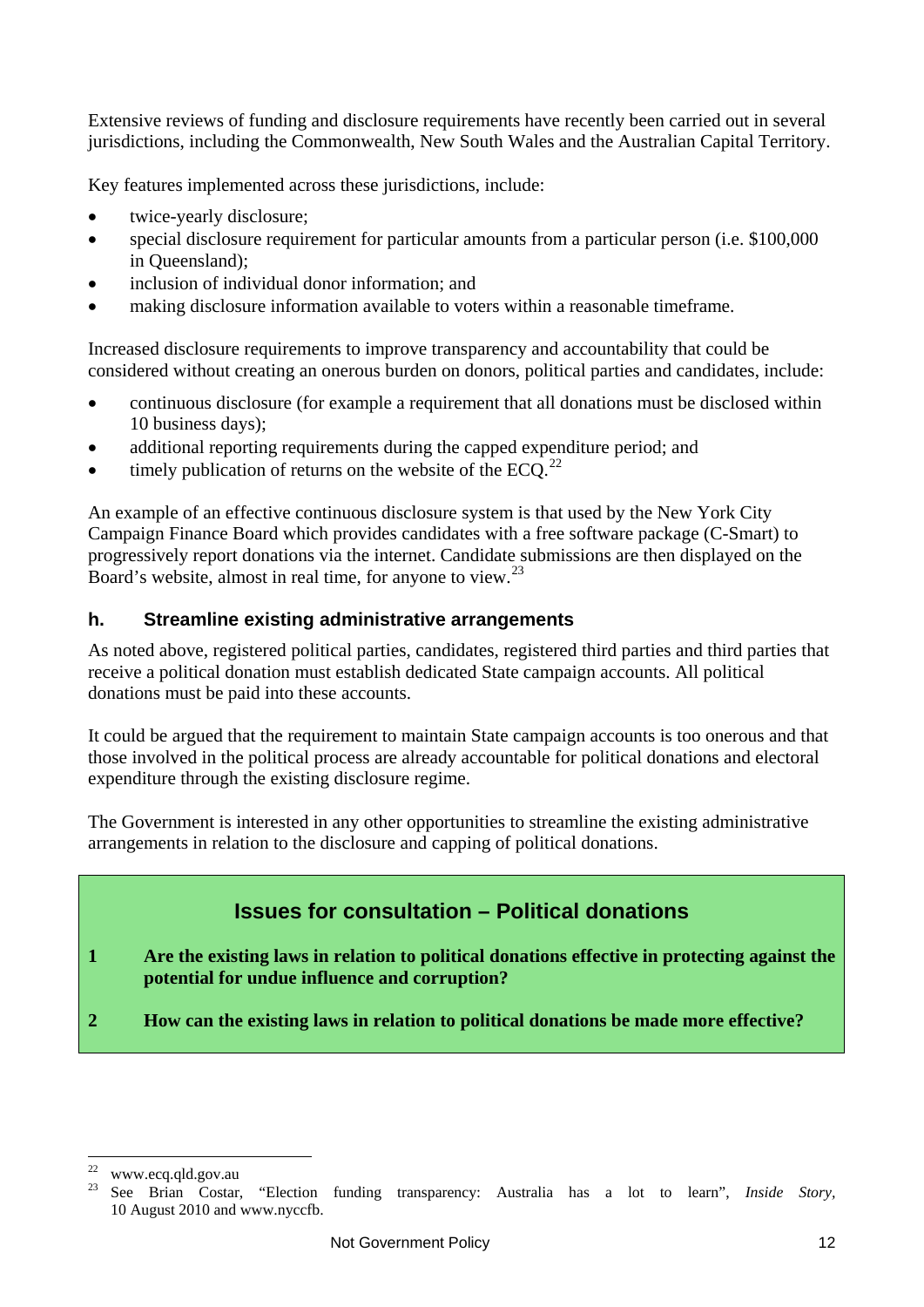#### **Comment is invited, in particular on:**

- $\rightarrow$  whether political donations should continue to be capped in Queensland (option a);
- **1** if so, whether the cap should apply to all donations and not just those intended to be **used for campaign purposes (option b);**
- **whether political donations should only be able to be made by individuals on the electoral roll (option c);**
- $\rightarrow$  if not, whether there should be additional member/shareholder endorsement **requirements for receipt of donations from industrial organisations and corporations (option d);**
- **the treatment of fees for attendance at functions and fundraising activities (option e) and membership fees (option f);**
- $\rightarrow$  whether additional disclosure requirements should be introduced (option g); and
- **whether there are any opportunities to streamline the existing administrative arrangements (for example by removing the requirement for dedicated campaign accounts (option h)).**

#### **2 Public funding for elections**

<span id="page-13-0"></span>Public funding of election campaigns, which involves subsidising parties and candidates for the cost of contesting elections, is an important part of the current regulatory scheme for campaign financing.

The extent to which political parties and candidates are funded by the taxpayer is a vexed issue.

Arguments in favour of public funding include that it reduces the potential for undue influence by limiting political parties' reliance on private donations, creates a more level playing field and ensures that political parties/candidates can focus their efforts on issues relevant to the electorate rather than fundraising activities.

There is a contrary argument that political parties/candidates should not be prioritised ahead of other legitimate spending initiatives and that taxpayers should not be forced to subsidise political parties/candidates they may oppose.

## **2.1 Public funding before 2011 Act**

Before the 2011 Act, political parties and candidates in Queensland were directly reimbursed for their electoral expenditure up to a maximum amount. The maximum amount was calculated with reference to the number of first preference votes received once the candidate or group had qualified for reimbursement by obtaining at least 4% of the total formal first preference votes cast. In 2011, the amount of funding per vote was set at \$1.6445 per vote. This amount would have increased to \$1.70342 by the time of the 2012 State General Election.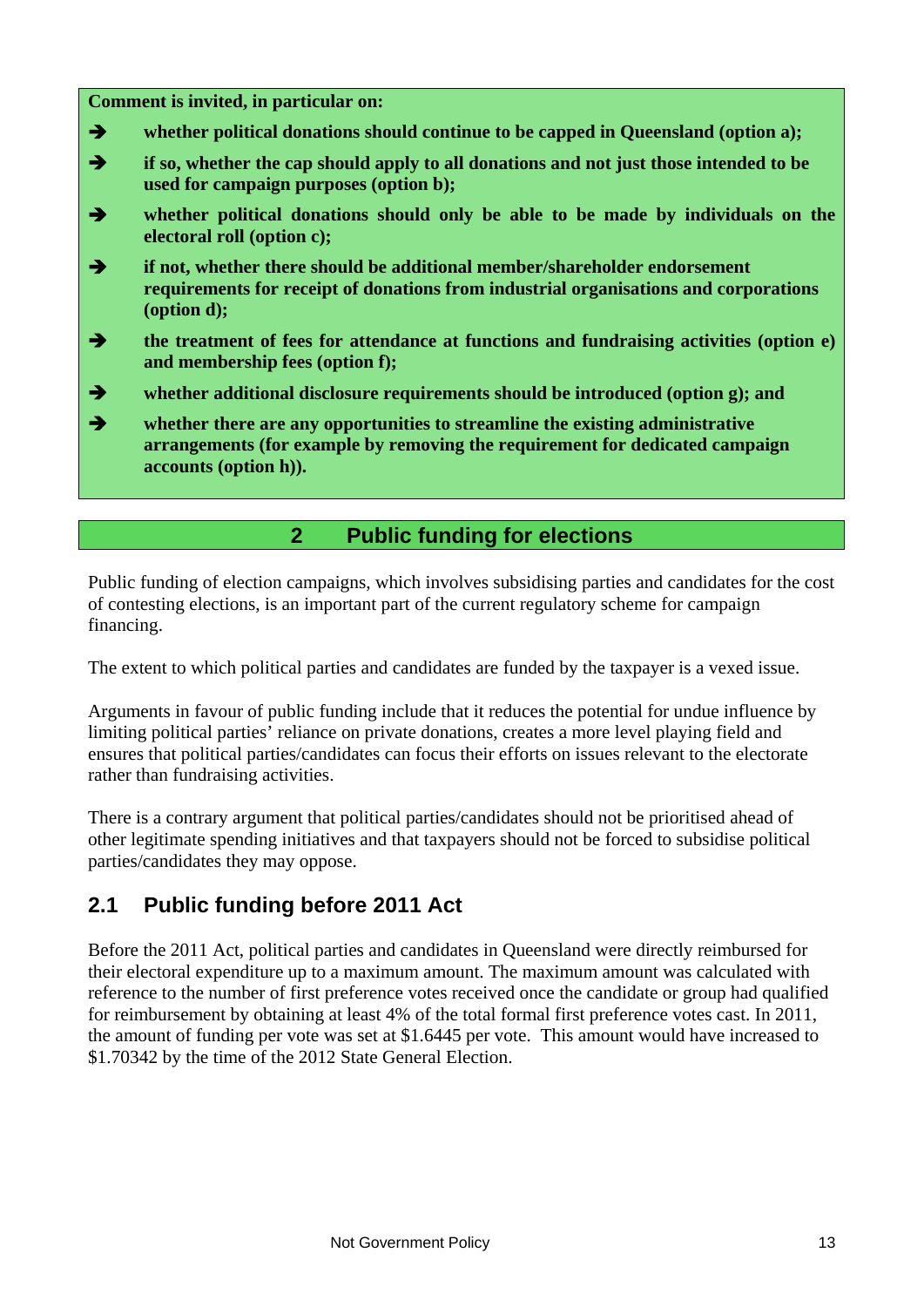## **2.2 Current public funding arrangements**

#### *Electoral funding*

Following the 2011 Act, the amount of election funding that a registered political party and candidate are entitled to receive is calculated with reference to their actual electoral expenditure within the capped expenditure amount for the election.

Under the current arrangements, a registered political party that receives at least 4% of first preference votes may be reimbursed for:

- all of the first 10% of their electoral expenditure;
- ¾ of the next 80% of their electoral expenditure; and
- $\bullet$   $\frac{1}{2}$  of the remaining 10% of their electoral expenditure.<sup>[24](#page-12-1)</sup>

A candidate that receives at least 4% of first preference votes may be reimbursed for:

- all of the first 10% of their electoral expenditure;
- $\bullet$   $\frac{1}{2}$  of the next 80% of their electoral expenditure; and
- $\bullet$   $\frac{1}{4}$  of the remaining 10% of their electoral expenditure.<sup>[25](#page-14-0)</sup>

Table 3 illustrates the funding that political parties would have received had the previous per vote funding model remained in place for the 2012 State General Election.

Changes to the way in which election campaigns are funded in Queensland have clearly benefited political parties. For the 2012 State General Election, the Australian Labor Party received significantly more in public funding than it would have under the previous arrangements. The LNP, Greens and the Australian Party benefited to a lesser extent.

| Table 3                          |                                                                                                                                             |             |                       |                                                                                        |  |  |  |  |
|----------------------------------|---------------------------------------------------------------------------------------------------------------------------------------------|-------------|-----------------------|----------------------------------------------------------------------------------------|--|--|--|--|
| <b>Party</b>                     | <b>Number of</b><br><b>Maximum</b><br>formal first<br><b>Entitlement</b><br>preference<br>under current<br>funding<br>votes<br>arrangements |             | <b>Actual funding</b> | <b>Maximum Funding</b><br><b>Entitlement under</b><br>previous funding<br>arrangements |  |  |  |  |
| Australian<br><b>Labor Party</b> | 652,092                                                                                                                                     | \$5,340,000 | \$5,265,588.18        | \$1,110,783.40                                                                         |  |  |  |  |
| <b>LNP</b>                       | 1,214,553                                                                                                                                   | \$5,340,000 | $$4,110,887.88^{26}$  | \$2,068,888.00                                                                         |  |  |  |  |
| Greens                           | 184,147                                                                                                                                     | \$5,340,000 | \$695,356.75          | \$313,678.79                                                                           |  |  |  |  |
| Katter's<br>Australian<br>Party  | 282,098                                                                                                                                     | \$4,738,000 | \$1,037,374.92        | \$480,530.01                                                                           |  |  |  |  |

<span id="page-14-2"></span> $24$ Section 223 of the Act

<span id="page-14-0"></span><sup>&</sup>lt;sup>25</sup> Section 224 of the Act

<span id="page-14-1"></span><sup>&</sup>lt;sup>26</sup> Interim payment only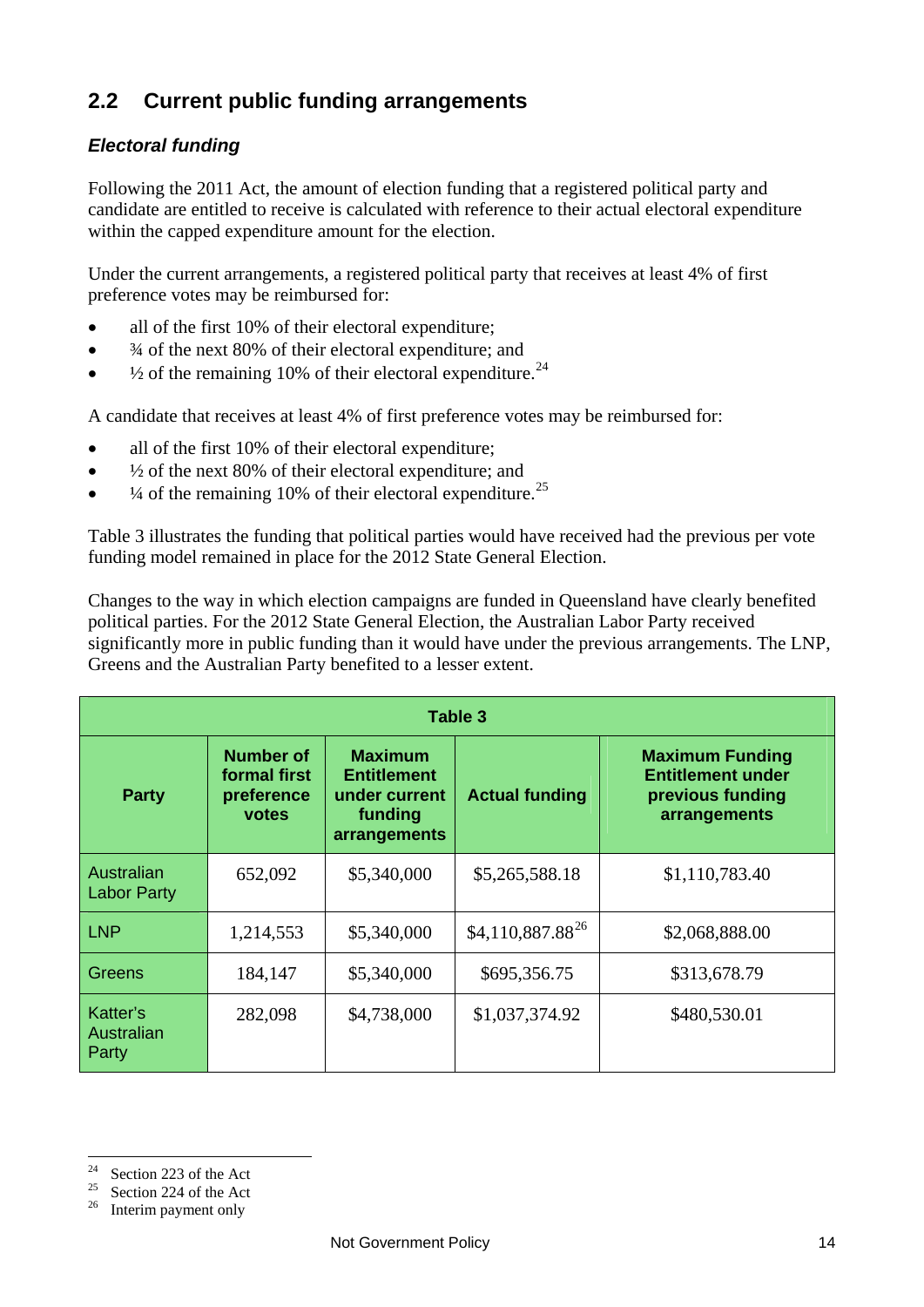| <b>Family First</b><br>33,269 |       | \$2,458,000  | \$73,717.95  | \$56,670.92 |  |  |
|-------------------------------|-------|--------------|--------------|-------------|--|--|
| <b>Nation</b><br>One<br>Party | 2,525 | Not eligible | Not eligible | \$0         |  |  |

#### *Administrative funding*

In addition to public funding for electoral expenditure, the 2011 Act also included provision for administrative funding for registered political parties and independent members of parliament. For 2011-12, a total of \$4,158,915 was paid to eligible parties and independent members of parliament for administrative funding.<sup>[27](#page-14-2)</sup> The Queensland Government recently passed legislation to abolish this funding. $28$ 

Arguments in favour of public administrative funding include that it reduces the potential for undue influence by limiting political parties' reliance on private donations.

#### **2.3 Interstate comparison**

The changes to the way election campaigns are publicly funded in Queensland were modelled on the approach taken in New South Wales.

In New South Wales, political parties, groups, candidates and elected members are entitled to apply to the Election Funding Authority for payments from one of the following funds:

- the Election Campaigns Fund for electoral communication expenditure at state elections;
- the Administration Fund for operation and administration costs of state parties that have members of parliament and for independent members of parliament; and
- the Policy Development Fund for all other state parties that are not entitled to the Administration Fund.[29](#page-15-0)

As in Queensland, funding from the Elections Campaign Fund is calculated by reference to a sliding scale based on actual electoral expenditure.

By way of example, an eligible assembly party in New South Wales that receives at least 4% of first preference votes may recover:

- all of the first 0-10% of their electoral expenditure;
- ¾ of the next 10-90% of their electoral expenditure; and
- $\frac{1}{2}$  of the last 90-100% of their electoral expenditure.<sup>[30](#page-15-1)</sup>

Similarly, an eligible assembly candidate who receives at least 4% of first preference votes may recover:

- all of the first 0-10% of their electoral expenditure;
- $\bullet$   $\frac{1}{2}$  of the next 10-50% for a party candidate ( $\frac{1}{2}$  of the next 10-80% for an independent candidate) of their electoral expenditure.<sup>[31](#page-15-2)</sup>

 $27$ 27 Electoral Commission of Queensland 2011-2012 Annual Report at page 12

<sup>&</sup>lt;sup>28</sup> [Guardianship and Administration and Other Legislation Amendment Act 2012](http://www.legislation.qld.gov.au/Bills/54PDF/2012/GuardAdmOLAB12.pdf) (Qld)

<span id="page-15-0"></span><sup>&</sup>lt;sup>29</sup> Election Funding Authority Fact Sheet - Administration Fund and Policy Development Fund<br><sup>30</sup> Section 58 of the *Election Funding, Expenditure and Disclosures Act 1981* (NSW)<br><sup>31</sup> Section 60 of the *Election Funding,* 

<span id="page-15-2"></span><span id="page-15-1"></span>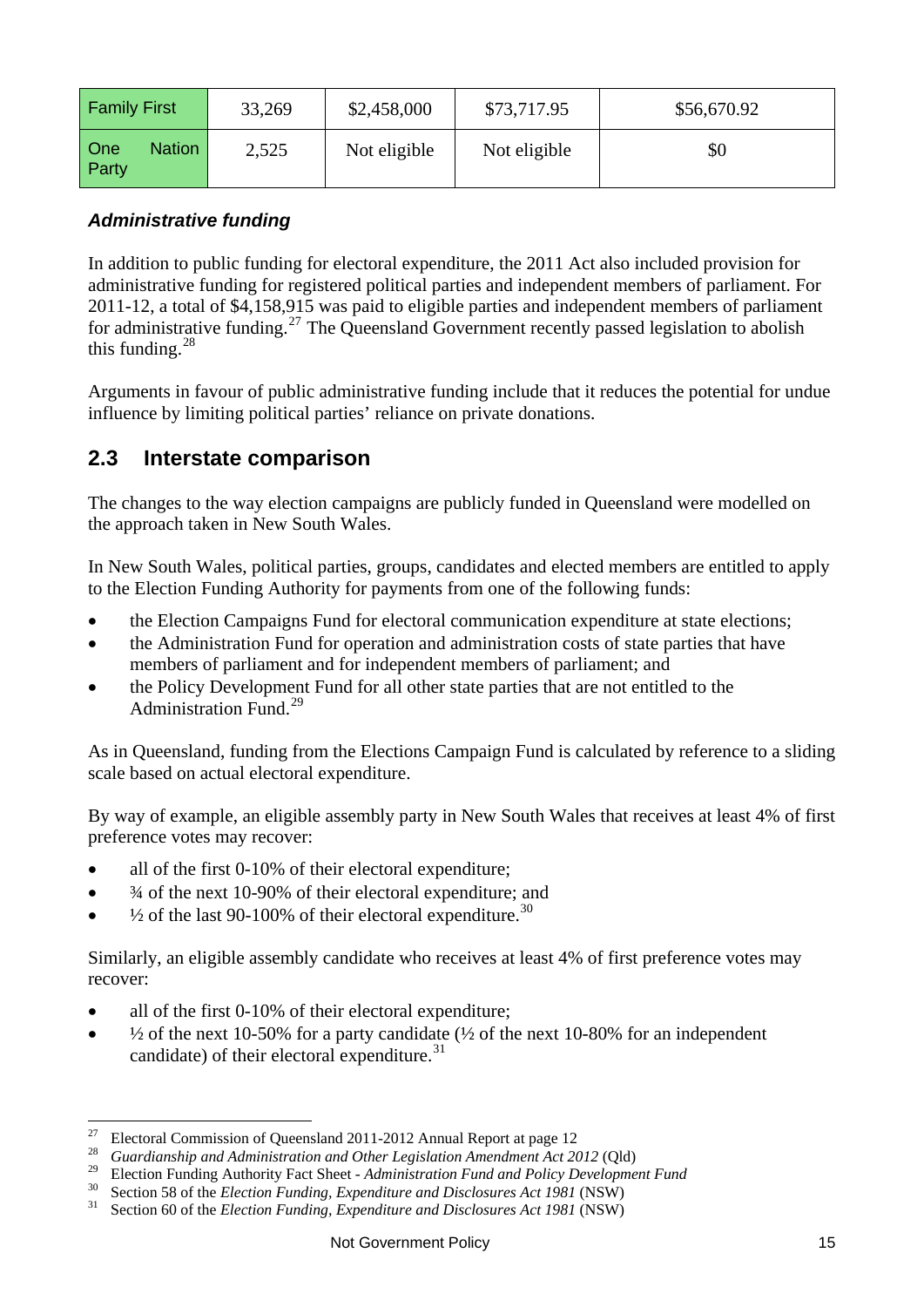Unlike Queensland and New South Wales, the Australian Capital Territory has retained funding on a per vote basis. In the Australian Capital Territory, election funding for parties and non-party candidates who receive at least 4% of formal votes is currently set at \$2 per vote. Parties and nonparty members of the Legislative Assembly are also entitled to administrative expenditure funding of \$5,000 per quarter per member.<sup>[32](#page-15-2)</sup>

## **2.4 Options – Public funding for elections**

The primary objective of public funding of political parties' and candidates' election expenses is to support the democratic process and, under current arrangements, to compensate for the capping of political donations.

Given that public funding is often used to offset the effect of caps on political donations and electoral expenditure, the level of public funding can not be considered in isolation from the other issues outlined in part A of this paper.

#### **a. Restore funding based on received votes**

Under a funding model based on votes received, the amount of funding that a party or candidate is entitled to receive is directly related to their electoral strength. Parties and candidates must make their spending decisions based on an assessment of their prospects of success.

Under this option, public funding would still be tied to genuine election expenditure. This removes the possibility of 'profiteering', where a party or candidate could be paid more public funding than they actually spent on the election campaign.

Public funding based on votes received is used in most other jurisdictions in Australia which provide public funding for elections.

It alleviates concerns that the current arrangements:

<span id="page-16-0"></span> $\overline{a}$ 

- favour those parties and candidates with access to the most funds; and
- may allow a block of candidates to use considerable electoral expenditure against another individual candidate.

#### **b. Introduce a limit on public funding that is based on the winning party's entitlement**

Under this option, the current funding arrangements would be amended so that there is a limit on public funding based on the winning party's or candidate's entitlement.

Each registered political party/candidate in Queensland would be entitled to receive the lesser of:

- the amount of public funding calculated under the current arrangements; and
- the number of votes received by the party/candidate multiplied by the amount of public funding the winning party/candidate received on a per vote basis.

This scheme is in effect a hybrid of the current funding arrangements and option a.

The advantage of the hybrid scheme is that it takes account of each party's/candidate's relative electoral strength.

<sup>32</sup> Australian Capital Territory Electoral Commission - *New electoral campaign finance laws in the ACT* (5 July 2012)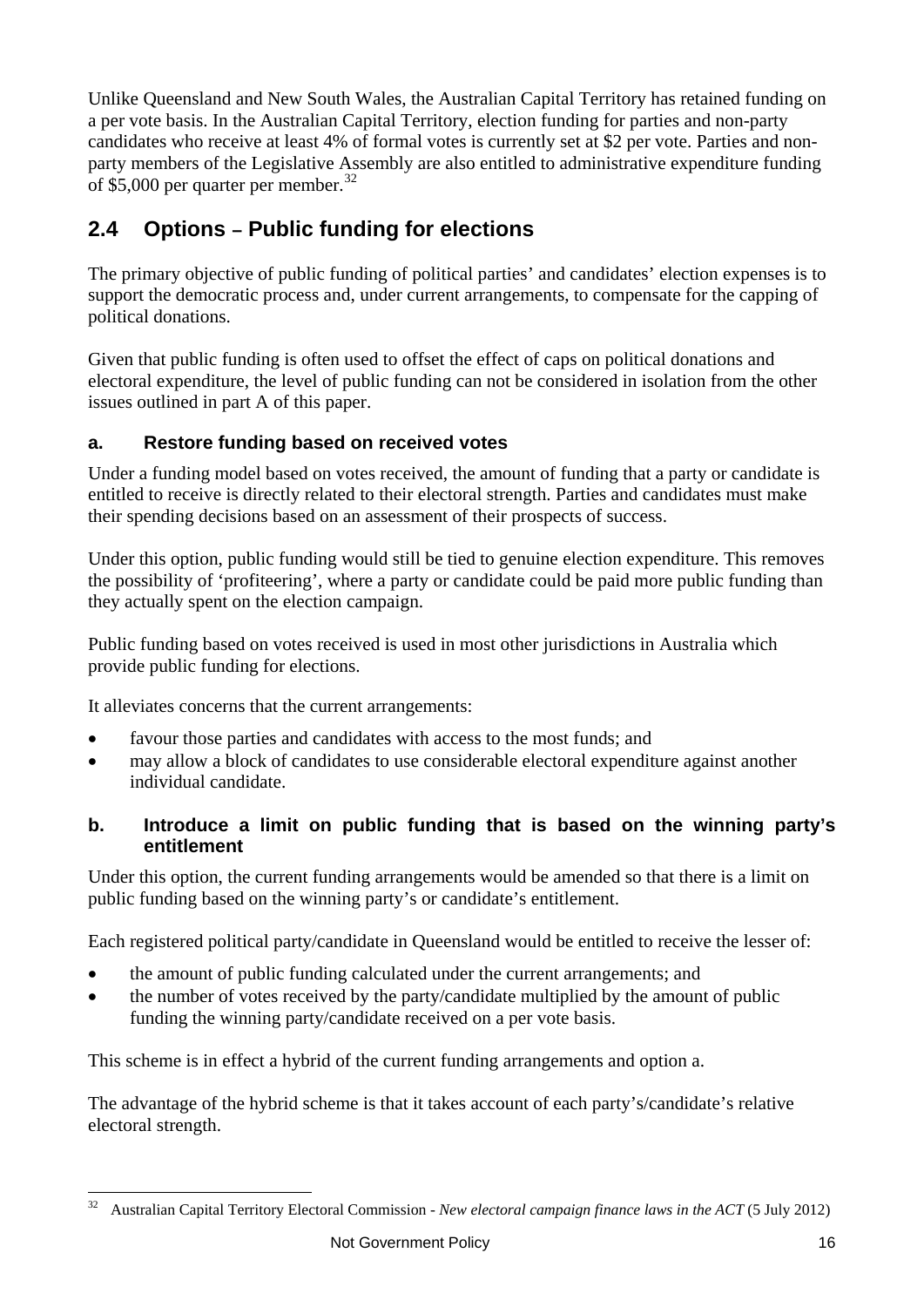A possible issue with this option is that the likely public funding of losing parties/candidates will not be known upfront as a basis for decision making given that it will be dependent on the amount spent relative to the votes received by the winning party. This may disadvantage new entrants, particularly if an incumbent member who is successful decides to spend very little or does not claim public funding.

#### **c. Introduce a limit on public funding that is based on the number of votes received**

Under this option, the current funding arrangements would be amended so that there is a limit on public funding that is based on the number of votes received.

Each registered political party/candidate in Queensland would be entitled to receive the lesser of:

- the amount of public funding that is calculated under the current arrangements; and
- the number of votes received by the party/candidate multiplied by a set amount per vote.

As with option b, this scheme is in effect a hybrid of the current funding arrangements and option a. It would therefore alleviate concerns that the current arrangements fail to take account of electoral strength. It would also alleviate concerns about the current arrangements favouring parties and candidates with access to funds.

However, unlike option b, the limit on public funding is based on an objective measure rather than the amount spent and the votes received by the winning party.

#### **d. Streamline existing administrative arrangements**

The Government is interested in opportunities to streamline the existing administrative arrangements in relation to public funding for elections.

For example, under section 207 of the Act, a candidate may appoint a person to be their agent for the purposes of the election funding and disclosure requirements in the Act. If a candidate does not appoint an agent, the candidate is taken to be their own agent. Under part 11 of the Act, a claim for election funding must be made by the agent of a candidate. One option for streamlining the existing administrative arrangements would be to amend part 11 to allow a candidate to make an application for election funding in place of their agent.

## **Issues for consultation – Public funding of elections**

**Are the public funding arrangements in Queensland fair?** 

**Comment is invited, in particular on:** 

- **whether public funding of political parties and candidates should be on a per vote basis (option (a));**
- **whether a limit on public funding should be introduced that is based on the winning party's entitlement (option b);**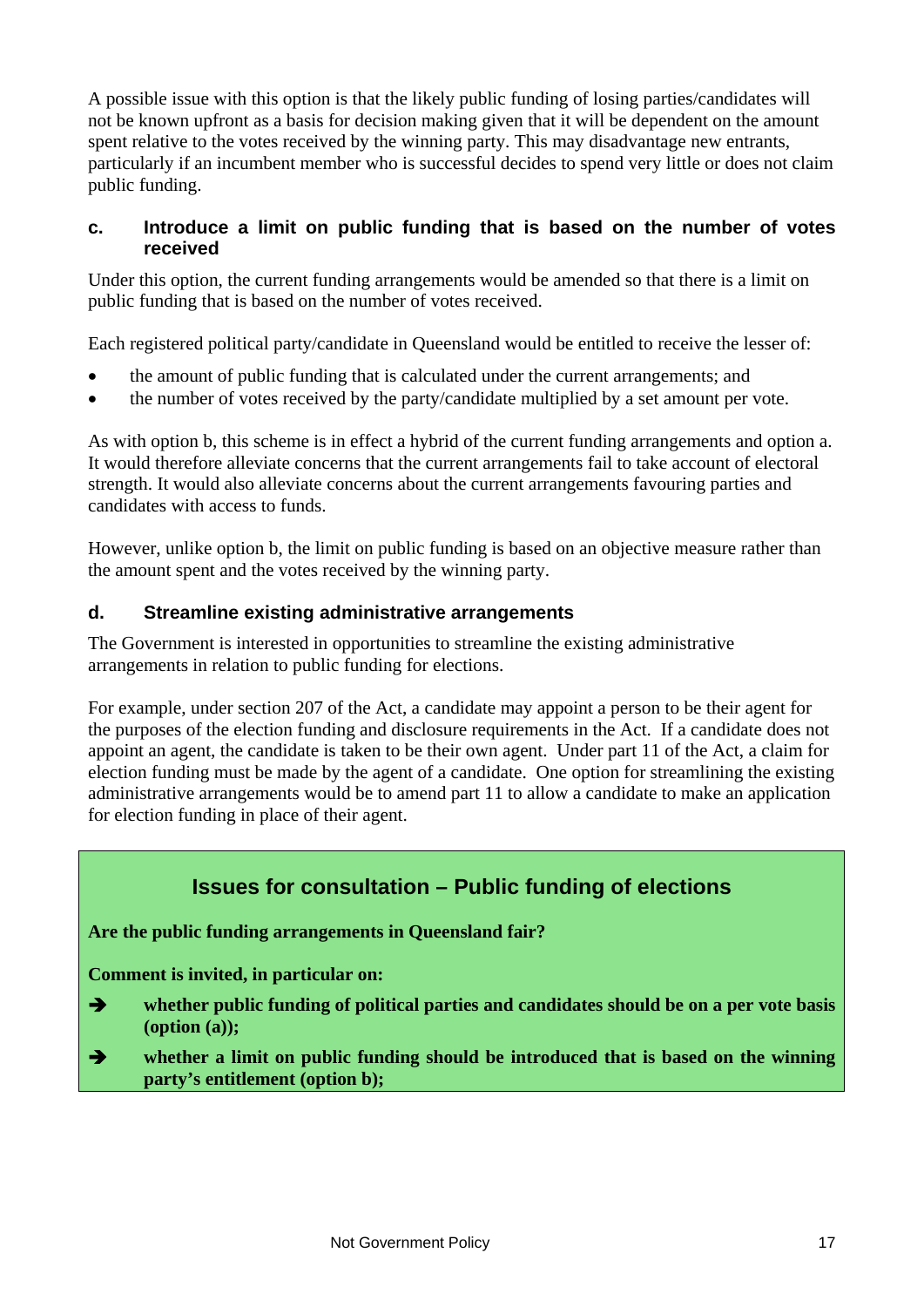- **whether a limit on public funding should be introduced that is based on the number of votes received (option c); and**
- **whether there are any opportunities to streamline the existing administrative arrangements (option d).**

## **3 Election campaign expenditure**

#### <span id="page-18-0"></span>**3.1 Regulation of election campaign expenditure before 2011 Act**

Before the 2011 Act, election campaign expenditure was not regulated.

#### **3.2 Current regulation of election campaign expenditure**

The 2011 Act introduced caps on the amount political parties, candidates and third parties can spend on state election campaigns during the capped expenditure period.

In addition to capping electoral expenditure, the amendments also introduced new disclosure requirements for candidates, registered political parties and third parties in relation to electoral expenditure incurred during the capped expenditure period. These requirements are outlined in **Attachment 2**.

The cap and disclosure requirements apply to '*electoral expenditure*' which is defined in section 199 of the Act to include expenditure on or a gift in kind of:

- advertising advocating a vote for or against a candidate or for or against a registered political party, including the cost of producing such an advertisement and particular broadcasting, publishing and display costs;
- the production and distribution of any other material advocating a vote for or against a candidate or for or against a registered political party; and
- carrying out an opinion poll, or other research, related to the election.

The '*capped expenditure period*' for an election ends at 6pm on polling day and starts on the earlier of: the day two years after polling day for the last election; or the day the writ is issued for the election.

The caps on electoral expenditure are currently set at: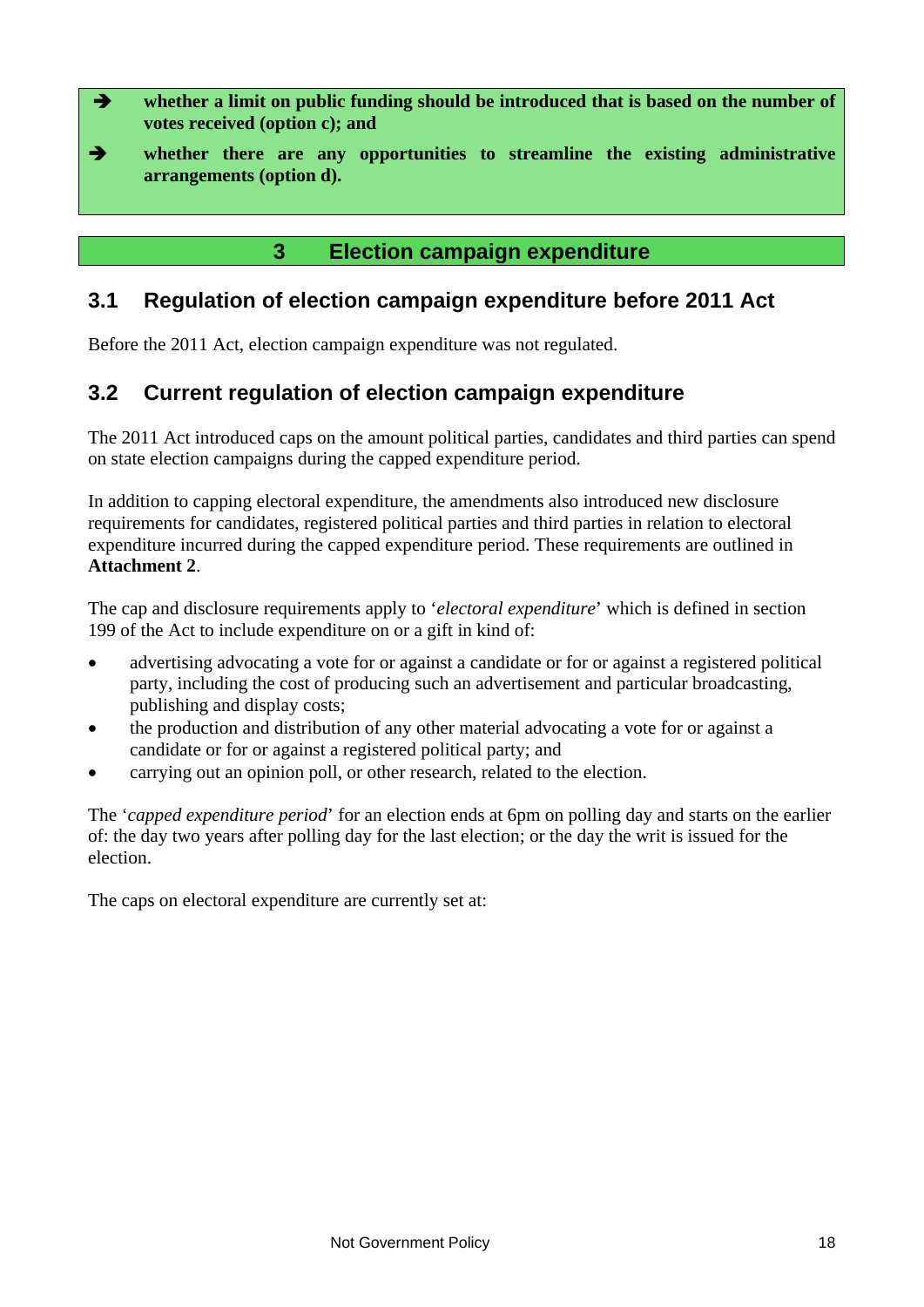| <b>Table 4 - Queensland</b>            |                                                                                                                                                                                                                            |  |  |  |  |  |
|----------------------------------------|----------------------------------------------------------------------------------------------------------------------------------------------------------------------------------------------------------------------------|--|--|--|--|--|
| <b>Candidates</b>                      | \$52,500 for a candidate endorsed by a political party and \$78,800 for an<br>independent candidate.                                                                                                                       |  |  |  |  |  |
| <b>Registered</b><br>political parties | \$84,000 multiplied by the number of seats contested.                                                                                                                                                                      |  |  |  |  |  |
| <b>Third parties</b>                   | Not more than \$524,800 across the State or \$78,800 for each individual<br>electorate.<br>Unregistered third parties are limited to \$10,600 across the State or \$2,200<br>for each individual electorate. <sup>33</sup> |  |  |  |  |  |

#### **3.3 Interstate comparison**

As with political donations, Queensland, New South Wales and the Australian Capital Territory are the only jurisdictions in Australia which cap election electoral expenditure.<sup>[34](#page-19-0)</sup>

| Table 5 - New South Wales              |                                                                                                                                                                                                           |  |  |  |  |  |
|----------------------------------------|-----------------------------------------------------------------------------------------------------------------------------------------------------------------------------------------------------------|--|--|--|--|--|
| <b>Candidates</b>                      | \$111,200 for a candidate endorsed by a political party and \$166,700 for an<br>independent candidate.                                                                                                    |  |  |  |  |  |
| <b>Registered</b><br>political parties | \$111,200 multiplied by the number of seats contested (resulting in an upper<br>limit of \$10.3 million). \$1,166,600 for smaller parties endorsing candidates<br>in no more than 10 electoral districts. |  |  |  |  |  |
| <b>Third parties</b>                   | \$1,166,600 for registered third parties and \$583,300 for unregistered third<br>parties.                                                                                                                 |  |  |  |  |  |

In the Australian Capital Territory, the caps on electoral expenditure are:

| Table 6 - Australian Capital Territory |                                                                                                                                                                                                          |  |  |  |  |  |
|----------------------------------------|----------------------------------------------------------------------------------------------------------------------------------------------------------------------------------------------------------|--|--|--|--|--|
| <b>Candidates</b>                      | \$100,000 for a candidate endorsed by a political party and \$150,000 for an<br>independent candidate.                                                                                                   |  |  |  |  |  |
| <b>Registered</b><br>political parties | \$100,000 multiplied by the number of seats contested (resulting in an upper<br>limit of \$9.3 million). \$1,050,000 for smaller parties endorsing candidates in<br>no more than 10 electoral districts. |  |  |  |  |  |
| <b>Third parties</b>                   | $$1,050,000$ for registered third parties and $$525,000$ for unregistered third<br>parties. <sup>35</sup>                                                                                                |  |  |  |  |  |

 $33$  Section 274 of the Act

<span id="page-19-0"></span><sup>&</sup>lt;sup>34</sup> Expenditure restrictions and disclosure requirements are in place for Tasmanian Legislative Council (Upper House) elections, part 6 of the *Electoral Act 2004* (Tas).

<span id="page-19-2"></span><span id="page-19-1"></span>elections, part 6 of the *Electoral Act 2004* (Tas). 35 Section 95F of the *Election Funding, Expenditure and Disclosures Act 1981* (NSW)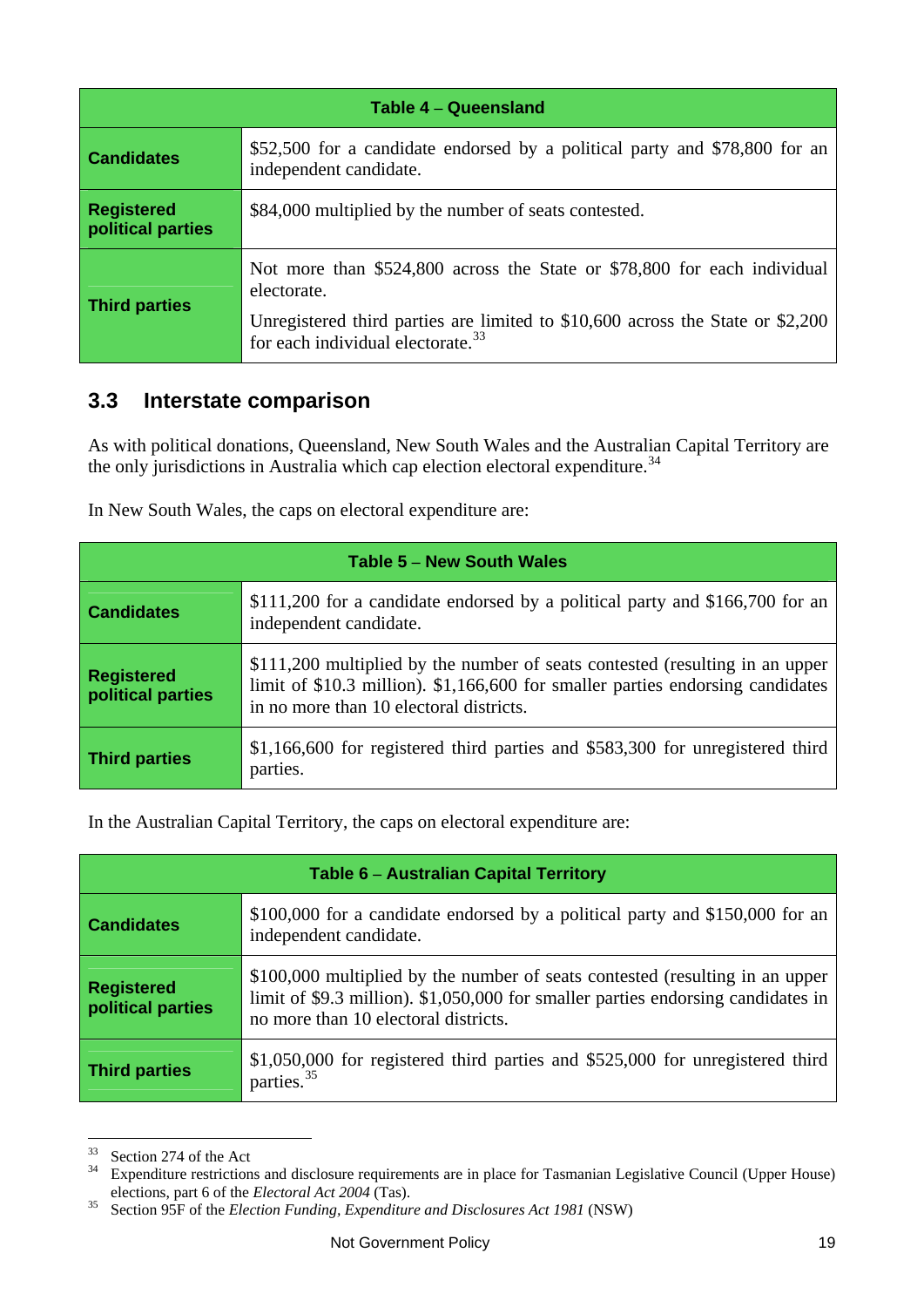Internationally, Canada, New Zealand, the United Kingdom and the Republic of Ireland all place limits on electoral expenditure.

## **3.4 Options – Election campaign expenditure**

#### **a. Retain current caps on electoral expenditure**

Those in favour of caps on electoral expenditure argue that they create a level the playing field for electoral competition and avoid excessive or wasteful expenditure. Restrictions on expenditure, if effective, address the inequalities that exist between parties and candidates because of access to funds and incumbency. Caps on electoral expenditure are an important consideration if the amount political parties can collect from political donations and public funding is restricted.

#### **b. Remove the caps on electoral expenditure**

Those in favour of removing caps would argue that they are a restriction on political freedom.

#### **c. Aggregate the expenditure of a party with that of its affiliated organisations**

Under this option, and consistent with recent amendments in New South Wales,  $36$  even if a registered political party spends less than or equal to its applicable electoral expenditure cap, its expenditure would be treated as exceeding the cap if the combined expenditure by the party and its affiliated organisations exceeds the cap.

An affiliated organisation is defined in New South Wales to mean a body that, under the rules of the party, can appoint delegates to the party's governing body and/or has a role in the pre-selection of candidates for that party. It may be incorporated or unincorporated.<sup>[37](#page-20-0)</sup>

In contrast, affiliated organisations in Queensland, such as registered industrial organisations, can currently each incur electoral expenditure up to the capped amount of \$500,000.

Under the Act, only expenditure by an '*associated entity*' is aggregated with the expenditure of the relevant political party. The term '*associated entity*' is defined quite narrowly in section 197 of the Act to mean an entity that:

- a) is controlled by 1 or more registered political parties; or
- b) operates wholly or to a significant extent for the benefit of 1 or more registered political parties.

It may be argued that the definition of associated entity creates an unfair loophole which undermines the integrity of the caps on electoral expenditure. The alternative view is that, although affiliated, such organisations have a legitimate separate constituency and interests which they should have the political freedom to represent.

<span id="page-20-1"></span><sup>&</sup>lt;sup>36</sup> *Election Funding, Expenditure and Disclosures Amendment Act 2012* (NSW)<br><sup>37</sup> Section 95G of the *Election Funding, Expenditure and Disclosures Act 1981* (NSW)

<span id="page-20-0"></span>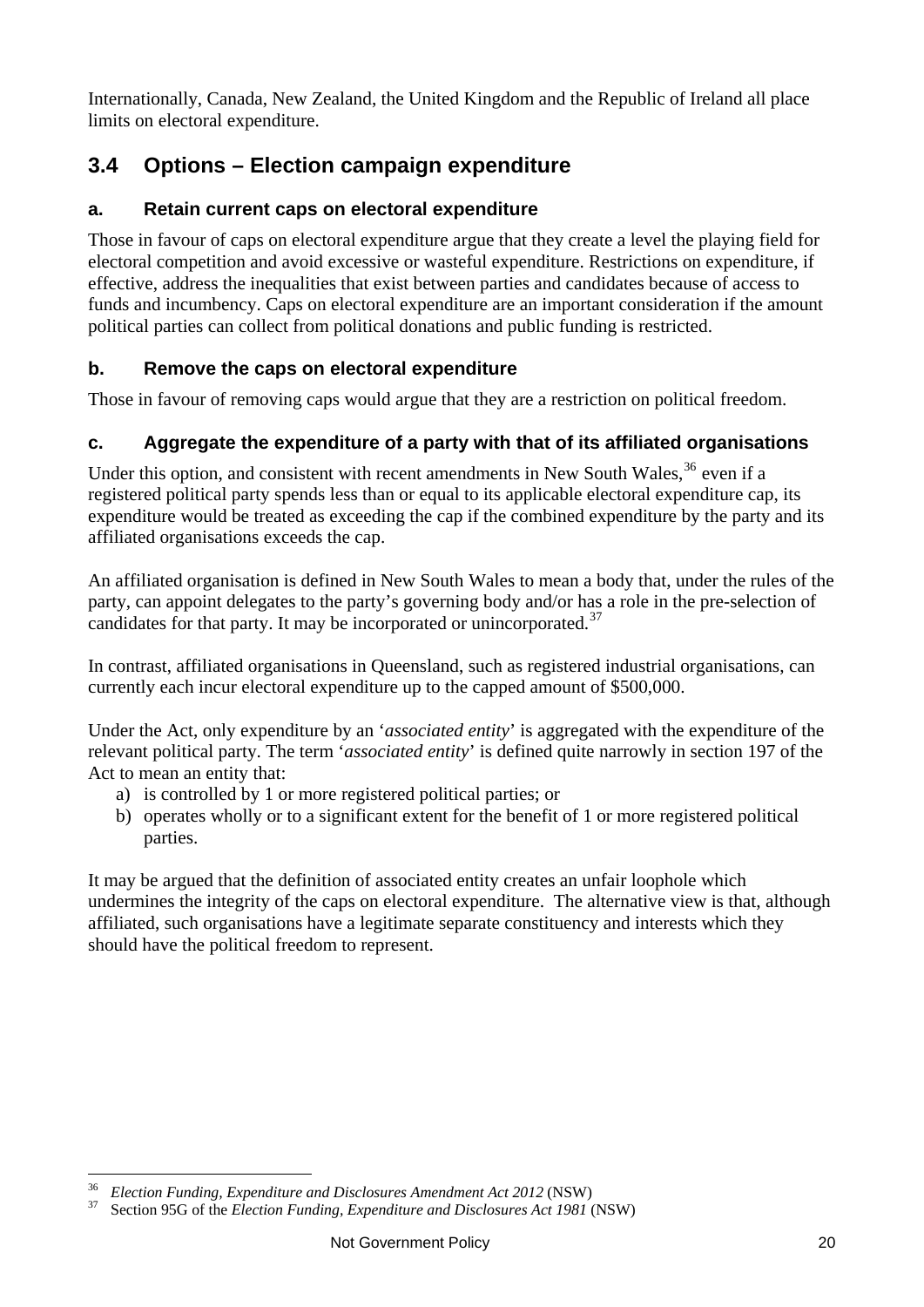#### **d. Aggregate the expenditure of affiliated organisations**

Along with aggregating the expenditure of a party with that of its affiliated organisations, another option would be to aggregate the expenditure of affiliated organisations.

While section 205 the Act specifically provides that related corporations are to be treated as one entity for the purposes of the caps on political donations and electoral expenditure, other related organisations in Queensland, such as registered industrial organisations, are currently treated as separate entities.

It is arguable that the failure to group related organisations undermines the integrity of the scheme.

As above, the alternative view is that, although affiliated, such organisations have a legitimate separate constituency and interests which they should have the political freedom to represent.

#### **e. Address issues relating to the definition of electoral expenditure**

As noted above, the Act includes caps on electoral expenditure.

Central to the operation of the caps on electoral expenditure is the definition of electoral expenditure.

The term '*electoral expenditure*' is defined in section 199 of the Act. In summary, electoral expenditure is that which advocates a vote for or against a candidate or for or against a registered political party. For the most part, it covers expenditure on advertising in the electronic and print media. It also includes expenditure on carrying out opinion polling and other research relating to an election.[38](#page-20-1)

The ECQ considers that the following items are not electoral expenditure:

- the cost of a campaign director (unless there is a robust and defendable link to the production and distribution of the items listed in section 199);
- expenditure on goods or services which falls under the definition of administration expenditure for independent members;
- the cost of nominating as a candidate in an election;
- expenditure incurred for the preparation and audit of disclosure returns or claims for funding, as prescribed under the Act;
- expenditure incurred for factual advertising in relation to party or parliamentary administration (e.g. meetings or conferences), or expenditure incurred by a member of parliament for duties directly related to position of office; and
- expenditure on novelty items such as car stickers, t-shirts, lapel badges or buttons, pens, pencils, balloons or items of a similar nature.[39](#page-21-0)

Unlike the Act, the *Election Funding, Expenditure and Disclosures Act 1981* (NSW) includes staff and accommodation costs in the definition of electoral expenditure. Under section 87(2) of this Act, the cap applies to:

- expenditure on advertisements in radio, television, the internet, cinemas, newspapers, billboards, posters, brochures, how-to-vote cards and other election material;
- expenditure on the production and distribution of election material;
- <span id="page-21-1"></span>expenditure on the internet, telecommunications, stationery and postage;

<sup>&</sup>lt;sup>38</sup> Electoral Commission of Queensland Factsheet – *What is electoral expenditure?*<br><sup>39</sup> Electoral Commission of Queensland Factsheet – *What is electoral owner diture?* 

<span id="page-21-0"></span><sup>39</sup> Electoral Commission of Queensland Factsheet – *What is electoral expenditure?*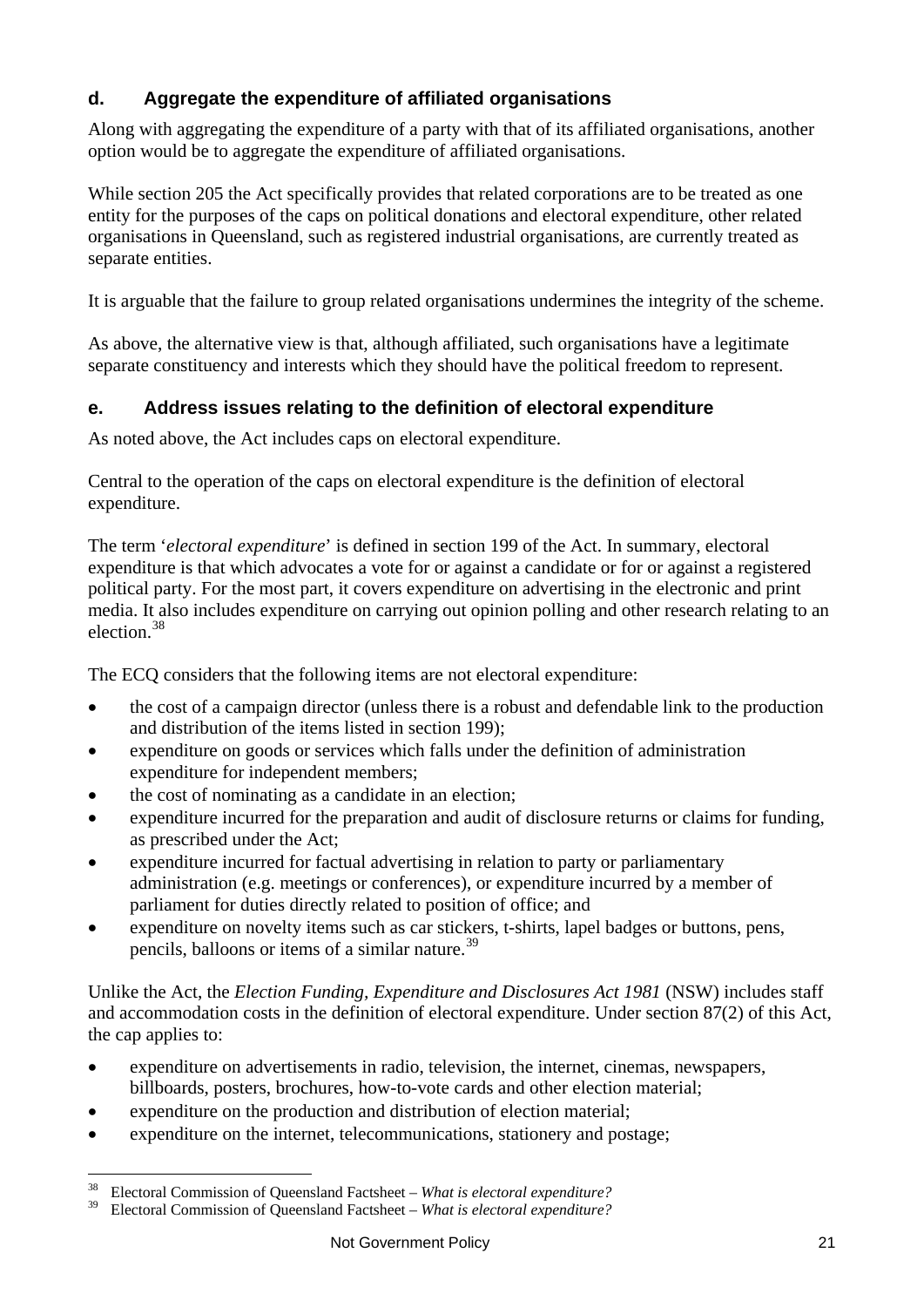- expenditure incurred in employing staff engaged in election campaigns;
- expenditure incurred for office accommodation for any such staff and candidates (other than for the campaign headquarters of a party or for the electorate office of an elected member); and
- such other expenditure as may be prescribed by the regulation.

One option for reform would be to clarify the definition of electoral expenditure in the Act.

A further area of concern relates to the application of the caps to organisations which conduct polling activities and research activities.

As currently drafted, section 199 of the Act would capture opinion polling conducted and research undertaken by people, groups and organisations not actually intending to influence the outcome of an election. By way of example, a newspaper conducting opinion polling would currently be subject to the cap and disclosure requirements. Likewise, the cap and disclosure requirements would apply to market research companies and academics.

One option for addressing this issue would be to insert a provision along the lines of section 87(4) of the *Election Funding, Expenditure and Disclosures Act 1981* (NSW). Under this section, electoral expenditure includes only expenditure that is for the dominant purpose of promoting or opposing a party or candidate or influencing voting at an election.

#### **f. Address a potential loophole in relation to volunteer labour**

Another issue relates to the potential for volunteer labour and other in-kind support to be used to circumvent the caps on electoral expenditure.

Under the Act, volunteer labour is not considered an in-kind donation and is not counted in the overall amount of expenditure a person can spend on their campaign. Volunteers perform a range of vital functions such as delivering election material, door knocking, assisting in campaign offices or maintaining campaign accounts, and staffing election booths on polling day.

Currently the work carried out by officials of an affiliated organisation during election campaigns is considered to be volunteer labour for the purposes of the Act.

This option would provide that volunteer labour does not include time spent by an official of an organisation working for a political party with which the organisation is affiliated.

The alternative view is that it is unconstitutional to discriminate against a class of people from working in their own time and a contravention of an individual's rights to freedom of association.

#### **g. Streamline existing administrative arrangements**

The Government is interested in any opportunities to streamline the existing administrative arrangements in relation to the disclosure and capping of electoral expenditure.

#### **Issues for consultation – Election campaign expenditure**

**1 Are the existing laws relating to electoral expenditure effective in creating a more level playing field?** 

**2 How can the existing laws in relation to electoral expenditure be made more effective?**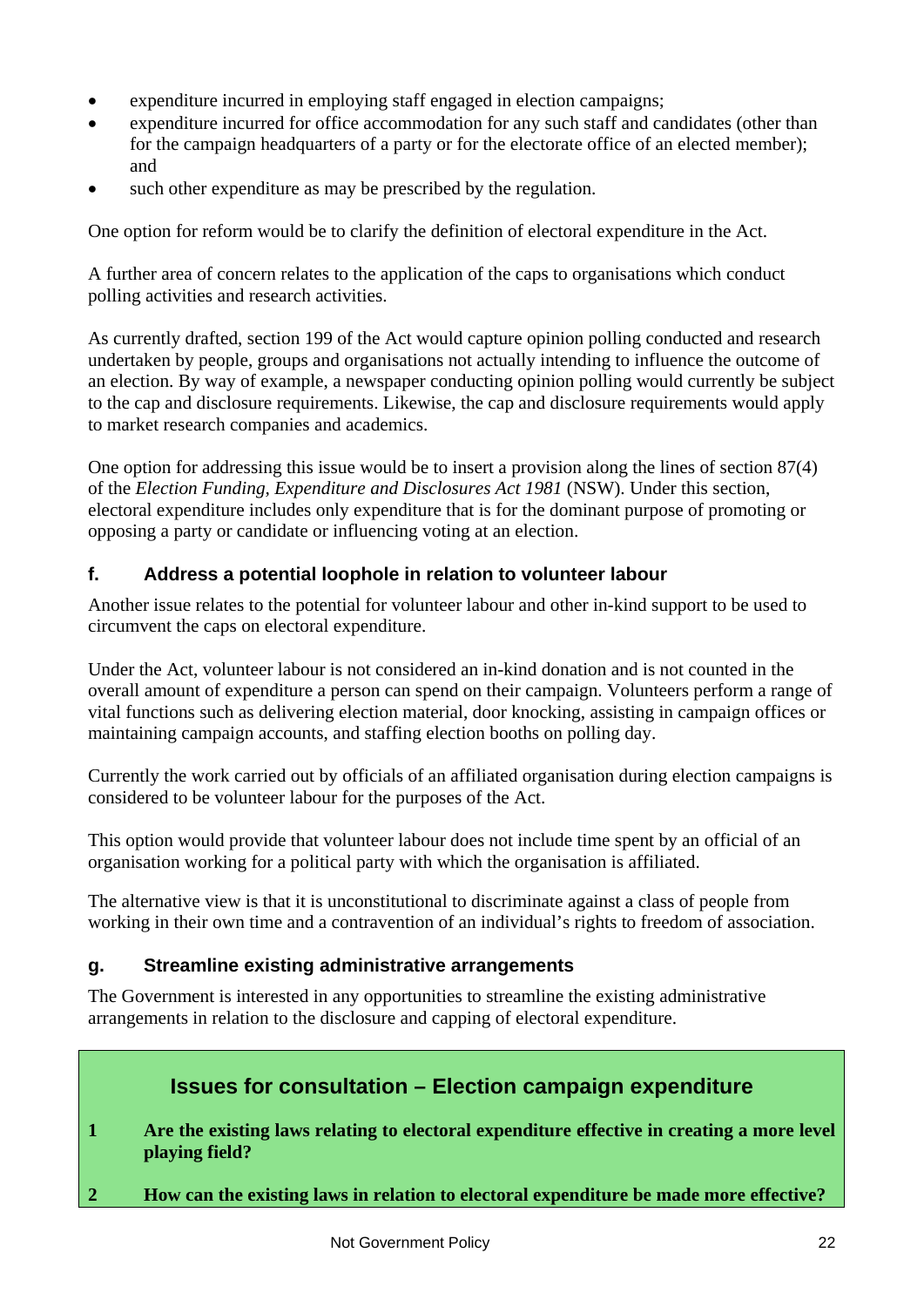**Comment is invited, in particular on:** 

- **whether electoral expenditure should continue to be capped in Queensland (options a and b);**
- **whether the expenditure of a party should be aggregated with the expenditure of its affiliated organisations (option c);**
- **whether the expenditure of affiliated organisations should be aggregated (option d);**
- **whether the definition of 'electoral expenditure' should be clarified (option e);**
- **the treatment of volunteer labour (option f); and**
- **whether there are any opportunities to streamline the existing administrative arrangements (option g).**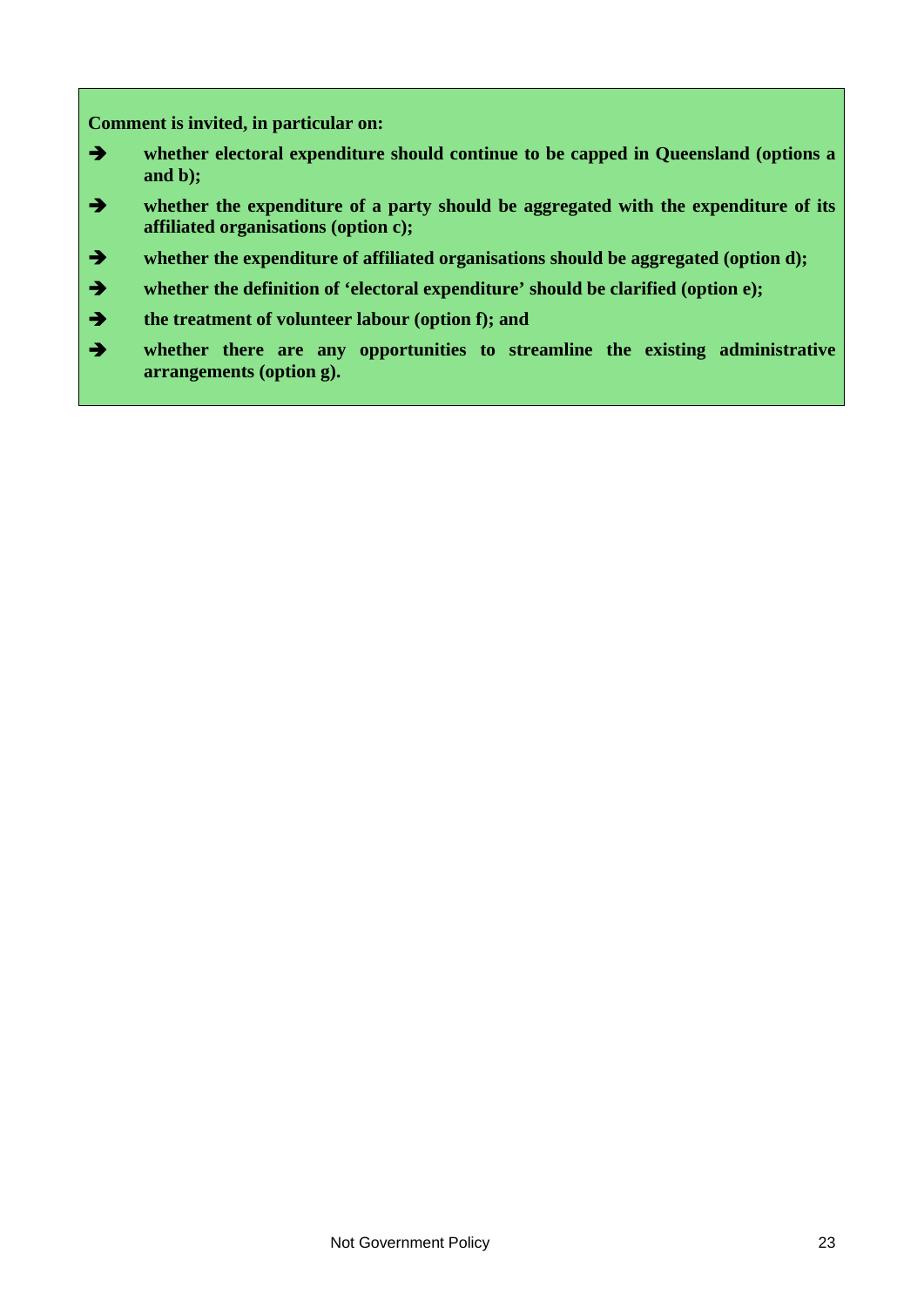## **Part B—Other Options for Improvement and Change**

### 1 **Truth in political advertising**

<span id="page-24-1"></span><span id="page-24-0"></span>False and misleading electoral advertisements and other statements have the potential to undermine the conduct of fair elections in Queensland.

## **1.1 Option – Introduce truth in political advertising legislation**

Although truth in political advertising is not specifically regulated in Queensland, the issue is raised from time to time and has been the subject of a number of inquiries.<sup>[40](#page-21-1)</sup>

Truth in political advertising legislation generally involves the introduction of a new offence.

One option that has previously been considered would be to amend the Act to create a new offence along the lines of section 113 of the *Electoral Act 1985* (SA). In order to establish that an offence has been committed under section 113 of that Act, the prosecution must show that the statement was:

- contained in an advertisement that was calculated to affect the result of an election;
- intended to be a statement of fact and not a statement of opinion;
- inaccurate to a material extent; and
- misleading to a material extent.

For example, the Supreme Court of South Australia<sup>[41](#page-24-2)</sup> considered a political advertisement by the Australian Labor Party which contained the following statement: '*The fact is the [Dean] Brown Liberals have stated that any school with less than three hundred students will be subject to closure*'. The court found that this statement was inaccurate and misleading as the Brown Liberals had in fact stated that although they would continue a small program of school closures, they would not look at closing schools with less than 300 students.

Similarly, the Supreme Court of South Australia<sup>[42](#page-24-3)</sup> held that a Liberal Party advertisement containing a statement that '*a vote for an Independent was a vote for the Labor Party*' had breached section 113 of the *Electoral Act 1985* (SA).

South Australia is the only jurisdiction in Australia to enact legislation that attempts to regulate truth in political advertising.

Opinion is divided on whether legislation is the most appropriate mechanism for regulating electoral advertising.

Those in favour of truth in political advertising legislation consider that it would advance political standards, promote fairness, improve accountability and restore trust in politicians.

<span id="page-24-4"></span><sup>40</sup> 40 See for example Legal, Constitutional and Administrative Review Committee, Queensland Parliament, *Report on*  Truth in Political Advertising, December 1996 and Report on the Electoral Amendment Bill 1999, April 2000<br>
<sup>41</sup> Cameron v Becker (1995) 64 SASR<br>
<sup>42</sup> King v Electoral Commissioner SCGRG 97/1670 Judgment No. 6557

<span id="page-24-2"></span>

<span id="page-24-3"></span>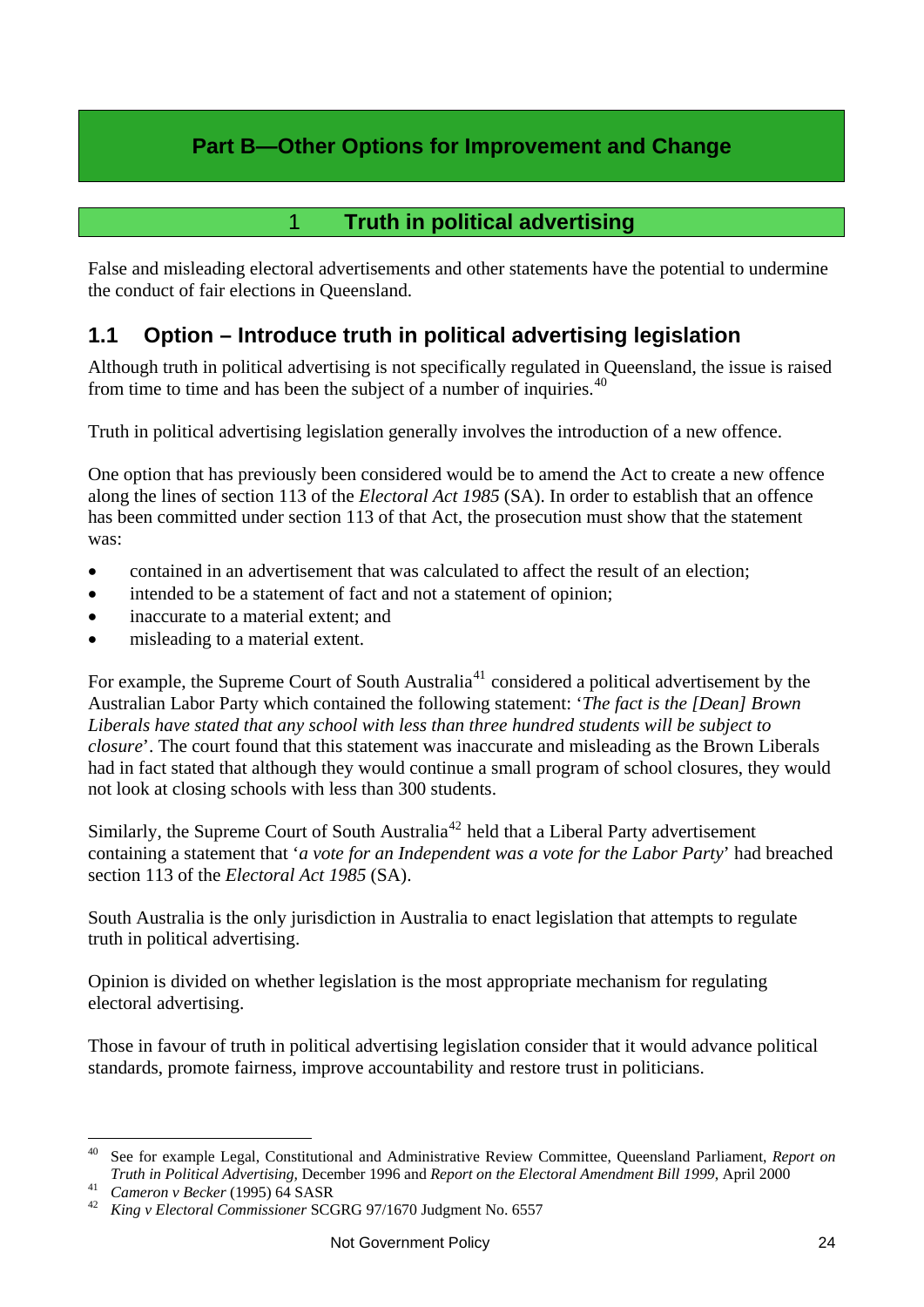Those against truth it generally raise concerns about enforceability. Other potential issues with an offence relating to truth in political advertising include:

- it should be up to voters to judge the veracity of claims made in political advertising, just as they judge the veracity of claims made in commercial advertising;
- regulation may lead to an increase in nuisance claims by voters or candidates seeking to prevent the publication of an opposition advertisement;
- the neutrality and impartiality of the ECQ could be compromised if it is required to rule on what will be a highly vexed and publicised political issue; and
- it would be difficult to provide a prompt response to complaints, particularly on polling day.

For example, in 2002, the Senate Finance and Public Administration Committee (SFPAC) examined the South Australian model in depth and recommended against the introduction of legislation prohibiting misleading statements, citing the '*difficulties in ensuring a prompt response to complaints and preventing misuse of the legislation to score political advantage*'. As part of its deliberations, SFPAC heard evidence from a former South Australian Electoral Commissioner that in his opinion the provision had not changed the political culture of the State to any great extent and instead offered opportunities for political parties to disrupt the process.  $43$ 

Similarly, in February 2010, the Electoral Matters Committee in Victoria released a report in relation to its inquiry into the provisions of the *Electoral Act 2002* (Vic) relating to misleading or deceptive political advertising. As part of its report, the committee expressed concern that measures to regulate misleading or deceptive political advertising would have implementation difficulties, would be potentially unworkable, could increase the risk of a more litigious approach to elections and electoral law and could have unintended consequences, including the potential for '*a chilling effect on robust political discourse*'.[44](#page-25-0)

Should truth in political advertising legislation be considered for introduction in Queensland, one issue that would need to be resolved is the extent to which the legislation should extend beyond advertisements to other inaccurate and misleading statements (for example statements made in the media).

While election campaigns in Queensland have traditionally focused on newspaper advertisements and printed leaflets and flyers, media appearances and televised public forums are now widely regarded as an important campaign instrument.

As such, the extent to which a truth in political advertising offence that is restricted to advertisements would prevent deliberately false and misleading electoral material from being distributed to the community is questionable.

The contrary view is that a truth in political advertising offence that applies to statements whenever and wherever made would be unworkable and difficult to detect, prosecute and punish.

There is also an argument that defamation laws provide adequate protection in this area.

 $\overline{a}$ 43 Senate Finance and Public Administration Legislation Committee, Commonwealth Parliament, *Report on the Charter of Political Honesty Bill 2000 [2002]; Electoral Amendment (Political Honesty) Bill 2000 [2002]; Provisions of Government Advertising (Objectivity, Fairness and Accountability) Bill 2000; Auditor of* 

<span id="page-25-0"></span>*Parliamentary Allowances and Entitlements Bill [No. 2]*, 2002 at page 88<br><sup>44</sup> Electoral Matters Committee, Victorian Parliament, *Inquiry into the provisions of the Electoral Act 2002 (Vic) relating to misleading or deceptive political advertising*, February 2010 at page 159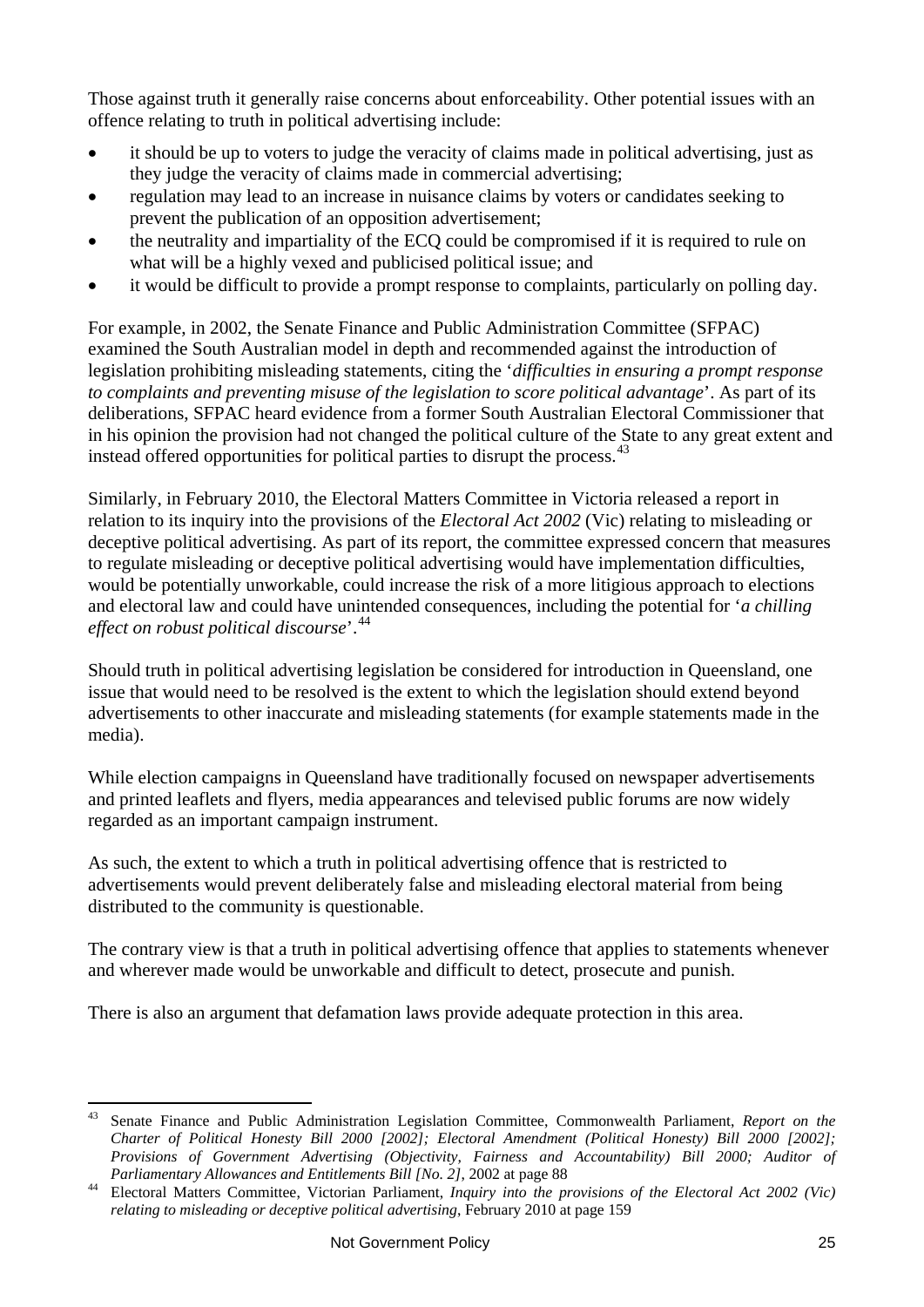## **Issue for consultation – Truth in political advertising**

- **1 Should truth in political advertising legislation be introduced in Queensland?**
- **2 If so, should it extend beyond advertisements to other inaccurate and misleading statements?**

#### **2 How-to-vote cards**

<span id="page-26-0"></span>How-to-vote cards are a prominent feature of election days in Queensland.

In the same way that false and misleading electoral advertisements have the potential to undermine the conduct of fair elections in Queensland, so do misleading how-to-vote cards.

Under the Act, how-to-vote cards are a form of electoral advertising and as such must be authorised. The authoriser's name and address and the party's or candidate's name must be included prominently and legibly at the end of each card (section 182 of the Act).

In addition, section 185(1) of the Act makes it an offence for a person to, during the election period for an election, print, publish, distribute or broadcast anything that is intended or likely to mislead a voter in relation to the way of voting at the election. The maximum penalty is 40 penalty units.

Section 185(1) has been afforded a very narrow interpretation by the courts. In 1981 the High Court<sup>[45](#page-25-0)</sup> held that section 185(1) applies only to misleading or incorrect material that is intended or likely to affect a voter when he/she seeks to record and give effect to the judgment which he/she has formed. Notwithstanding the narrow interpretation of section 185(1), it is likely that a misleading how-to-vote card (for example, a how-to-vote card that is authorised by one party but disguised to look like it has been authorised by a different party) would be found to offend the section.

## **2.1 Options – Increased regulation of how-to-vote cards**

#### **a. Introduce a requirement for how-to-vote cards to be published on ECQ website**

In 2010, Victoria passed amendments which require the Victorian Electoral Commission to publish a copy of how-to-vote cards on their website.<sup>[46](#page-26-1)</sup> Publishing how-to-vote cards in this way facilitates greater scrutiny of the cards before polling day and also provides postal voters with access to howto-vote guidance.

This option would also meet the community expectation that information that is available should be available electronically where possible.

<span id="page-26-2"></span><span id="page-26-1"></span><sup>45</sup> *Evans v Crichton-Browne* (1981) 147 CLR 169 46 *Electoral Amendment (Electoral Participation) Act 2010* (Vic)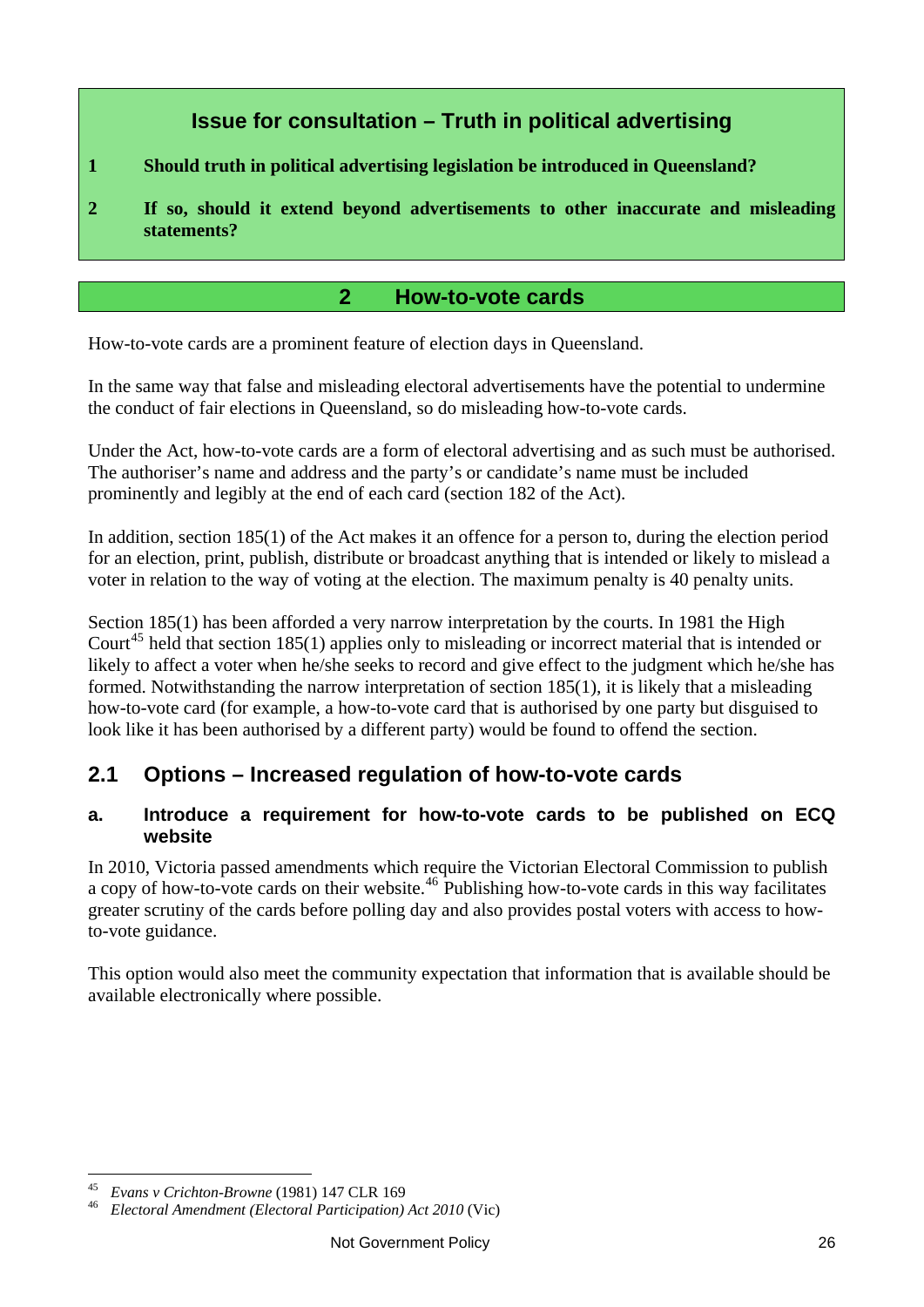#### **b. Introduce a requirement for the ECQ to refuse to register a how-to-vote card if it is satisfied that the card is likely to mislead or deceive a voter in casting their vote**

Section 183 of the Act requires all how-to-vote cards to be lodged with the ECQ seven days before an election.

Although the Act permits the ECQ to reject a how-to-vote card that has not been properly authorised, there is no express provision in the Act which allows the ECQ to reject a misleading or deceptive how-to-vote card.

By way of comparison, section 79(2) of the *Electoral Act 2002* (Vic) expressly provides that the Victorian Electoral Commission must refuse to register a how-to-vote card that is likely to mislead or deceive a voter in casting their vote.

Given the subjective nature of the issue, there is an argument that a provision along the lines of section 79(2) of the *Electoral Act 2002* (Vic) may compromise the neutrality and impartiality of the ECQ.

#### **c. Regulate the behaviour of political party workers who hand out how-to-vote cards**

There is currently no legislation in Australia which regulates political party workers who hand out how-to-vote cards on polling day.

The Joint Standing Committee on Electoral Matters<sup>[47](#page-26-2)</sup> suggested that the Australian Electoral Commission (the AEC) develop a code of conduct to be signed and agreed by all party workers at polling places on election day.

#### **d. Ban how-to-vote cards**

At most polling booths, political party workers hand out how-to-vote cards that have been registered with the ECQ.

In Queensland, there is a prohibition on handing out how-to-vote cards within 6 metres of a polling booth.

The Australian Capital Territory has a prohibition on handing out how-to-vote cards within 100 metres of a polling booth, while in Tasmania there is a blanket prohibition on handing out how-tovote cards on polling day.

A concern in banning how-to-vote cards in Queensland is that it could increase the number of informal votes cast at an election. Given that a ban on how-to-vote cards would limit the ability of candidates and their supporters to provide material to voters, it is also possible that a ban may breach the implied freedom of political communication.

There is a contrary view that banning how-to-vote cards may reduce voter intimidation, encourage voters to put more thought into the choices they make on polling day and encourage candidates to be more pro-active in their electorate in the run up to polling day. It would also limit the environmental impact of the cards. Given that each voter can be given multiple how-to-vote cards, the amount of paper used in this process is high.

<span id="page-27-0"></span><sup>47</sup> 47 Joint Standing Committee on Electoral Matters, Commonwealth Parliament, *Report of the inquiry into the 1998 Federal Election and Matters Related Thereto*, 2000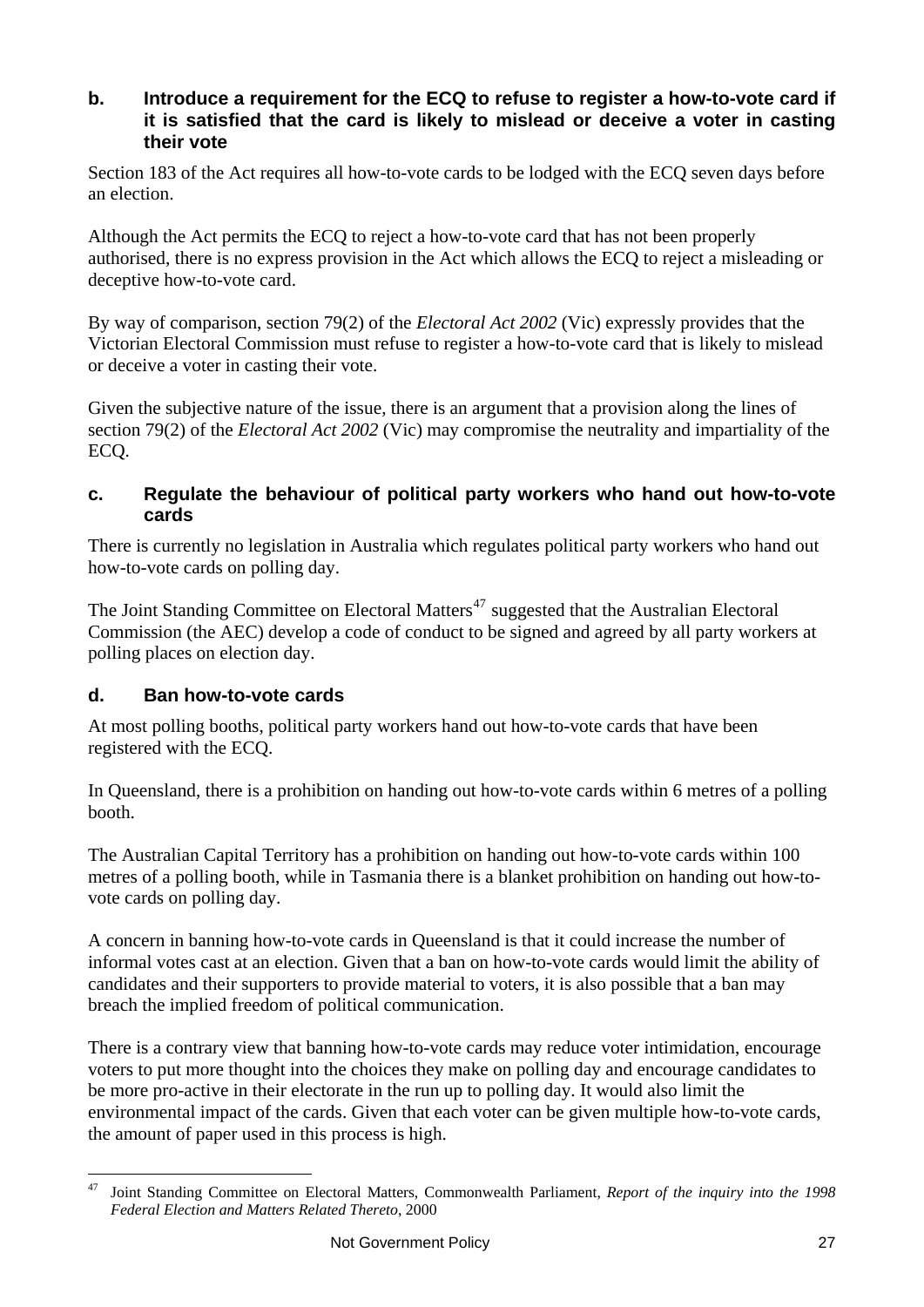Alternatives to banning the cards on polling day would be to place how-to-vote cards on corflutes at each entry to a polling centre or display the cards in each polling booth.



<span id="page-28-0"></span>There is currently no requirement in Queensland or any other jurisdiction in Australia for a voter on the electoral roll to produce proof of their identity at the polling station in order to be allowed to vote.

The introduction of a requirement for proof of identity at polling stations has previously been considered on a number of occasions, including by the Joint Standing Committee on Electoral Matters (in reports published in 2011 on the conduct of the 2010 federal election and in 2009 on the conduct of the 2007 federal election). The issue was also canvassed in a 2009 Green Paper on electoral reform released by the Australian Government (Green Paper).<sup>[48](#page-27-0)</sup>

## **3.1 Option – Introduce proof of identity requirements**

The Green Paper included a comprehensive list of the arguments both for and against a requirement for voters to provide identification at polling booths.

In support of the introduction of proof of identity requirements, the Green Paper noted that the requirements could:

- provide greater protection against voter impersonation, as voters could be visually checked against their photographic identification and against the electoral roll; and
- ensure greater confidence in the electoral process and the integrity of the results.<sup>[49](#page-28-1)</sup>

<span id="page-28-2"></span><sup>48</sup> <sup>48</sup> *Electoral Reform Green Paper – Strengthening Australia's Democracy*, released by the Australian Government on 23 September 2009

<span id="page-28-1"></span><sup>49</sup> *Electoral Reform Green Paper – Strengthening Australia's Democracy*, released by the Australian Government on 23 September 2009 at section 11.62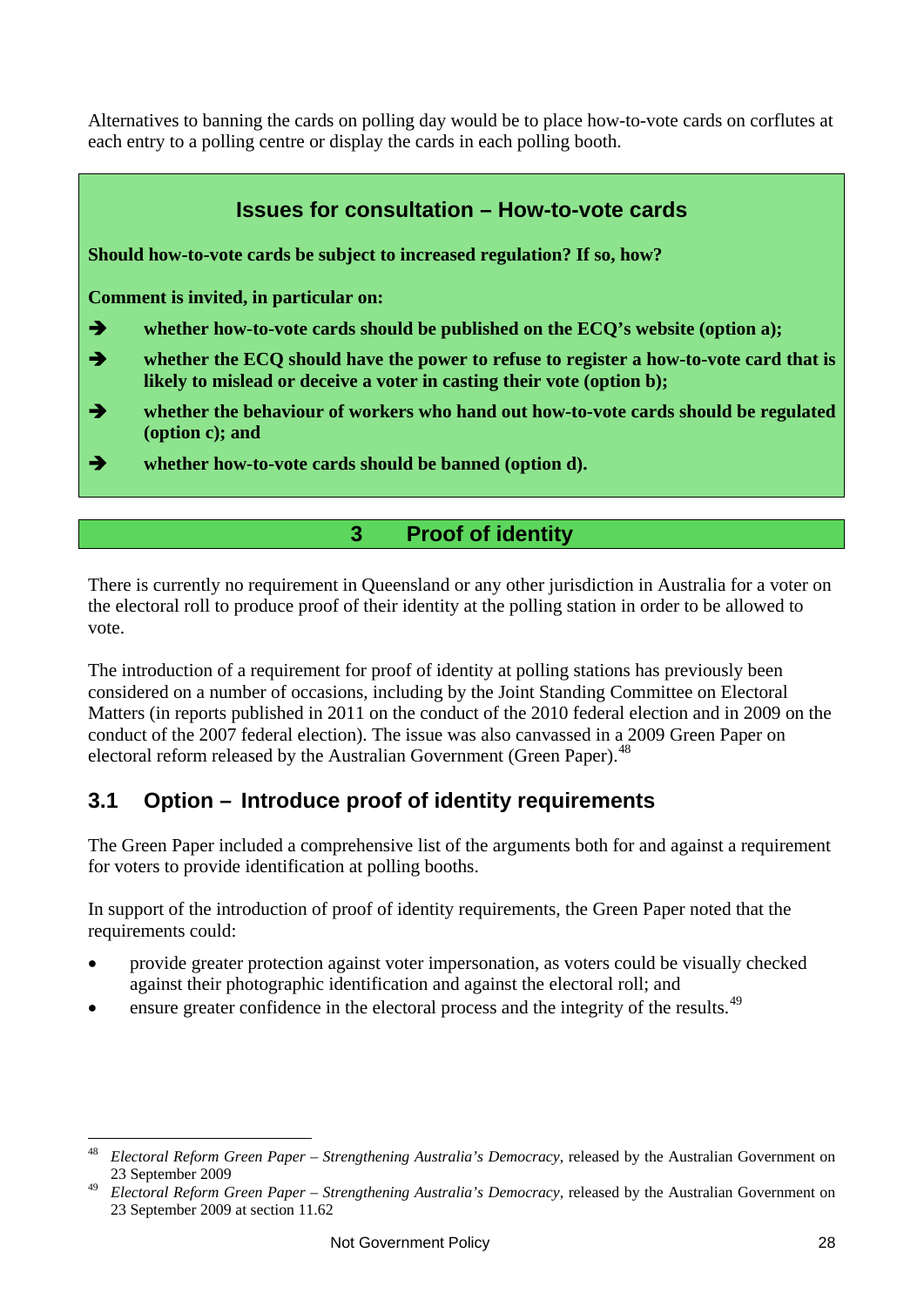On the other hand, the 2009 Green Paper noted that:

- it is at the enrolment stage that issues surrounding a person's entitlement to vote should be resolved, which enables the polling process to proceed smoothly as the certified lists can be taken as 'conclusive of a person's right to vote';
- a requirement to produce a photographic identity card or passport might operate in a discriminatory way against persons who do not have any photographic identity;
- an extensive public education campaign would be required to educate voters on the specific documents that would be accepted as proof of identity on election day;
- even with a substantial publicity campaign, it would be possible that a number of voters would be unable to, or would forget to, bring the appropriate documents with them, which would be likely to lead to a further increase in declaration voting; and
- additional polling staff would be required to check voter identities in order to reduce delays at polling places.<sup>[50](#page-28-2)</sup>

Given that Queensland would be the only jurisdiction to require proof of identity on polling day, there is a risk that the requirement would lead to voter confusion. Also, as there is no specific evidence of electoral fraud in this area, introduction of proof of identity requirements could be considered a disproportionate response to the risk.

Experiences in countries where voter identification is required vary. In the United States of America, for example, it has been noted that the requirement for identification has the potential to sway election results in some swing states. On 5 August 2012, the Financial Times reported that in Pennsylvania, for example, more than 750,000 registered voters did not have the required forms of identification and President Obama won Pennsylvania by only  $600,000$  votes.<sup>[51](#page-29-1)</sup>

Voter identification laws in Canada and various European countries appear to be well established, although many of these countries already have a national identification scheme.

## **Issue for consultation – Proof of identity**

**Should voters be required to produce proof of their identity on polling day?** 

## **4 Enrolment on polling day**

<span id="page-29-0"></span>The 2011 Act changed the close of roll process for State general elections.

For the first time in Queensland, eligible voters for the 2012 State General Election were allowed to enrol or update their details after the writs for the election had been issued and up to the day before polling day. According to the ECQ, 18,908 new additions and 45,710 changes were made to the electoral roll during this period.<sup>[52](#page-29-2)</sup>

<sup>50</sup> <sup>50</sup> *Electoral Reform Green Paper – Strengthening Australia's Democracy*, released by the Australian Government on

<span id="page-29-3"></span><span id="page-29-1"></span><sup>&</sup>lt;sup>51</sup> *Voter ID laws could sway US elections*, The Financial Times Limited, 2012<br><sup>52</sup> Electoral Commission of Queensland 2011-2012 Annual Report at page 19

<span id="page-29-2"></span>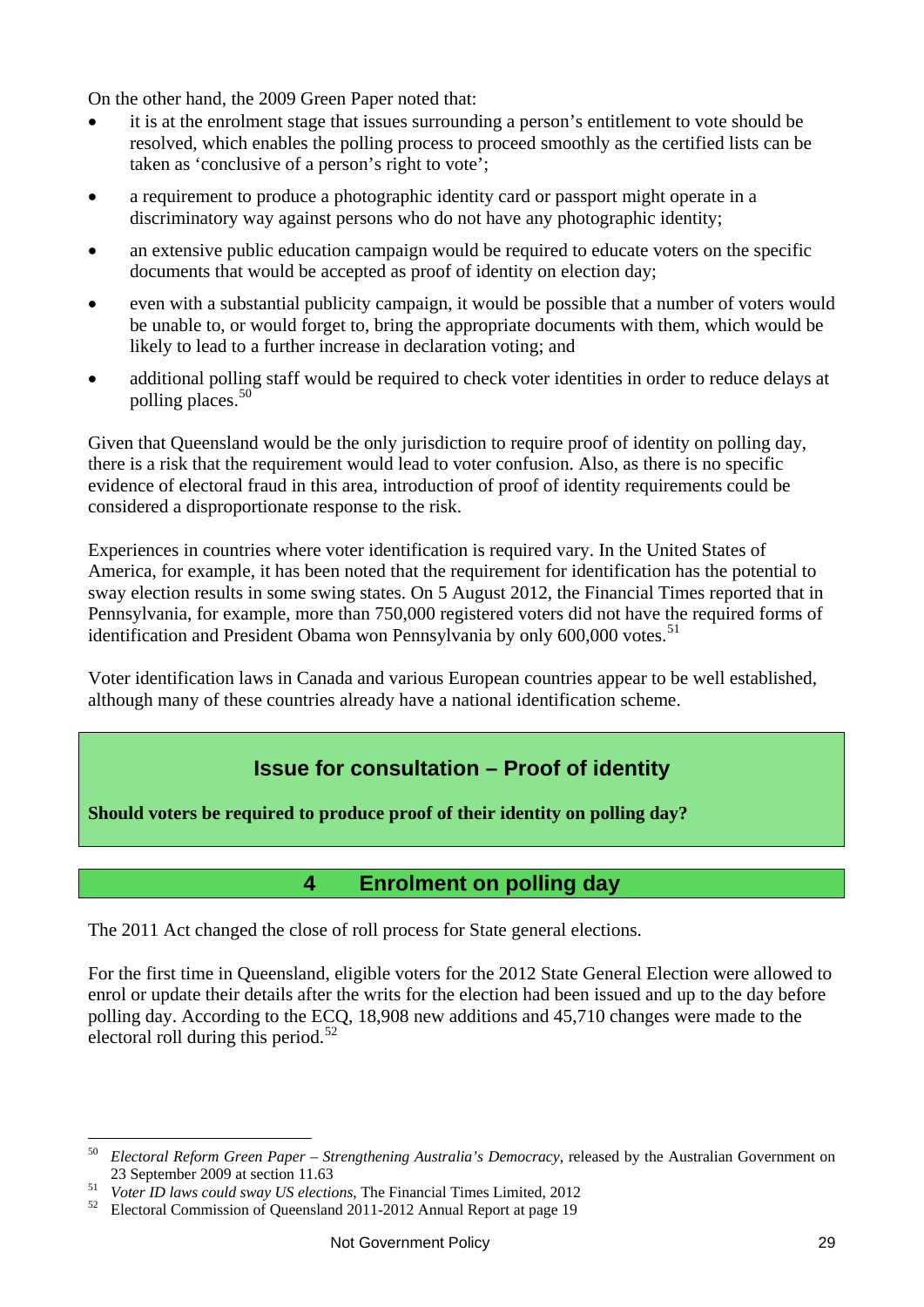## **4.1 Option – Allow enrolment on polling day**

Enrolment up to and including polling day would allow a person who claims to be entitled to vote but whose name is not on, or can not be found on, the electoral roll, to enrol and cast a provisional vote (in the form of a declaration vote) on polling day.

To protect the security and integrity of the electoral roll, polling day enrolment would be subject to proof of identity and address requirements. A vote cast by a voter enrolled on polling day would be counted only if the identity of the voter was later verified by the ECQ.

The Commonwealth, New South Wales and Victoria permit enrolment on polling day. Other jurisdictions, including Canada and nine states in the United States of America currently have some form of polling day registration. In New Zealand, voters can enrol up to the day before polling day.

Arguments against allowing enrolment on polling day include that it:

- exposes the electoral roll to fraudulent enrolments;
- is impossible to know in advance the number of eligible voters who may be affected;
- has the potential to cause voters significant delays on polling day, particularly during peak voting times;
- could put pressure on election officials at voting centres and on electoral commission staff afterwards; and
- could inadvertently provide an incentive for people to not comply with existing requirements to enrol or update their election details when they move residence.

The ECQ has previously supported enrolment on polling day.

Proof of identity requirements and quarantining the votes until proof of identity is verified should address concerns about voter fraud. The extension of the enrolment to polling day will ensure that persons are able to vote in the correct electorate (as long as they have lived there for the last month as required by section 64 of the Act).

### **Issue for consultation – Enrolment on polling day**

**Should voters be permitted to enrol on polling day?** 

#### **5 Electronic voting**

<span id="page-30-0"></span>Electronic voting refers to any system by which voters cast their votes using an online system such as the internet or touch-tone phone. It includes both remote voting and electronically assisted voting.

Most Australian jurisdictions offer some type of electronic voting, although for the most part it has been restricted to blind and vision impaired voters and voters who need assistance voting because of a disability, motor impairment or insufficient literacy.

To date, Queensland has not offered electronic voting for state or local government elections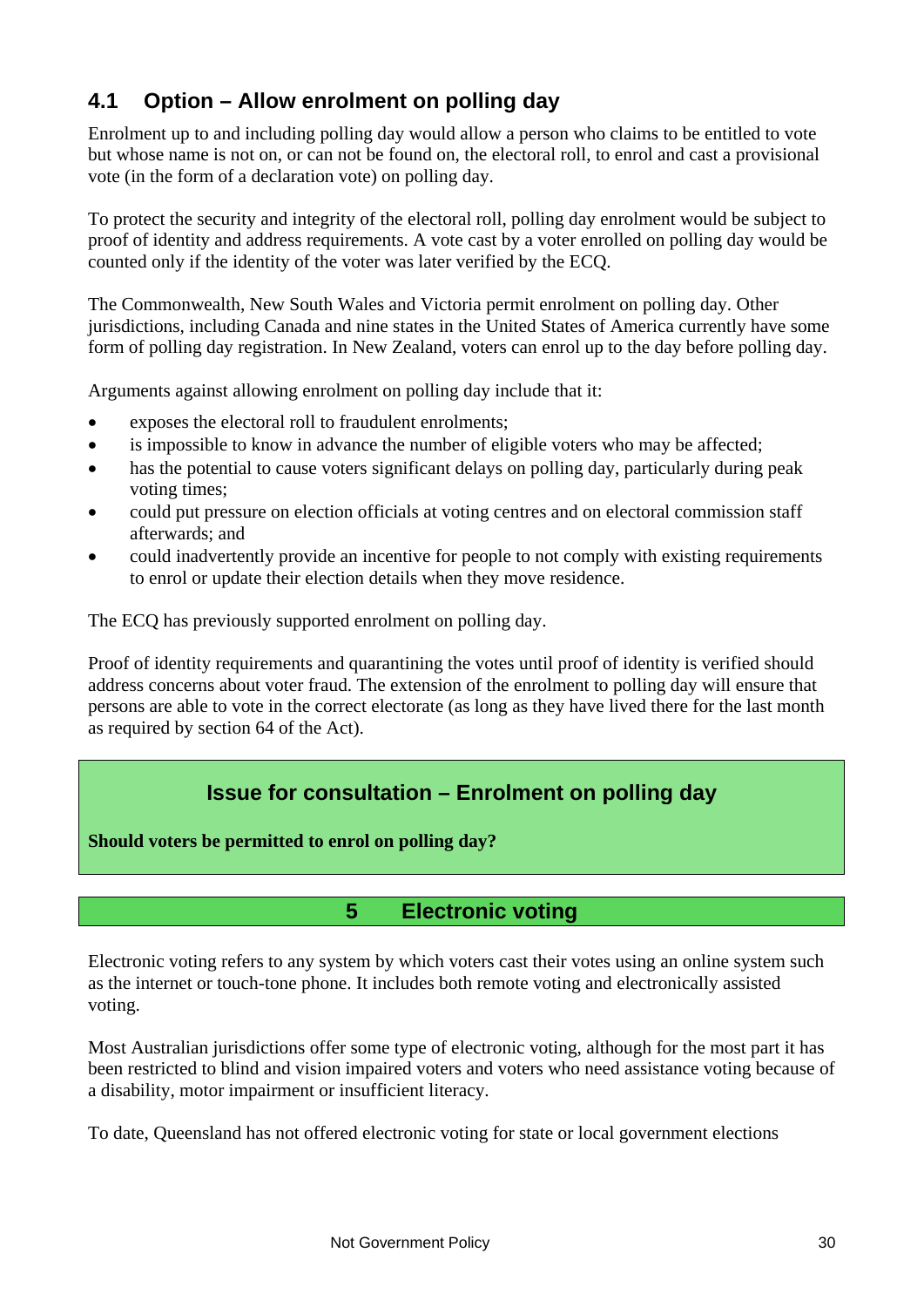## **5.1 Options – Electronic voting**

#### **a. Introduce electronically assisted voting for blind and vision impaired voters; and voters who require assistance voting because of a disability, motor impairment or insufficient literacy**

In Queensland, voters with a disability who require assistance in completing a ballot paper are not able to vote in secret or independently. Instead, the voter must select a person to help them vote. Although Braille ballot papers were available for the 2009 and 2012 Queensland State General Elections, their application was limited (in part because many blind and vision-impaired voters are unable to read Braille).

Limiting electronic voting to blind/disabled voters is consistent with the approach taken in Victoria. In Victoria, legislative amendments were passed in 2006 to facilitate a trial of electronically assisted voting for voters who are blind or have low vision. Further amendments were made in 2010 to widen the availability of electronic voting to voters who cannot vote without assistance because of motor impairment or insufficient literacy skills (whether in the English language or in their primary spoken language). In the 2010 Victorian State General Election, electronically assisted voting by kiosk or telephone was offered at every early voting centre.

#### **b. Introduce electronically assisted voting to voters who will not throughout the hours of polling on polling day be in Queensland and/or who do not reside within 20 kilometres, by the nearest practical route, of a polling place**

Extending electronic voting to voters who will not throughout the hours of polling on polling day be in Queensland and/or who do not reside within 20 kilometres by the nearest practical route, of a polling place is consistent with the approach taken in New South Wales. In New South Wales, 'iVote' is available where:

- the voter's vision is so impaired, or the voter is otherwise so physically incapacitated or so illiterate, that he or she is unable to vote without assistance;
- the voter has a disability and because of that disability he or she has difficulty voting at a polling place or is unable to vote without assistance;
- the voter's real place of living is not within 20 kilometres, by the nearest practical route, of a polling place; or
- the voter will not throughout the hours of polling on polling day be within New South Wales.

In the 2011 New South Wales State General Election, 46,864 voters cast their vote using iVote. These voters were predominantly those who were outside the State on polling day.

It is possible that the system currently used in New South Wales could be readily adapted and applied to Queensland.

#### **c. Introduce electronically assisted voting for all voters in Queensland**

As noted above, electronically assisted voting in Australia has generally been restricted to particular classes of voters.

Key issues with the introduction of electronic voting for all voters in Queensland include:

- difficulties with providing voters with a unique identifier due to there being no national citizens identification system in Australia;
- the risk of interception of voting information/passwords in bulk mail outs;
- internet stability and security; and
- cost.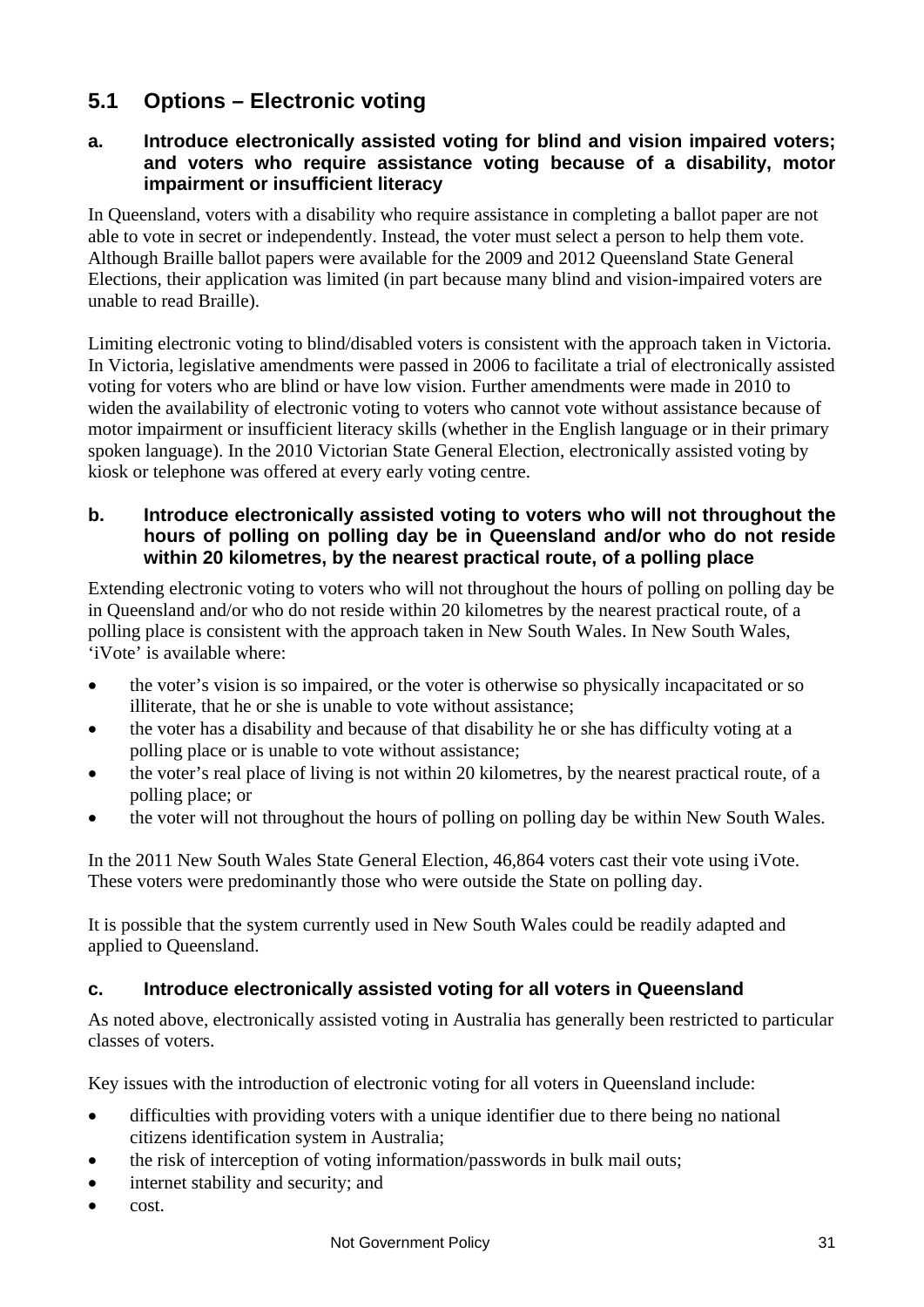Internationally, approximately 20 countries have introduced electronic voting in some form, although Westminster-style political systems such as New Zealand, Canada and the United Kingdom have generally adopted a more conservative approach. Most countries that have introduced electronic voting (such as Brazil and India) have done so via electronic voting machines at polling places rather than taking up remote access internet voting.

Where internet voting has been used, it has often remained at the trial stage or has been used to supplement existing methods of voting. Estonia and Switzerland are examples of countries where the legitimacy of internet voting is widely accepted. $53$ 

In Australia, the Australian Capital Territory uses standard personal computers as voting terminals, with voters using a barcode to authenticate their votes. Voting terminals are linked to a server in each polling location using a secure local area network. No votes are taken or transmitted over the internet for the reasons outlined above (i.e. internet security concerns and the difficulty of providing electors with unique identifiers).<sup>[54](#page-32-1)</sup> This system may not be readily adaptable to larger jurisdictions such as Queensland.



#### **6 Postal voting**

<span id="page-32-0"></span>With continuous economic and social changes and the increasing numbers of Australians becoming frail or aged, voters are increasingly taking advantage of the more convenient voting options, including postal voting.

In the 2012 State General Election, a total of 211,619 voters elected to vote by post, a 17.9% increase from the 2009 State General Election.

Postal voting is one of two ways a voter can cast an early vote, pre-poll voting being the other. Under the Act, any elector can cast a pre-poll vote and pre-poll voting in person is regarded as an ordinary vote if cast within the voter's district.

<span id="page-32-2"></span><sup>53</sup> *International Experiences of Electronic Voting and Their Implications for New South Wales - A report prepared for the New South Wales Electoral Commission*, Associate Professor Rodney Smith, University of Sydney, July 2009<sup>54</sup> www.elections.act.gov.au/elections\_and\_voting/electronic\_voting\_and\_counting

<span id="page-32-1"></span>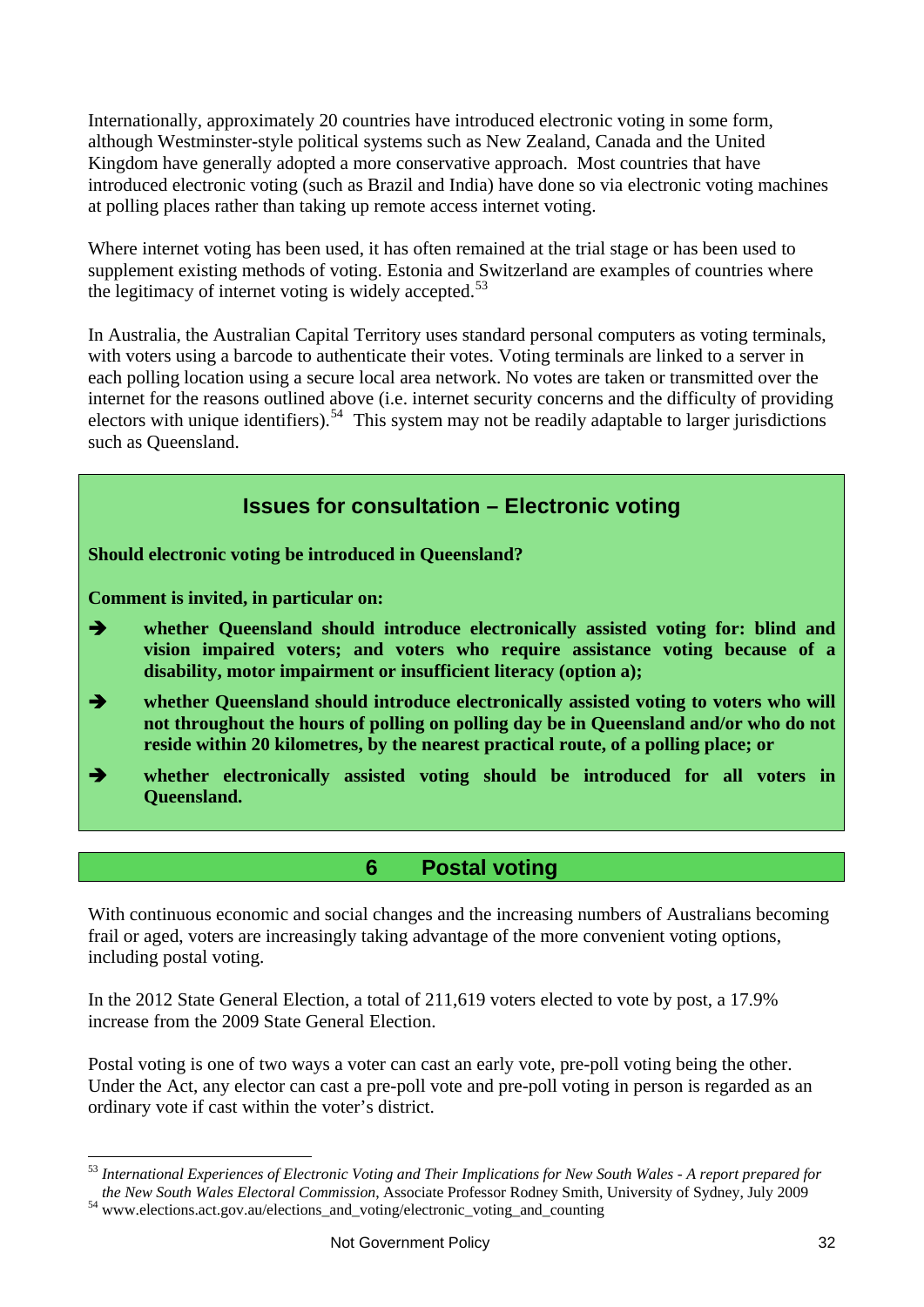To be eligible to cast a postal vote, a person must satisfy one of a number of grounds specified in section 114 of the Act. These grounds include where the voter:

- will not, throughout ordinary voting hours on polling day, be within 8 kilometres, by the nearest practicable route, from a polling booth;
- will, throughout ordinary voting hours on polling day, be working or travelling under conditions that prevent voting at a polling booth;
- will, because of illness, disability or advanced pregnancy, be prevented from voting at a polling booth;
- will be prevented from voting at a polling booth for religious reasons; or
- has a written doctor's certificate stating they are so physically incapacitated they are incapable of signing their name.

Postal voting is a two-stage process (application to make a postal vote and voting) and requires a declaration vote. The postal vote application must be in the approved form, be signed by the voter and returned to the ECQ or the returning officer for the electoral district for which the voter is enrolled. The application must be lodged by 6pm on the Thursday before polling day.

## **6.1 Options – Changes to postal voting requirements**

#### **a. Expand the grounds on which a person may apply for a postal vote**

The grounds on which a person may apply for a postal vote in Queensland are generally more restrictive than other jurisdictions.

In 2010, amendments were made to Commonwealth legislation to expand the grounds on which a person could apply for a postal vote to include:

- the voter being absent, throughout polling day hours, from their enrolled division; and
- the voter being unable to attend a polling booth on polling day because of a reasonable fear for, or a reasonable apprehension about, his or her personal wellbeing or safety.

In Victoria, the Australian Capital Territory and Tasmania the approach to postal votes is less restrictive again. In Victoria, a person may apply for a postal vote if they 'will be unable to attend an election day voting centre during the hours of voting on election day'[55](#page-32-2) while, in Tasmania and the Australian Capital Territory, a person may apply for a postal vote if they merely 'expect to be unable to attend<sup>[56](#page-33-0)</sup> on polling day.

Those in favour of expanding the grounds on which a postal vote can be obtained argue that it would encourage greater voter participation and make participation as easy as possible. Many proponents go further and argue that the eligibility criteria to apply to cast a postal vote should be removed, so that any eligible voter may exercise their right to vote in this way. This would be consistent with pre-poll voting requirements.

<span id="page-33-1"></span><span id="page-33-0"></span><sup>55</sup> Section 98 of the *Electoral Act 1992* (Vic) 56 Section 125 of the *Electoral Act 2004* (Tas); section 136A of the *Electoral Act 1992* (ACT)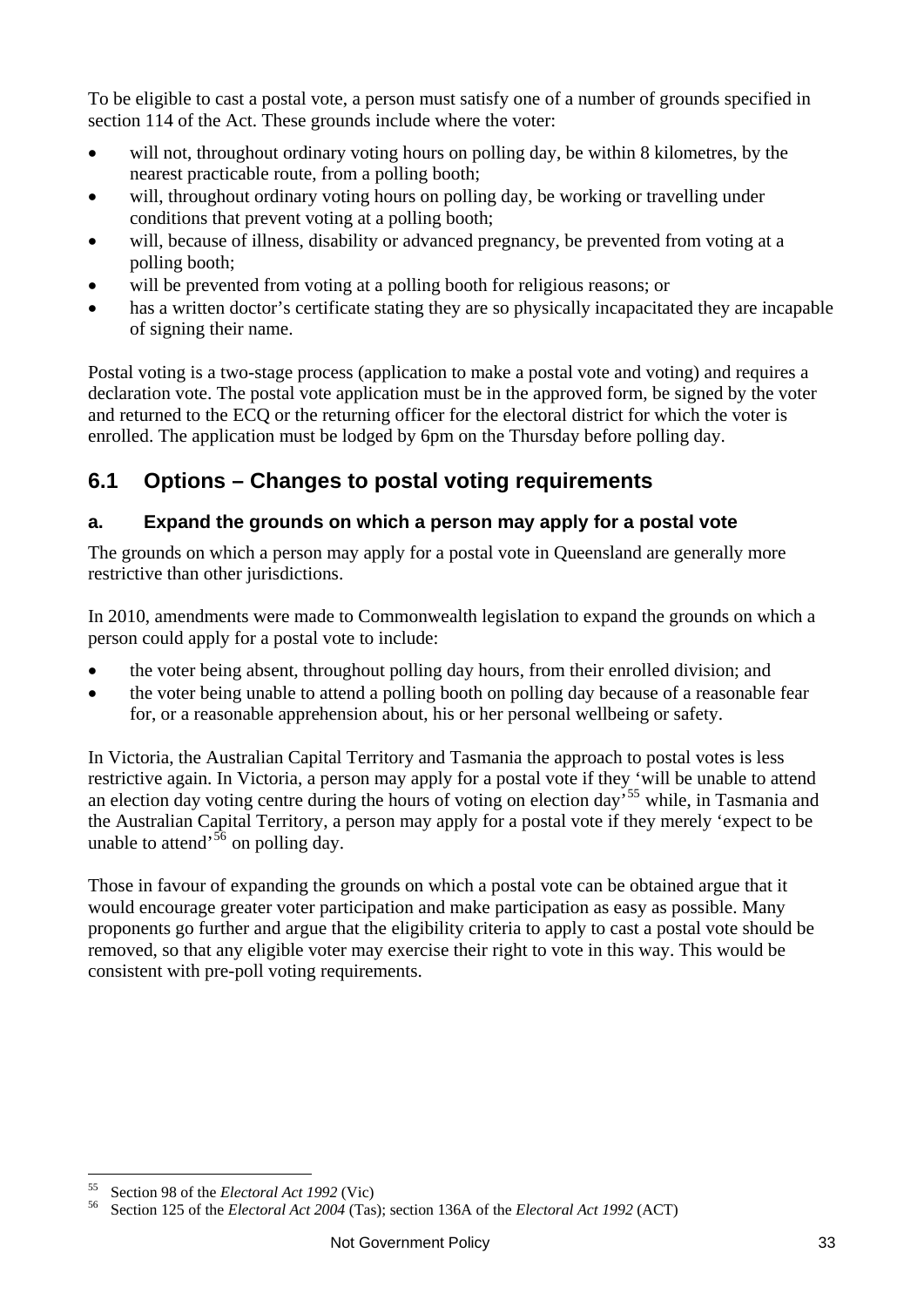#### **b. Facilitate online postal vote applications by removing the requirement for postal vote applications to be signed by voter**

Section 119 of the Act provides that a voter who is an ordinary postal voter may request a ballot paper and declaration envelope. This request must be in writing, signed by the voter and posted, faxed or delivered by the voter or someone else to the Commissioner or returning officer for the electoral district for which the voter is enrolled. There is no provision for applications for postal votes to be made online (although a scanned application form can be emailed to the ECQ).

Removal of the requirement for postal vote applications to be signed by voters would reduce delays in delivery of postal vote applications. Postal vote applications may be made online at the Commonwealth level. More flexible online arrangements for applications for postal votes also exist in some other states and territories, including New South Wales, Victoria and the Australian Capital Territory. Applications may be made over the telephone in the Australian Capital Territory.

#### **c. Bring forward the deadline for lodging a postal vote application by one day**

Section 119(3) of the Act allows voters to lodge an application for a postal vote before 6pm on the Thursday before polling day (the last allowable day). Section 125(2)(b) of the Act requires the ballot paper to be completed and signed by the voter no later than 6pm on polling day.

Bringing the deadline forward was a recommendation of the Supreme Court, sitting as the Court of Disputed Returns.<sup>[57](#page-33-1)</sup>

If the ECQ receives an application for a postal vote on the Thursday before polling day, the ballot paper might not be posted or sent to the voter until Friday morning meaning the earliest the ballot paper could be received by the voter through the ordinary mail is the Monday after polling day. The consequence of this is that the voter will not be able to vote by 6pm on polling day.

The Joint Standing Committee on Electoral Matters<sup>[58](#page-34-0)</sup> recommended that the *Commonwealth Electoral Act 1918* be amended to provide that the deadline for the receipt of postal vote applications be brought forward to the 6pm on the Wednesday, three days before polling day. This is consistent with New South Wales.

The AEC also supports moving the cut-off for domestic issuing purposes to 6pm on the Wednesday before polling day.

Bringing the deadline forward would increase the chances of a voter who applies for a postal vote on the last allowable day receiving their ballot material in time to cast a valid vote.

<span id="page-34-1"></span><span id="page-34-0"></span> $57$ 

Atkinson J in Caltabiano v Electoral Commissioner of Queensland and Another [2009] QSC 294<br>Joint Standing Committee on Electoral Matters, Commonwealth Parliament, *Inquiry into the conduct of the 2010 Federal Election and matters related thereto*, 2011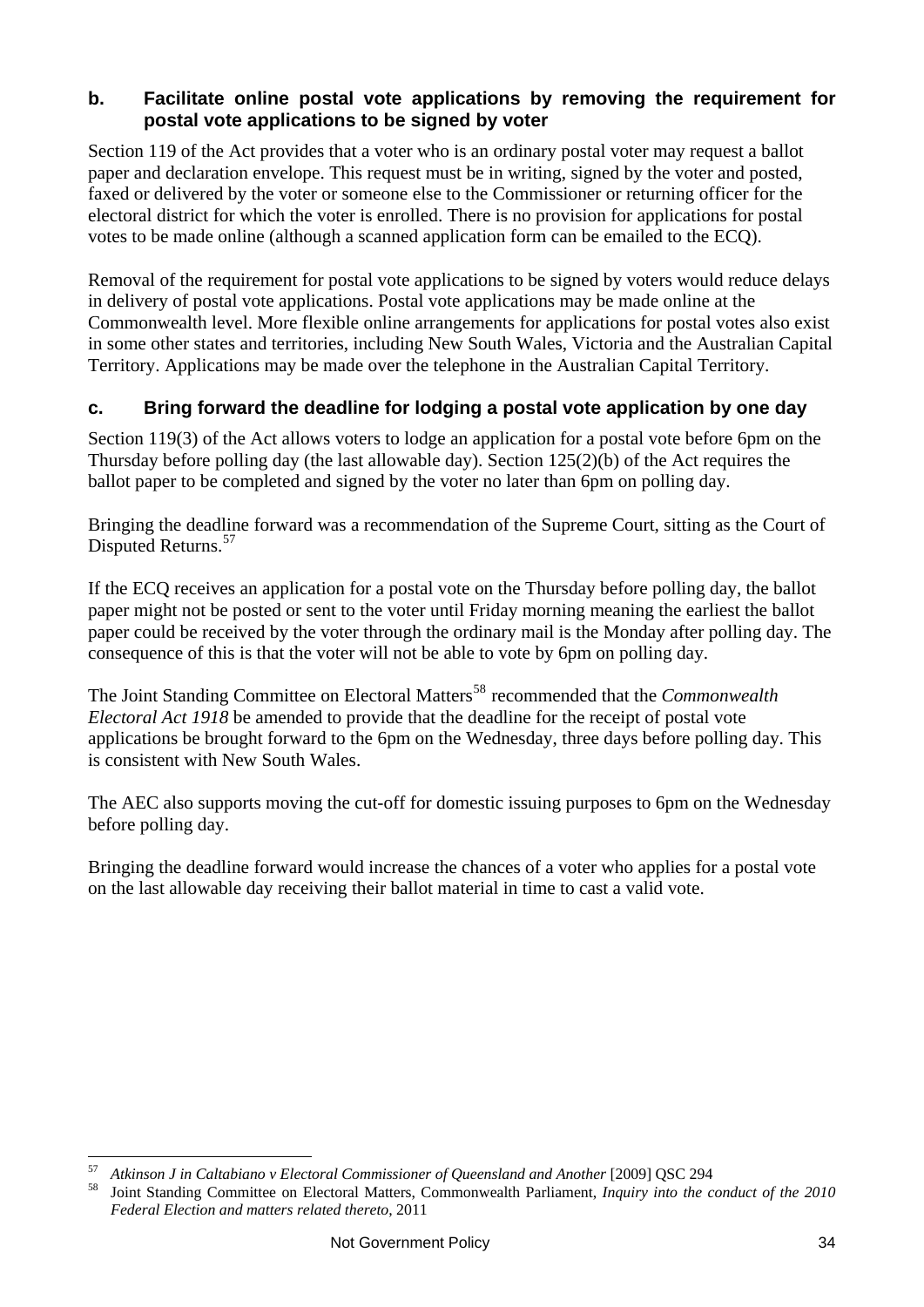## **Issues for consultation – Postal voting**

**Are there any opportunities to improve the postal voting system?** 

**Comment is invited, in particular on:** 

- **whether the grounds upon which a person can apply for a postal vote should be expanded (option a);**
- **whether online postal vote applications should be permitted (option b);**
- **whether the deadline for lodging a postal vote application should be brought forward by one day (option c).**

#### **7 Compulsory voting**

<span id="page-35-0"></span>Compulsory voting for state elections was introduced in Queensland in 1915 and was introduced by the Commonwealth for federal elections in 1924. Victoria introduced compulsory voting in 1926, New South Wales and Tasmania in 1928, Western Australia in 1936 and South Australia in 1942.

One of the main reasons for introducing compulsory voting in Australia was to improve the turnout at elections. Since the introduction of compulsory voting for federal elections, the turnout has never fallen below 90%. At the recent 2012 State General Election, 91% of total eligible voters actually voted.

On its website, the AEC provides a list of the commonly used arguments both for and against compulsory voting.  $59$ 

Arguments in favour of compulsory voting include:

- voting is a civic duty comparable to other duties citizens perform e.g. taxation, compulsory education, jury duty;
- it teaches the benefits of political participation;
- parliament reflects more accurately the "will of the electorate";
- governments must consider the total electorate in policy formulation and management;
- candidates can concentrate their campaigning energies on issues rather than encouraging voters to attend the poll; and
- the voter isn't actually compelled to vote for anyone because voting is by secret ballot.

Arguments against compulsory voting include:

- it is undemocratic to force people to vote in democracies such as the United States, Britain, Canada and New Zealand, voters have the choice;
- the ill-informed and those with little interest in politics are forced to the polls;
- it may increase both the number of informal votes and "donkey votes";
- it increases the number of safe, single-member electorates political parties then concentrate on the more marginal electorates; and
- resources must be allocated to determine whether those who failed to vote have "valid and sufficient" reasons.

<span id="page-35-1"></span><sup>&</sup>lt;sup>59</sup> www.aec.gov.au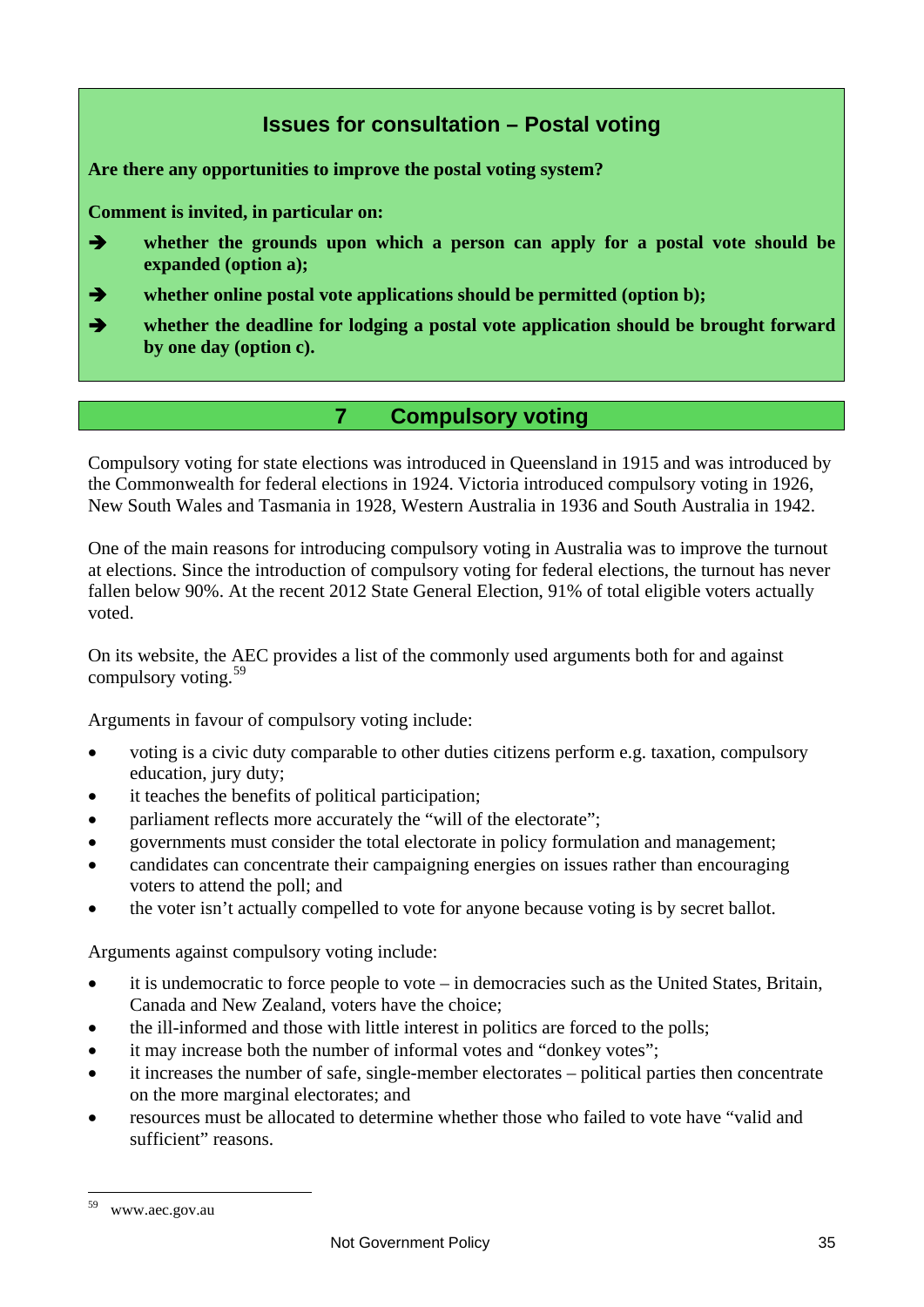The Joint Standing Committee on Electoral Matters in its report on the conduct of the 1996 federal election<sup>[60](#page-35-1)</sup> recommended that 'if Australia is to consider itself a mature democracy' compulsory voting should be abolished'. It argued that voting could not truly be considered a 'right' if people could not exercise a 'right' not to vote. The committee did not make this recommendation in its reports on subsequent federal elections.

Removing the requirement for compulsory voting in state elections has the potential to cause voter confusion as voting in federal and local government elections would still be compulsory.

This option would mean amending section 186 of the Act to remove the offence for failing to vote.

## **Issue for consultation – Compulsory voting**

**Should compulsory voting remain for Queensland State elections?** 

## **8 Voting system**

<span id="page-36-0"></span>In Australia, preferential voting systems are majority systems where candidates must receive an absolute majority—50% plus 1 of the total formal votes cast to be elected.

Queensland uses optional preferential voting (OPV), meaning a voter only has to indicate his or her first preference, with all subsequent preferences optional. Federal House of Representatives elections uses full preferential voting (FPV), meaning the voter must show a preference for all candidates listed on the ballot paper by consecutively numbering in order of preference.

The major benefit of OPV is the potential for reduction of error-induced informal voting. It is the simplest form of preferential voting and therefore least likely to lead the voter to invalidate his or her vote through numbering error.

For example, in the 2012 Queensland State Election, only 2.15% of votes were found to be informal. In the 2001, 2004, 2006 and 2009 elections, the informality rate was 2.27%, 1.99%, 2.08% and 1.94% respectively. This can be contrasted to Victoria which has a full preferential voting system for Legislative Assembly elections. At the 2010 Victorian State Election, the informal voting rate for the Legislative Assembly was 4.96%, up from 4.5% at the 2006 state election and 3.42% at the 2002 state election.

Other advantages of OPV include:

- the simplification in preferential voting increases participation in the electoral system by allowing people to express their true intentions;
- it captures only those preferences people actually hold, rather than requiring them to express preferences for candidates about whom they know nothing—in this regard, OPV may empower the voter;
- while it can result in a candidate without majority support being elected, the same is possible under a full preferential system—this is because the party that is ranked third in an electorate is in a position to arrange a preference deal resulting in the candidate with the lower primary vote being elected;

<span id="page-36-1"></span> $\overline{a}$ 60 Joint Standing Committee on Electoral Matters, Commonwealth Parliament, *Report of the Inquiry Into All Aspects of the Conduct of the 1996 Federal Election and Matters Related Thereto*, 1997, page 20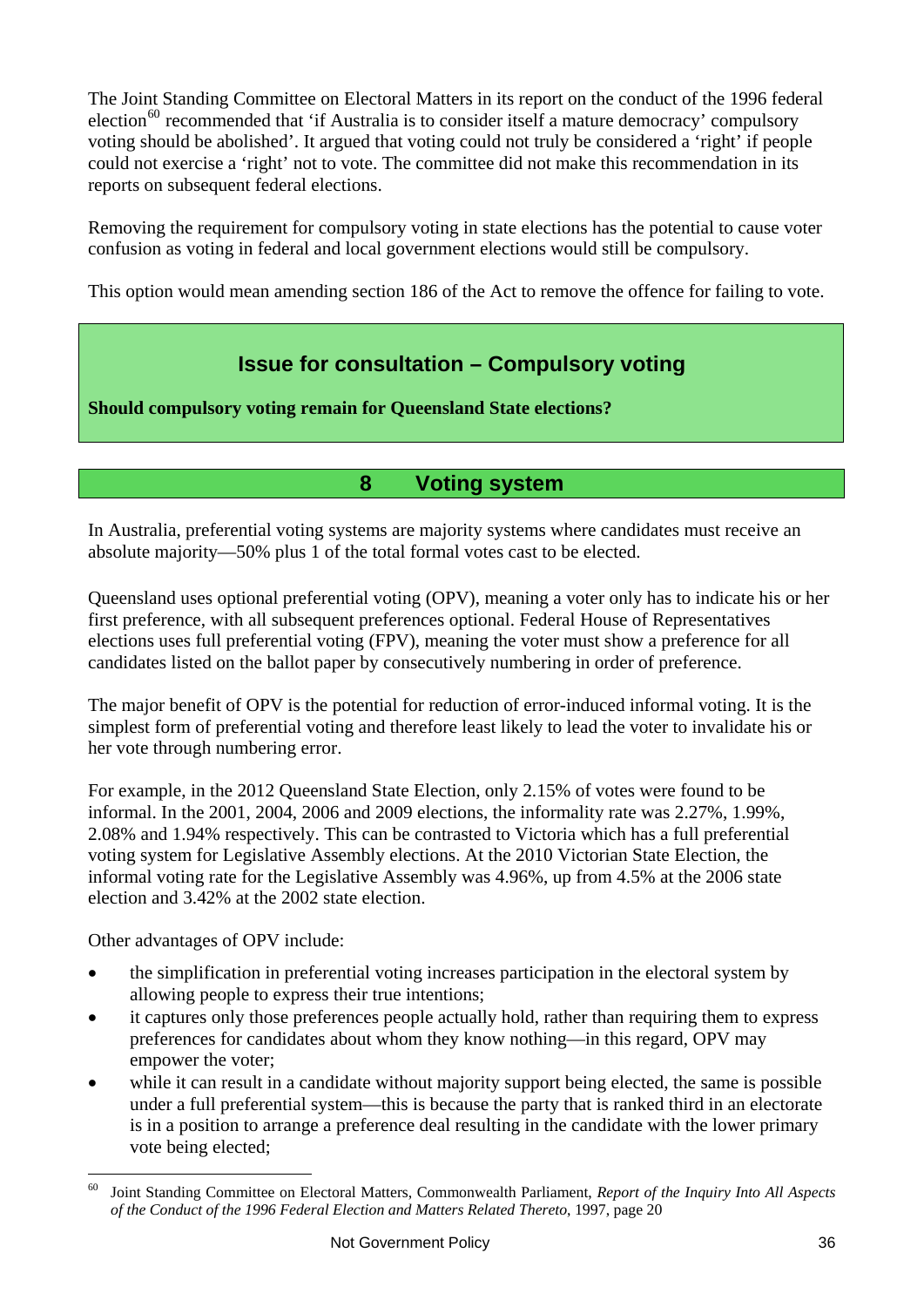- removal of the need to decide preference distribution;
- a lesser need for electoral staff to educate voters on how to vote;
- easier scrutineering and counting of votes; and
- it saves voters' time.

A key issue with OPV is that it has the potential to become a de facto 'first past the post' system. Preferences can be quickly exhausted where a large number of voters choose to vote '1' only. This is particularly problematic where a large number of candidates are contesting a seat. In such a circumstance, it would be possible for a candidate to be elected with only a small proportion of the vote, which could leave the majority of the population unrepresented.

As part of its analysis of a survey of ballot papers from the 2009 state election, the ECQ found that approximately 63.03% of ballot papers were marked '1' only. At the 2006 election, 62.15% of surveyed ballot papers fell into this category. Up until the 2001 election, the number of ballot papers marked '1' only had been significantly lower (20.7% in the 1995 election).

## **8.1 Option – Move to full preferential voting**

Advantages of FPV include:

- it elects candidates most preferred by voters, due to the allocation of preferences;
- it is reasonable to expect voters to express a full ordering of preferences, even when they have a philosophical or intellectual inability to differentiate between candidates;
- it allows parties that are allied, or in coalition, to run against each other without necessarily affecting the electoral prospects of either party;
- it allows minor parties to have an influence on the election process through the allocation of preferences; and
- it eliminates the potential OPV has to undermine democracy by voters simply following party instructions to vote for one candidate and not allocating preferences out of ignorance or unfamiliarity.

In the 2010 federal election the highest proportions of ballots with incomplete numbering were in New South Wales (35.1% of all informal ballots) and Queensland (34.7%). Analysis carried out by the AEC for previous House of Representatives elections indicates there may be a relationship between these relatively high proportions of informal ballots with incomplete numbering and the optional preferential voting systems in these states (AEC 2005; AEC 2009).<sup>[61](#page-36-1)</sup>

A move to full preferential voting for Queensland state elections would remove the potential for voter confusion in having to use different voting systems for different levels of government though this benefit would be somewhat diminished because Queensland local government elections use OPV or first past the post systems, depending on the electorate.

A key issue to be considered if full preferential voting is introduced in Queensland is whether a savings provision should be introduced.

As part of its *Report on the Conduct of the 2007 Federal Election and Matters Related Thereto*, the Joint Standing Committee on Electoral Matters recently recommended the reintroduction of the savings provisions that existed in the Commonwealth Electoral Act between the 1984 and 1996 elections.

 $61$ 61 Australian Electoral Commission, *Analysis of Informal Voting*, House of Representatives, 2010 Federal Election, Research Report Number 12, 29 March 2011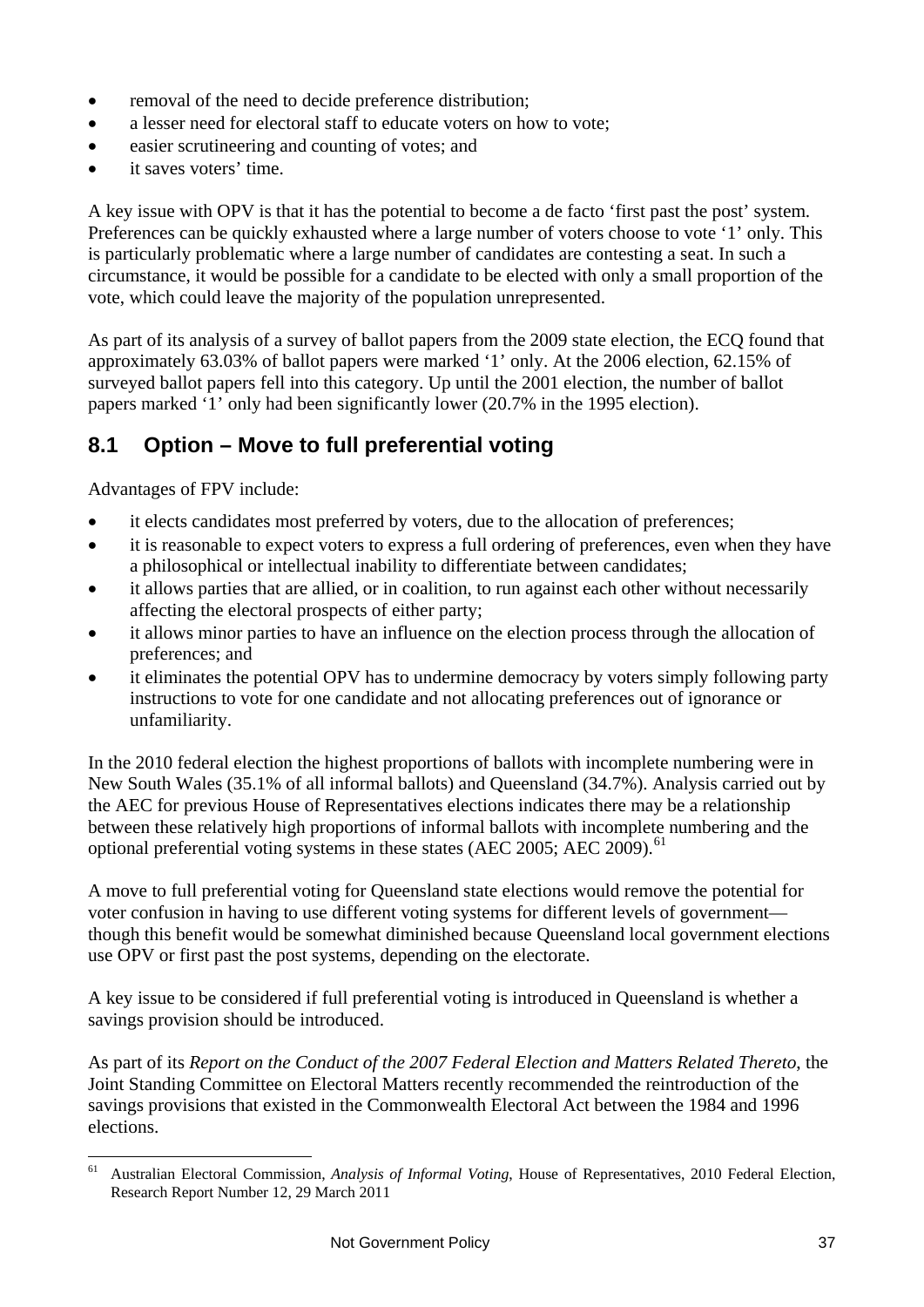These provisions allow ballot papers with non-consecutive numbering errors to be included in the count up to the point at which the numbering error began.

While the Joint Standing Committee acknowledged concerns that a savings provision may result in 'the re-emergence of campaigns advocating for optional preferential voting', it considered that *'these concerns do not justify the exclusion of up to 90,000 votes where electors have expressed clear preferences for a number of candidates but may have made mistakes in numbering their ballot paper'*.

## **Issue for consultation – Voting system**

**Should the voting system used for Queensland State elections be changed?** 

#### **9 Any other matter**

<span id="page-38-0"></span>The options outlined in the paper are not intended to be exhaustive. If you think there are other options for improving Queensland's electoral laws, please include these in your submission.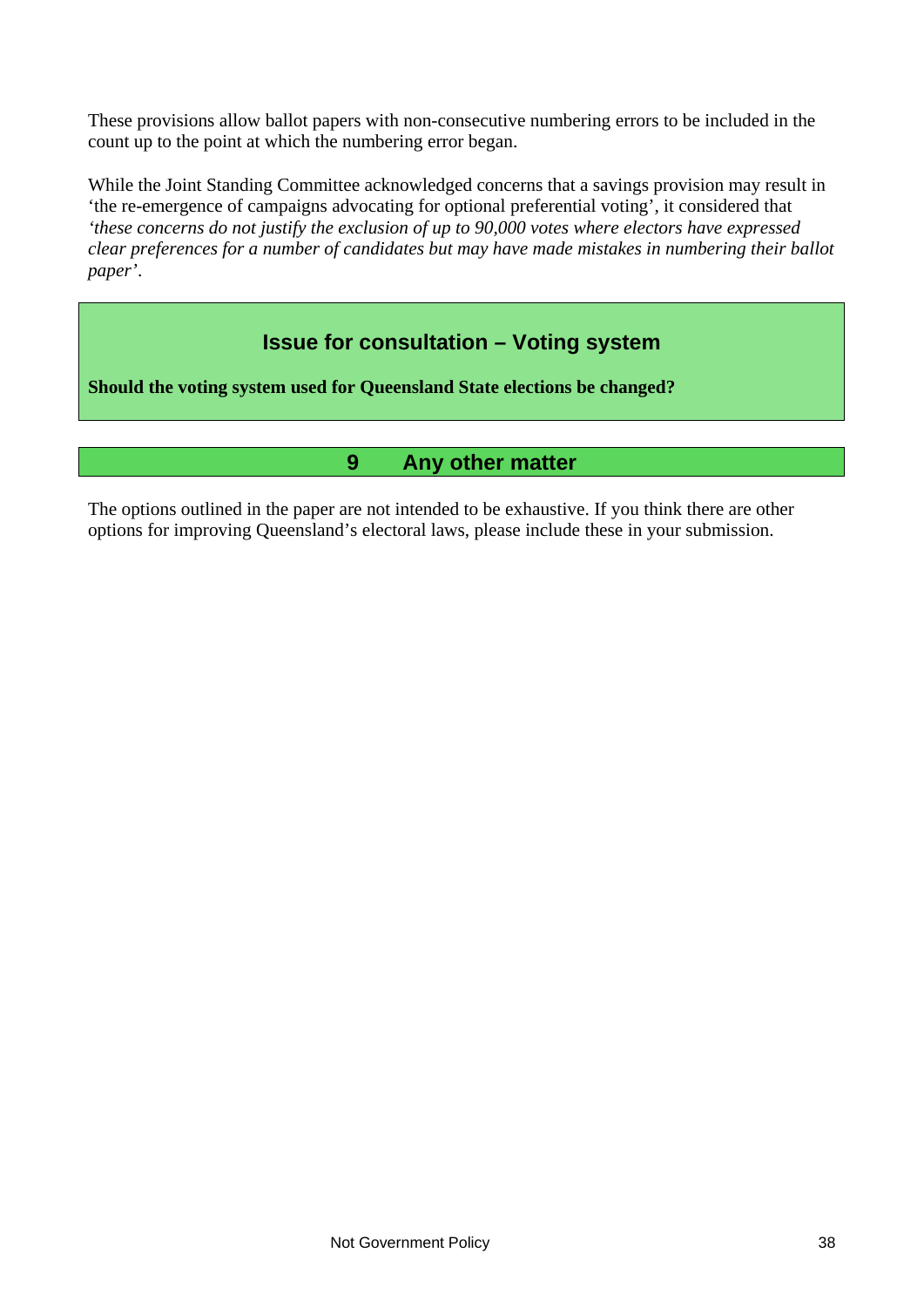## **ATTACHMENT 1**

#### **Capping of political donations and electoral expenditure**

The *capped expenditure period* for an election ends at 6pm on polling day and starts on the earlier of the day two years after polling day for the last election *or* the day the writ is issued for the current election.

A *political donation* is a gift (including a gift in kind) or property given and intended for use for *campaign purposes* during the *capped expenditure period*. A gift does not include a fundraising contribution of \$200 or less (or the first \$200 of a fundraising contribution that is more than that), annual subscription fees, volunteer labour or the incidental or ancillary use of vehicles, equipment etc.

Caps on *political donations* (to candidates, political parties and third parties) are derived using a formula (s 252) and are currently capped as follows:

- \$5,300 per donor per year to a registered political party
- \$2,200 per donor per year to a candidate
- $\bullet$  \$2,200 per donor per year to a third party.

All political donations (that are an amount of money) must be paid into a State campaign account.

*Electoral expenditure* (technically campaign expenditure) is expenditure incurred on (whether or not incurred during the *capped expenditure period*), or a gift in kind given, consisting of the following during the *capped expenditure period*:

- advertising for or against a candidate or registered political party, including production costs and particular broadcasting, publishing and display costs;
- the production and distribution of any other material advocating a vote for or against a candidate or registered political party;
- carrying out an opinion poll, or other research, related to the election.

| <b>Candidates</b>                      | \$52,500 for a candidate endorsed by a political party and<br>\$78,800 for an independent candidate |
|----------------------------------------|-----------------------------------------------------------------------------------------------------|
| <b>Registered</b><br>political parties | \$84,000 multiplied by the number of seats contested                                                |
| Third parties                          | Not more than \$524,800 across the State or \$78,800 for each                                       |

The caps on electoral expenditure (s 274) are currently set at: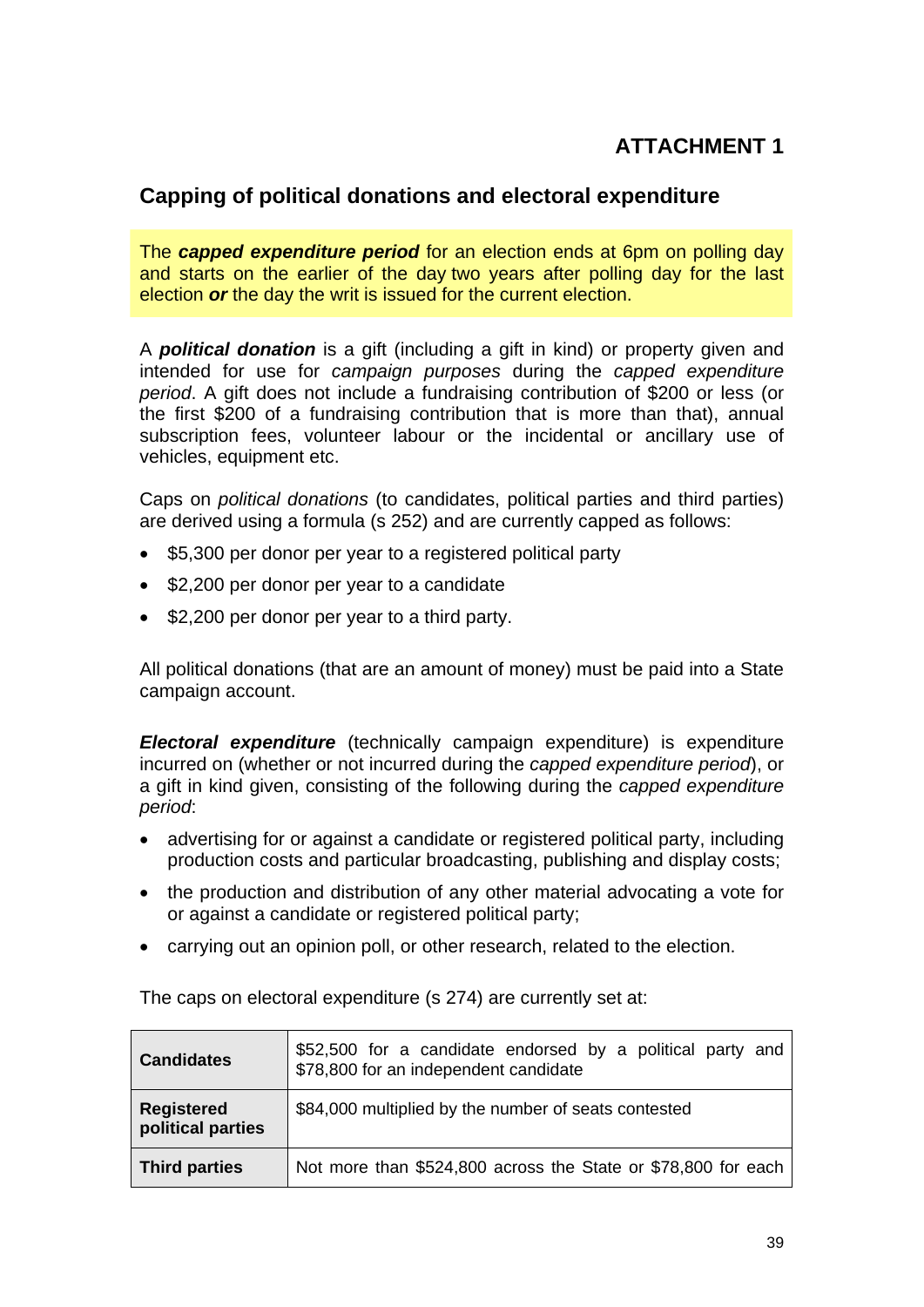|            |  |  |  | individual electorate. Unregistered third parties are limited to |
|------------|--|--|--|------------------------------------------------------------------|
|            |  |  |  | S10,600 across the State or \$2,200 for each individual          |
| electorate |  |  |  |                                                                  |

#### All electoral expenditure must be paid from the State campaign account.

Note: Under existing arrangements there is no cap on donations not intended for campaign purposes. There are some disclosure requirements for these donations and other gifts (see required disclosure to ECQ).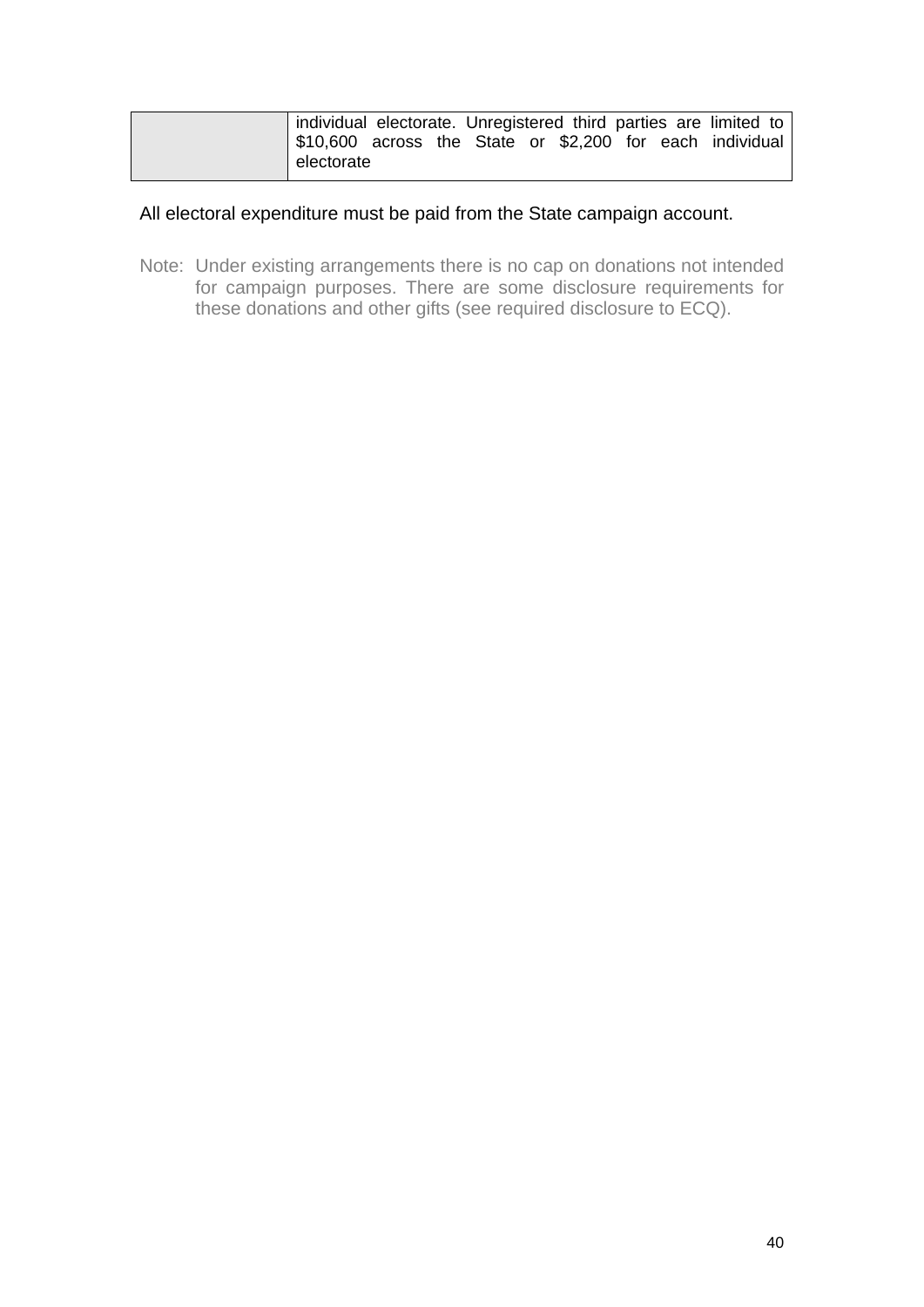## **ATTACHMENT 2**

## **Required disclosure to ECQ**

A *reporting period* is the first 6 months of the financial year (July–December) and the full financial year (July–June).

The *disclosure period* for an election starts 30 days after the last polling day and ends 30 days after the current polling day.

| <b>Registered political parties</b>                                                              |                                                                                                                                                                              |
|--------------------------------------------------------------------------------------------------|------------------------------------------------------------------------------------------------------------------------------------------------------------------------------|
| 15<br>Within<br>after<br>weeks<br>polling<br>day,<br>report stating:                             | details of all electoral expenditure for the<br>capped<br>expenditure period for the election [s 283(1)]                                                                     |
| Within 8 weeks<br>of the end of<br>each reporting<br>period,<br>report<br>stating:               | the total amount received by or for the party during the<br>reporting period together with particulars of sums of \$1,000<br>or more [s 290]                                 |
|                                                                                                  | the total amount of political donations received by the party<br>during the reporting period together with particulars of sums<br>of \$1,000 or more [s 290]                 |
|                                                                                                  | the total amount paid by or for the party during the reporting<br>period together with particulars of sums of \$1,000 or more [s<br>2901                                     |
|                                                                                                  | the total outstanding amount at the end of the reporting<br>period of all debts incurred by or for the party together with<br>particulars of sums of \$1,000 or more [s 290] |
| Within 14 days<br>each<br>after<br>special<br>reporting event<br>occurs,<br>a<br>report stating: | gifts of, or accumulating to, \$100,000 or more during the<br>reporting period together with particulars of sums [s 266]                                                     |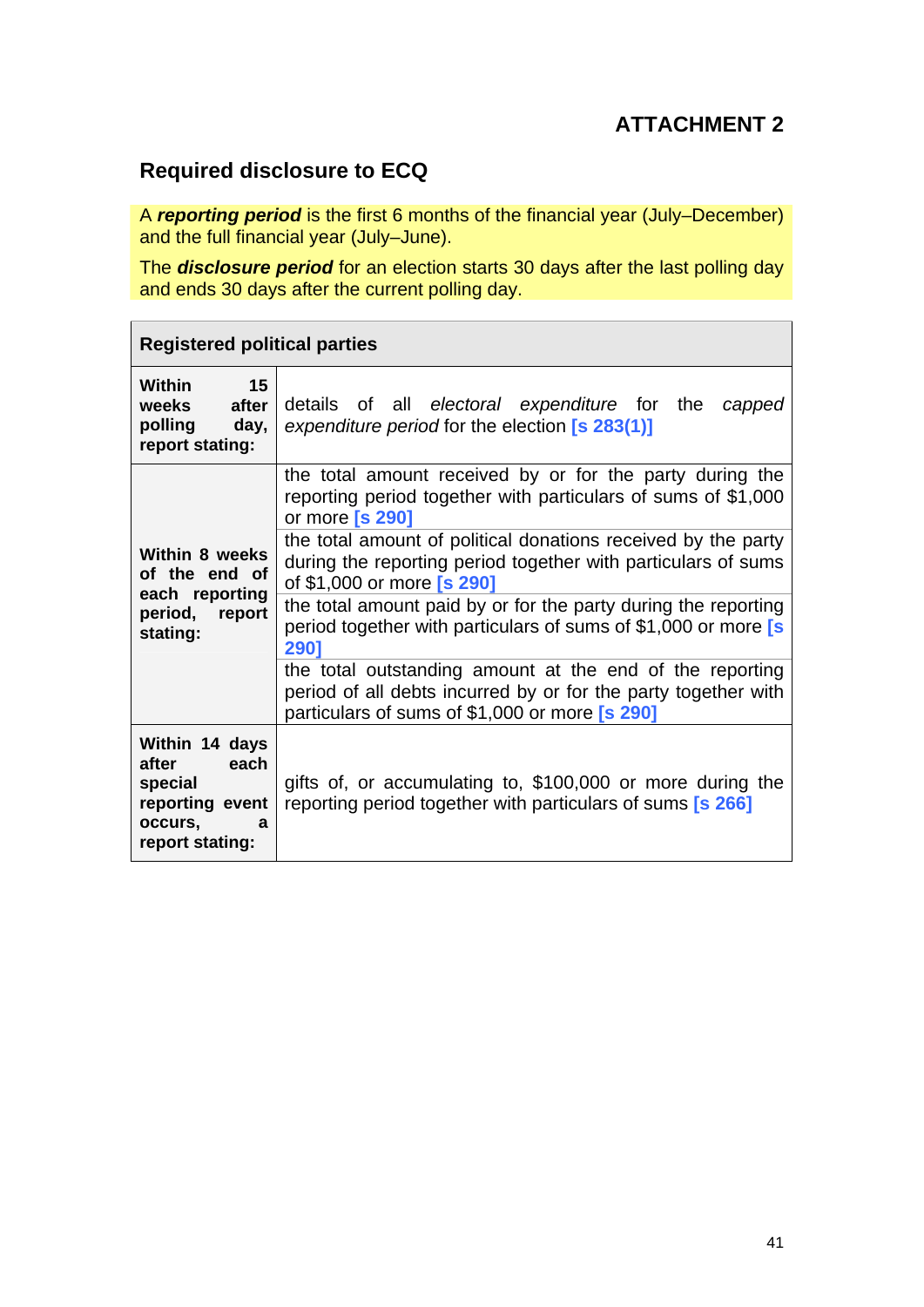| <b>Associated entities</b>                                                                       |                                                                                                                                                                                                                                                                                                                                                        |  |
|--------------------------------------------------------------------------------------------------|--------------------------------------------------------------------------------------------------------------------------------------------------------------------------------------------------------------------------------------------------------------------------------------------------------------------------------------------------------|--|
| Within 8 weeks<br>of the end of<br>each reporting<br>period, report<br>stating:                  | the total amount received by or for the entity during the<br>reporting period together with particulars of sums of \$1,000<br>or more [s 294]<br>the total amount paid by or for the entity during the reporting<br>period together with particulars of sums of \$1,000 or more [s<br>2941<br>the total outstanding amount at the end of the reporting |  |
|                                                                                                  | period of all debts incurred by or for the entity together with<br>particulars of sums of \$1,000 or more [s 294]                                                                                                                                                                                                                                      |  |
| Within 14 days<br>each<br>after<br>special<br>reporting event<br>occurs,<br>a<br>report stating: | gifts of, or accumulating to, \$100,000 or more during the<br>reporting period together with particulars of sums [s 266]                                                                                                                                                                                                                               |  |
| <b>Donors</b>                                                                                    |                                                                                                                                                                                                                                                                                                                                                        |  |
| Within 8 weeks<br>of the end of<br>each reporting<br>period,<br>report<br>stating:               | political donations or other gifts totalling \$1,000 or more to<br>the same registered political party (including associated<br>entities and related political parties) made during the<br>reporting period [s 265]                                                                                                                                    |  |
| Within 14 days<br>after<br>each<br>special<br>reporting event<br>occurs,<br>a<br>report stating: | gifts of, or accumulating to, \$100,000 or more made to a<br>registered political party during the reporting period together<br>with particulars of sums [s 266]                                                                                                                                                                                       |  |